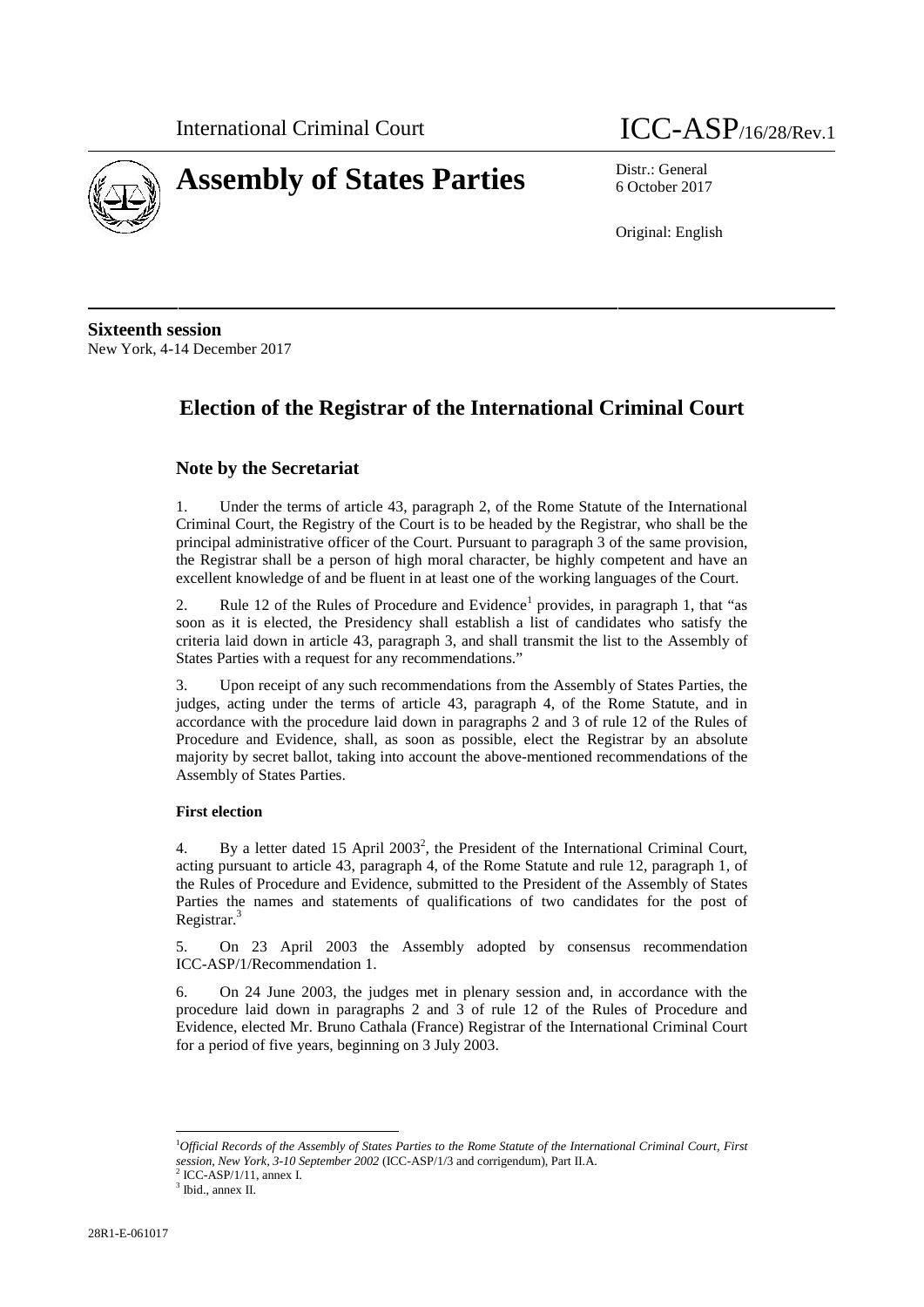# **Second election**

7. By a letter dated 5 October  $2007$ ,<sup>4</sup> the First Vice-President of the International Criminal Court, Judge Akua Kuenyehia, acting pursuant to article 43, paragraph 4, of the Rome Statute and rule 12, paragraph 1, of the Rules of Procedure and Evidence, submitted to the President of the Assembly of States Parties the names and statements of qualifications of 10 candidates for the post of Registrar.

8. On 14 December 2007 the Assembly adopted by consensus recommendation ICC-ASP/6/Recommendation 1.

9. On 28 February 2008, the judges meeting in plenary session elected by an absolute majority Ms. Silvana Arbia (Italy) as Registrar of the International Criminal Court for a five-year term. On 17 April 2008, Ms. Arbia made the solemn undertaking pursuant to article 45 of the Rome Statute and assumed duty as Registrar.

#### **Third election**

10. By a letter dated 1 October 2012,<sup>6</sup> the President of the Court, Judge Sang-Hyun Song, acting pursuant to article 43, paragraph 4, of the Rome Statute and rule 12, paragraph 1, of the Rules of Procedure and Evidence, submitted to the President of the Assembly of States Parties the names and statements of qualifications of 11 candidates for the post of Registrar.

11. On 21 November 2012, the Assembly adopted by consensus recommendation ICC-ASP/11/Rec.1. $^7$ 

12. On 8 March 2013, the judges meeting in plenary session elected by an absolute majority, Mr. Herman von Hebel (Netherlands) as Registrar of the International Criminal Court for a five-year term. On 18 April 2013, Mr. von Hebel made the solemn undertaking pursuant to article 45 of the Rome Statute and assumed duty as Registrar.

#### **Fourth election**

13. By a letter dated 28 September 2017 (see annex I), the President of the Court, Judge Silvia Fernández de Gurmendi, acting pursuant to article 43, paragraph 4, of the Rome Statute and rule 12, paragraph 1, of the Rules of Procedure and Evidence, submitted to the President of the Assembly of States Parties the names and statements of qualifications of 14 candidates for the post of Registrar: Mr. Lilian Apostol (Republic of Moldova); Mr. Marc Dubuisson (Belgium); Ms. Chipo Gaobatwe (Botswana); Ms. Indhrambal Goberdan (South Africa); Mr. John Hocking (Australia); Ms. Dorothy Kingsley-Nyinah (Ghana); Mr. Peter Lewis (United Kingdom of Great Britain and Northern Ireland); Mr. Mbacké Lo (Senegal); Ms. Kate Mackintosh (United Kingdom of Great Britain and Northern Ireland); Ms. Fatmata Binta Mansaray (Sierra Leone); Mr. Esteban Peralta Losilla (Spain); Mr. Daniel Didier Preira (Senegal); Ms. Marie Inger Tuma (Sweden); and Mr. Herman von Hebel (Netherlands) (see annex II).

14. The 28 September letter of the President of the Court also contained the statistical overview of the gender and geographic representation of candidates (see appendix of annex I).

ICC-ASP/6/16, annex I.

<sup>&</sup>lt;sup>5</sup> Official Records... Sixth session... 2007 (ICC-ASP/6/20), vol. I, part III, ICC-ASP/6/Recommendation 1.<br><sup>6</sup> ICC-ASP/11/19, annex I.<br><sup>7</sup> Official Records... Eleventh session... 2012 (ICC-ASP/11/20), vol. I, part III, I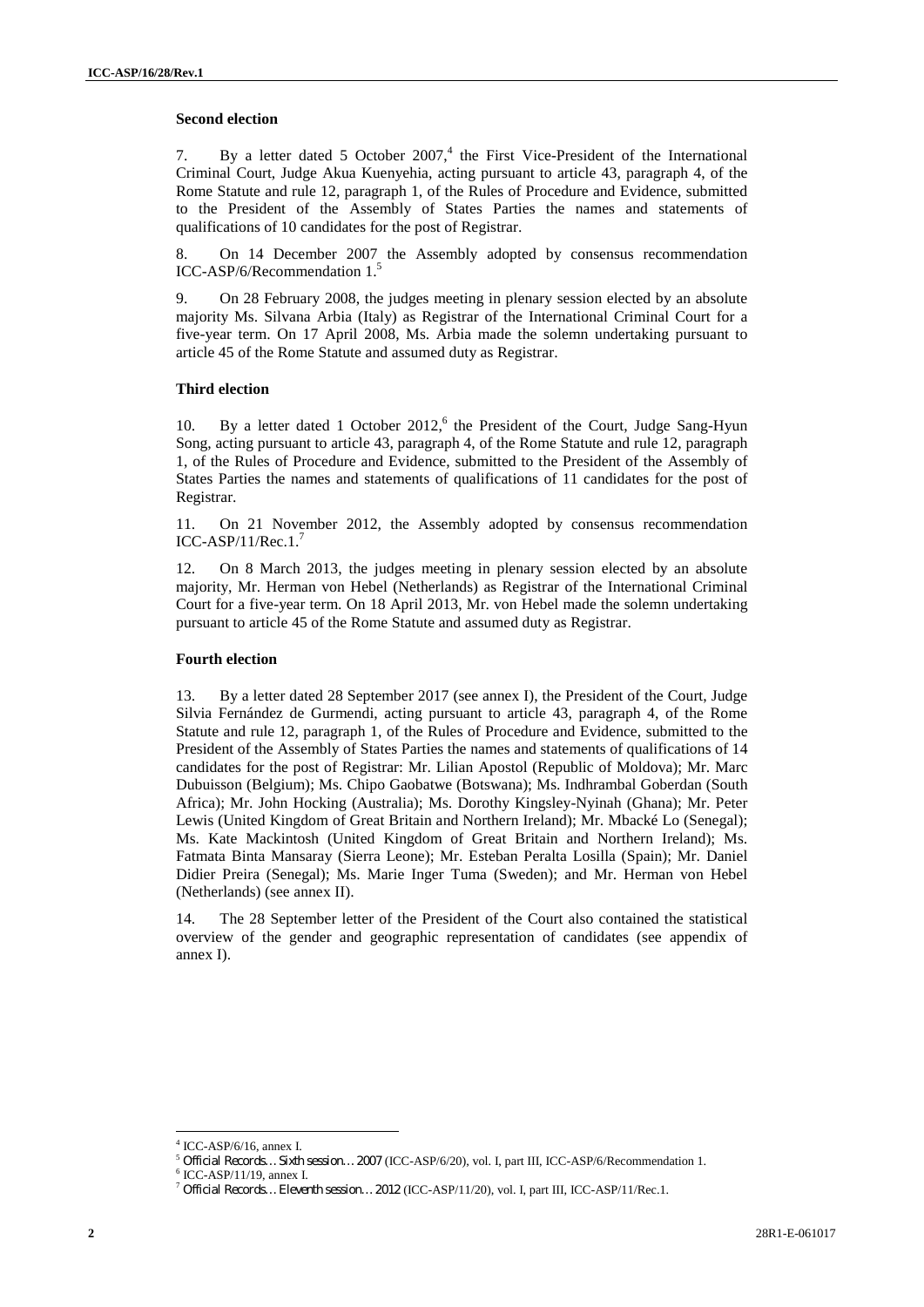# **Annex I**

# **Letter dated 28 September 2017 from the President of the International Criminal Court addressed to the President of the Assembly of States Parties to the Rome Statute of the International Criminal Court**

#### [Original: English and French]

[...] Following my previous letter on this subject dated 24 February 2017, I have the honour to submit to the Assembly of States Parties a shortlist of candidates for the position of Registrar of the International Criminal Court, whose term of office is due to expire on 16 April 2018.

As you know, pursuant to article 43, paragraph 3, of the Rome Statute, the Registrar shall be a person of "*high moral character, be highly competent and have an excellent knowledge of and be fluent in at least one of the working languages of the Court*." Article 43, paragraph 4, stipulates that the "*judges shall elect the Registrar by an absolute majority by secret ballot, taking into account any recommendation by the Assembly of States Parties*." Furthermore, according to rule 12, paragraph 1, of the Rules of Procedure and Evidence, the Presidency shall establish a list of candidates who satisfy the criteria laid down in article 43, paragraph 3, and shall transmit the list to the Assembly of States Parties with a request for any recommendations.

The position of the Registrar was advertised on the Court's website (Vacancy Announcement 13121) on 28 March 2017 with a deadline for applications of 28 June 2017. In total, seventy-three  $(73)$  applications were received.<sup>1</sup> The Court's Human Resources Section assessed all applications and found that thirty-seven (37) candidates had met the minimum educational, linguistic and professional experience requirements stipulated in the Vacancy Announcement.

The Presidency evaluated the qualified candidates on the basis of the requirements, preferences and additional advantages or assets specified in the Vacancy announcement and taking into account the importance of reflecting geographic and gender balance.<sup>2</sup> On this basis, the Presidency short-listed fourteen (14) candidates who were considered to best meet these criteria and requirements. The short list, together with the full application (including the curriculum vitae and executive summary of relevant experience) of every candidate who applied, was sent for consultation to all judges, who had no further comments on the list.

The short-listed candidates are (in alphabetical order):<sup>3</sup>

- (a) Mr. Lilian APOSTOL (Republic of Moldova);
- (b) Mr. Marc DUBUISSON (Belgium);
- (c) Ms. Chipo GAOBATWE (Botswana);
- (d) Ms. Indhrambal GOBERDAN (South Africa);
- (e) Mr. John HOCKING (Australia);
- (f) Ms. Dorothy KINGSLEY-NYINAH (Ghana);
- (g) Mr. Peter LEWIS (United Kingdom of Great Britain and Northern Ireland);
- (h) Mr. Mbacké LO (Senegal);

 $1$ <sup>1</sup> This number excludes any applications withdrawn by the candidate.<br><sup>2</sup> The Presidency notes that there were no qualified applicants from GRULAC and no qualified applicants from States Parties from Asia-Pacific.

<sup>&</sup>lt;sup>3</sup> In cases of dual nationality, the State listed is the one in which candidates exercise their civil and political rights and is thus considered relevant for the purpose of geographic representation.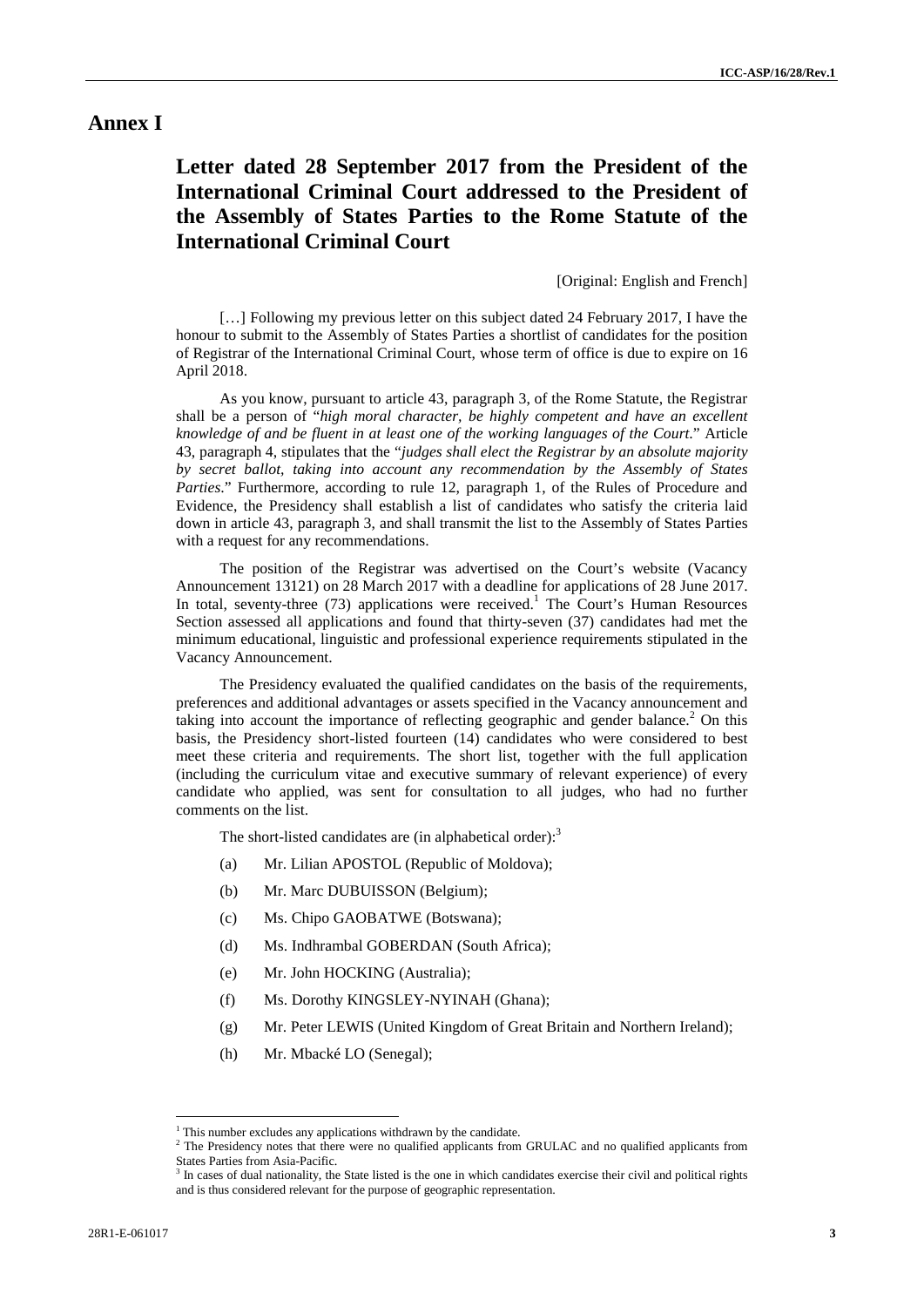- (i) Ms. Kate MACKINTOSH (United Kingdom of Great Britain and Northern Ireland);
- (j) Ms. Fatmata Binta MANSARAY (Sierra Leone);
- (k) Mr. Esteban PERALTA LOSILLA (Spain);
- (l) Mr. Daniel Didier PREIRA (Senegal);
- (m) Ms. Marie Inger TUMA (Sweden); and
- (n) Mr. Herman VON HEBEL (Netherlands).

Please find enclosed the candidates' curricula vitae and executive summaries of their relevant experiences, as provided by the candidates, as well as the statistical overview of gender and geographic representation. I would be grateful if Your Excellency kindly submits the names of the short-listed candidates to the Assembly of States Parties for any recommendation that it may wish to make, pursuant to article 43 of the Statute and rule 12 of the Rules.

Please be informed that it has been decided by the judges that the election of the Registrar will take place after the swearing in of the judges who will assume office on 10 March 2018. The Presidency will take all necessary preparatory measures in order to enable the interviews of the candidates and the election to take place immediately after the swearing in ceremony, taking into account the expiration date of the mandate of the Registrar.

> *(Signed)* Judge Silvia Fernández de Gurmendi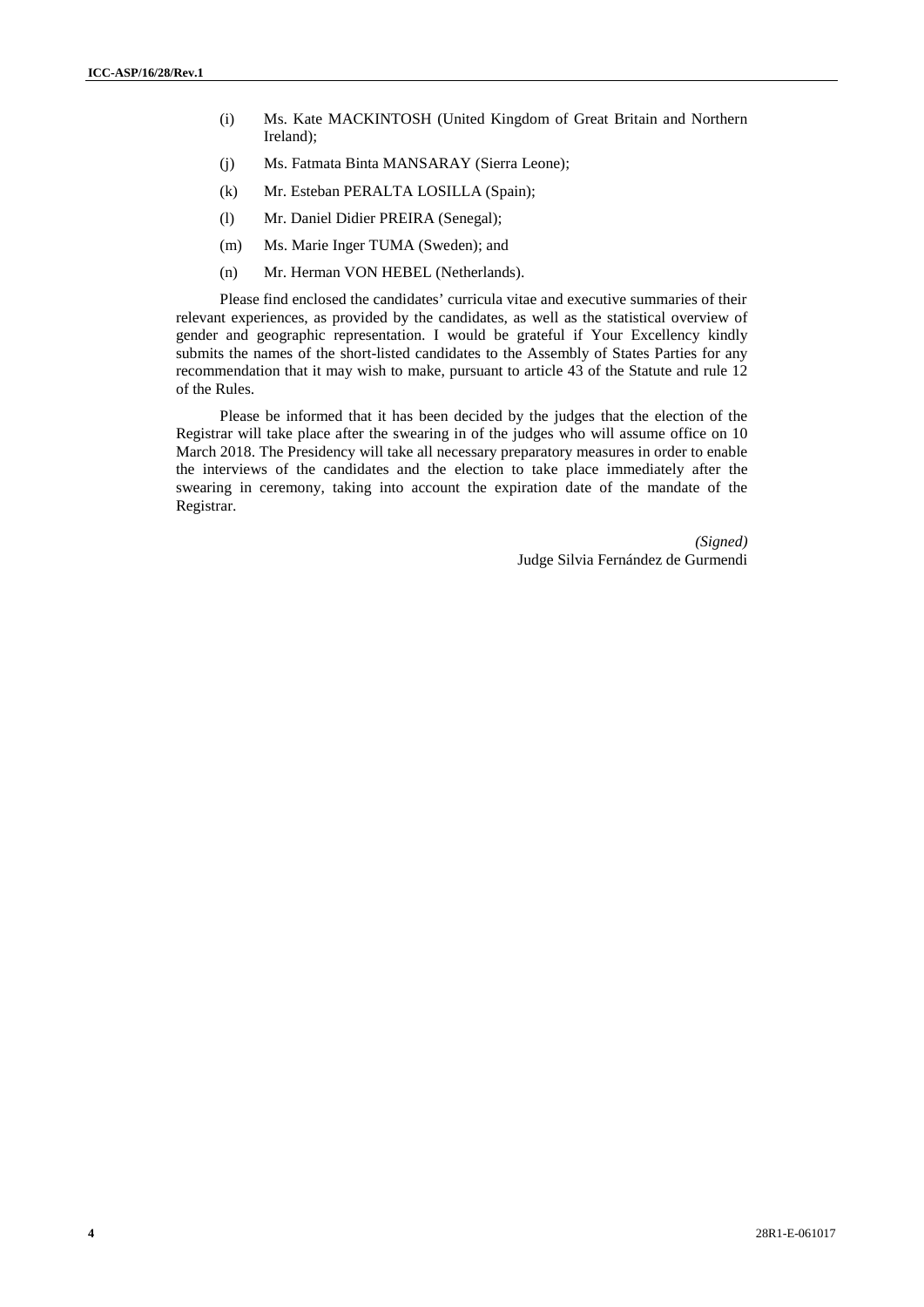# **Appendix**

**Statistics on the selection of candidates for the purpose of short-listing for the position of Registrar of the International Criminal Court**

| Representation |                | <b>States Parties</b> | <b>States Not Parties</b> | Total           |
|----------------|----------------|-----------------------|---------------------------|-----------------|
| <b>GENDER</b>  | Female         | 23 (31.5%)            | $(8.2\%)$<br>6            | 29 (39.7%)      |
|                | Male           | 31 (42.5%)            | 13 (17.8%)                | 44 (60.3%)      |
| <b>GROUP</b>   | Africa         | 27 (37%)              | $(9.6\%)$                 | 34 (46.6%)      |
|                | Asia-Pacific   | $(0\%)$<br>$\theta$   | $(8.2\%)$<br>6            | $(8.2\%)$<br>6  |
|                | Eastern Europe | $(5.5\%)$<br>4        | $(5.5\%)$<br>4            | $(11.0\%)$<br>8 |
|                | <b>GRULAC</b>  | $(5.5\%)$<br>4        | 0                         | $4(5.5\%)$      |
|                | WEOG           | 19 (26.1%)            | $(2.7\%)$<br>2            | 21 (28.8%)      |
| Total          |                | 54 (74%)              | 19 (26%)                  | 73 $(100\%)^1$  |

# **A. Applications received: 73**

# **B. Applications meeting the minimum requirements: 37**

| Representation |                | <b>States Parties</b> | <b>States Not Parties</b> | Total           |
|----------------|----------------|-----------------------|---------------------------|-----------------|
| <b>GENDER</b>  | Female         | (24.3%)<br>9          | 1(2.7%)                   | 10(27%)         |
|                | Male           | 23 (62.2%)            | $4(10.8\%)$               | 27 (73%)        |
| <b>GROUP</b>   | Africa         | 15 (40.5%)            | 1(2.7%)                   | 16 (43.2%)      |
|                | Asia-Pacific   | $\Omega$              | $3(8.1\%)$                | 3<br>$(8.1\%)$  |
|                | Eastern Europe | $(2.7\%)$<br>1        | $\Omega$                  | $(2.7\%)$<br>1. |
|                | <b>GRULAC</b>  | $\Omega$              | $\Omega$                  | $\Omega$        |
|                | WEOG           | 16 (43.2%)            | 1(2.7%)                   | 17 (45.9%)      |
| Total          |                | 32 (86.5%)            | 5(13.5%)                  | 37 $(100\%)^1$  |

# **C. Short-listed candidates: 14**

| Representation |                | <b>States Parties</b> | <b>States Not Parties</b> | Total           |
|----------------|----------------|-----------------------|---------------------------|-----------------|
| <b>GENDER</b>  | Female         | $(42.9\%)$<br>6       | $\Omega$                  | $6(42.9\%)$     |
|                | Male           | $(57.1\%)$<br>8       | $\Omega$                  | $(57.1\%)$<br>8 |
| <b>GROUP</b>   | Africa         | $(42.9\%)$<br>6       | $\Omega$                  | $(42.9\%)$<br>6 |
|                | Asia-Pacific   | 0                     | $\Omega$                  | $\Omega$        |
|                | Eastern Europe | $(7.1\%)$<br>1        | $\Omega$                  | $(7.1\%)$<br>1  |
|                | <b>GRULAC</b>  | 0                     | $\Omega$                  | $\Omega$        |
|                | WEOG           | $(50\%)$<br>7         | $\theta$                  | $(50\%)$        |
| Total          |                | 14 (100%)             | $\theta$                  | 14 $(100\%)^1$  |

<sup>&</sup>lt;sup>1</sup> When added together, individual percentages may produce a slightly distorted total percentage due to the rounding up principle.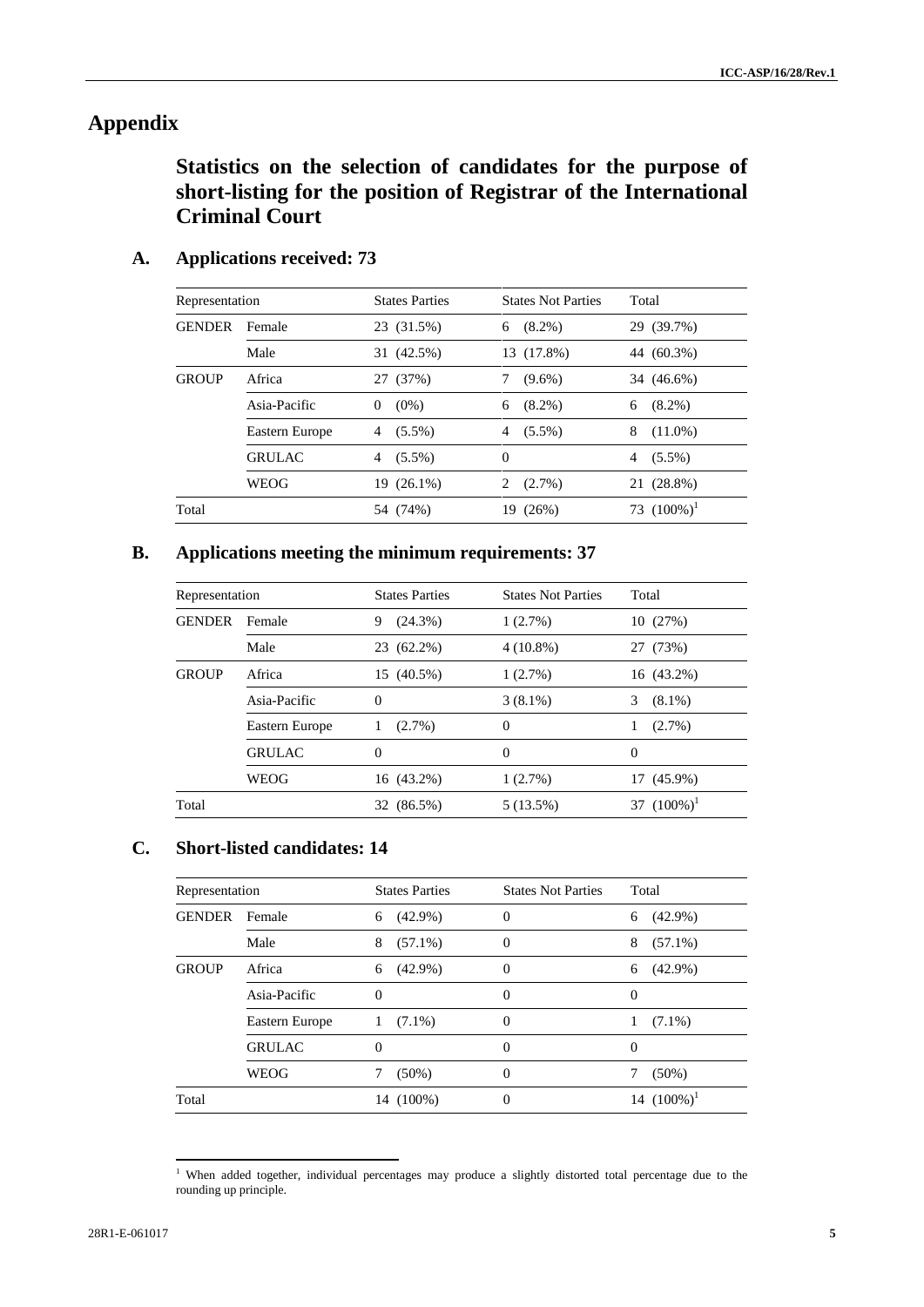# **Annex II**

# **Alphabetical list of candidates**

# *Content*

|     | Name and nationality<br>Page                                                  |  |
|-----|-------------------------------------------------------------------------------|--|
| 1.  |                                                                               |  |
| 2.  |                                                                               |  |
| 3.  |                                                                               |  |
| 4.  |                                                                               |  |
| 5.  |                                                                               |  |
| 6.  |                                                                               |  |
| 7.  | Mr. Peter LEWIS (United Kingdom of Great Britain and Northern Ireland)  30    |  |
| 8.  |                                                                               |  |
| 9.  | Ms. Kate MACKINTOSH (United Kingdom of Great Britain and Northern Ireland) 37 |  |
| 10. |                                                                               |  |
| 11. |                                                                               |  |
| 12. |                                                                               |  |
| 13. |                                                                               |  |
| 14. |                                                                               |  |
|     |                                                                               |  |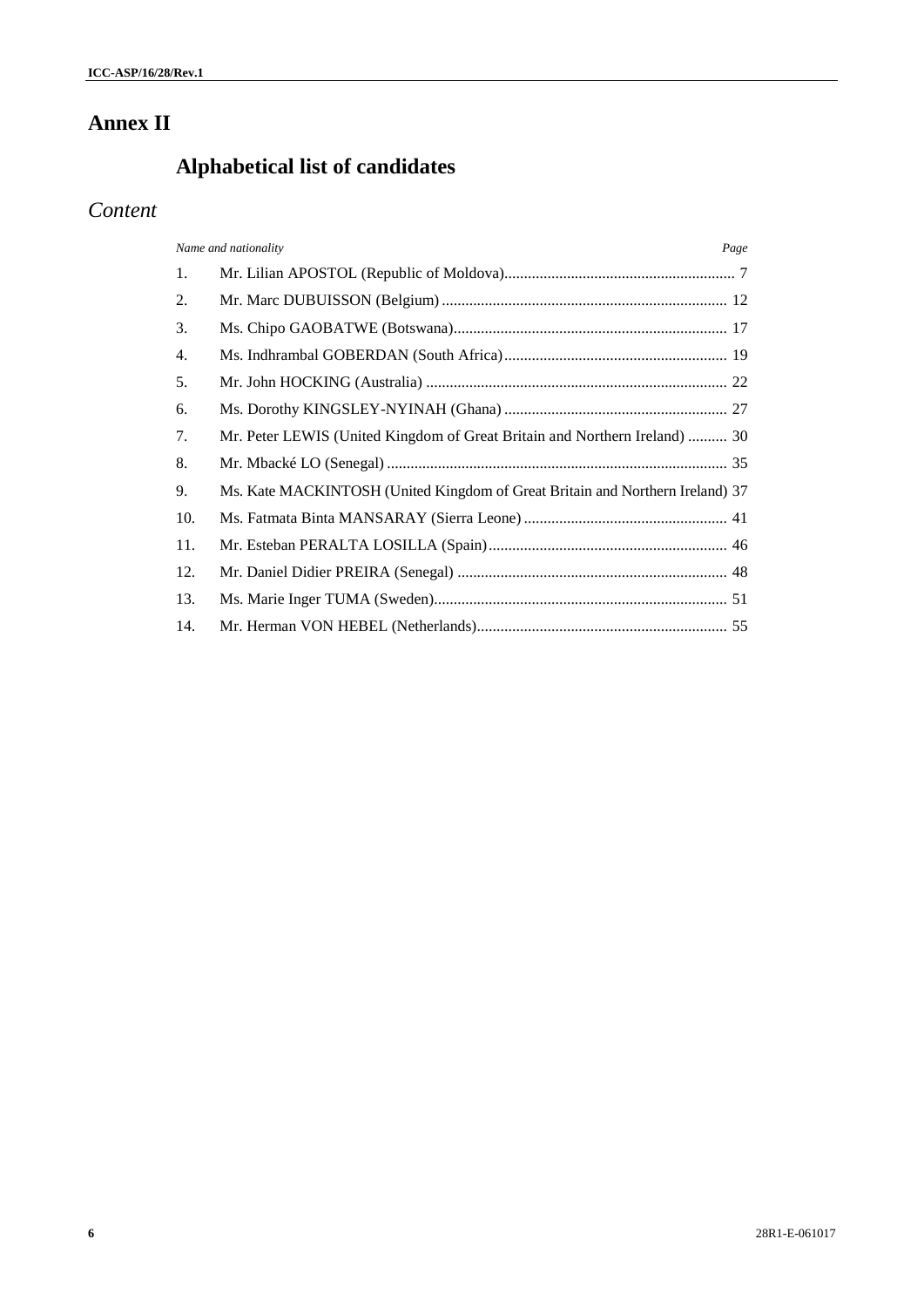# **Annex III**

# **Alphabetical list of candidates, with statements of qualifications**

# **1. APOSTOL, Lilian (Republic of Moldova)**

# **Executive summary of relevant experience**

I am a human rights litigator professionally developed by the system of the European Convention on Human rights ("the Convention"). I used to be the Agent for the Government of the Republic of Moldova before the ECHR for almost of 5 years, including my ad interim position.<sup>1</sup> For almost 2 years, I served as the Head of the Governmental Agent's Department of the Ministry of Justice, again dealing with the ECHR cases and execution thereof. Before that, however, I shaped myself as professional in criminal and criminal procedure law, as well as in legal drafting and research pertaining to justice sector, international law and justice.

After my successful graduation from the Bucharest University Law School, Romania, I actually started my law career as a trial and investigation prosecutor, performing 8 years in General and Districts prosecutor offices. I had successful cooperation with the local Council of Europe's projects for justice reform, legal drafting and human rights legal education of judges and prosecutors. I drafted researches and comparative law assessments, as well as I offered consultancy to the Legal Drafting Department of the Ministry of Justice. Since 2006 I lecture on ECHR jurisprudence in the then Prosecutor's Centre for professional development and after the in the National Institute of Justice and the State University of Moldova.

Hence, my legal career is closely linked to the judiciary of the Republic of Moldova for almost 15 years. I gained unprecedented experience and knowledge of its weaknesses and advantages, its internal discreet mechanisms and methods of operation. And I refer here not only to the judiciary and prosecution service but also to collateral systems, such as execution, penitentiary, legislation and, not last, constitutional justice. In my career I experienced all possible activities affiliated to legal profession. I investigated difficult crimes, prosecuted and tried them before judges, pleaded before the district courts, Appellate and Supreme court(s).

At the international level, I litigated high profile cases before the ECHR and pleaded before highest judicial formations. I handled quasi-interstate cases involving difficult questions of international law, states jurisdiction and the legality principle in the situation of frozen military conflict within the trandnestrian region. My cases had eventually engaged the responsibility of Russia and absolved the Republic of Moldova (Catan and others, Mozer, Turturica and Casian, etc.). I also had great experience in wide range of the Convention questions, from the admissibility criteria to the applicability of rights either in civil or criminal matters, legal compatibilities and new principles of interpretation (see for example the Buzadji case concerning new interpretation of terms in Article 5 of the Convention). Basing on my knowledge, I prepared studies and practical guides for the judges and prosecutors on a variety of the Convention questions. My reports on behalf of the Government were served in the intergovernmental committees on human rights from which I was part of as the governmental expert (see for example works of CDDH and DH- GDR committees on reform of the ECHR and the Convention). I also, debated in the Committee of Ministers, Council of Europe, in cases pending execution of the ECHR judgments and prepared reports on behalf of the Government on these aspects. I represented my country in certain historical Conferences, such as "Brighton, Oslo, Brussels Conferences", as well as in many other round tables, international seminars, etc. where I delivered speeches, therefore acquiring experience in public presentations and debates.

<sup>1</sup> http://agent.gov.md/agentul-guvernamental/ex-agenti-guvernamentali.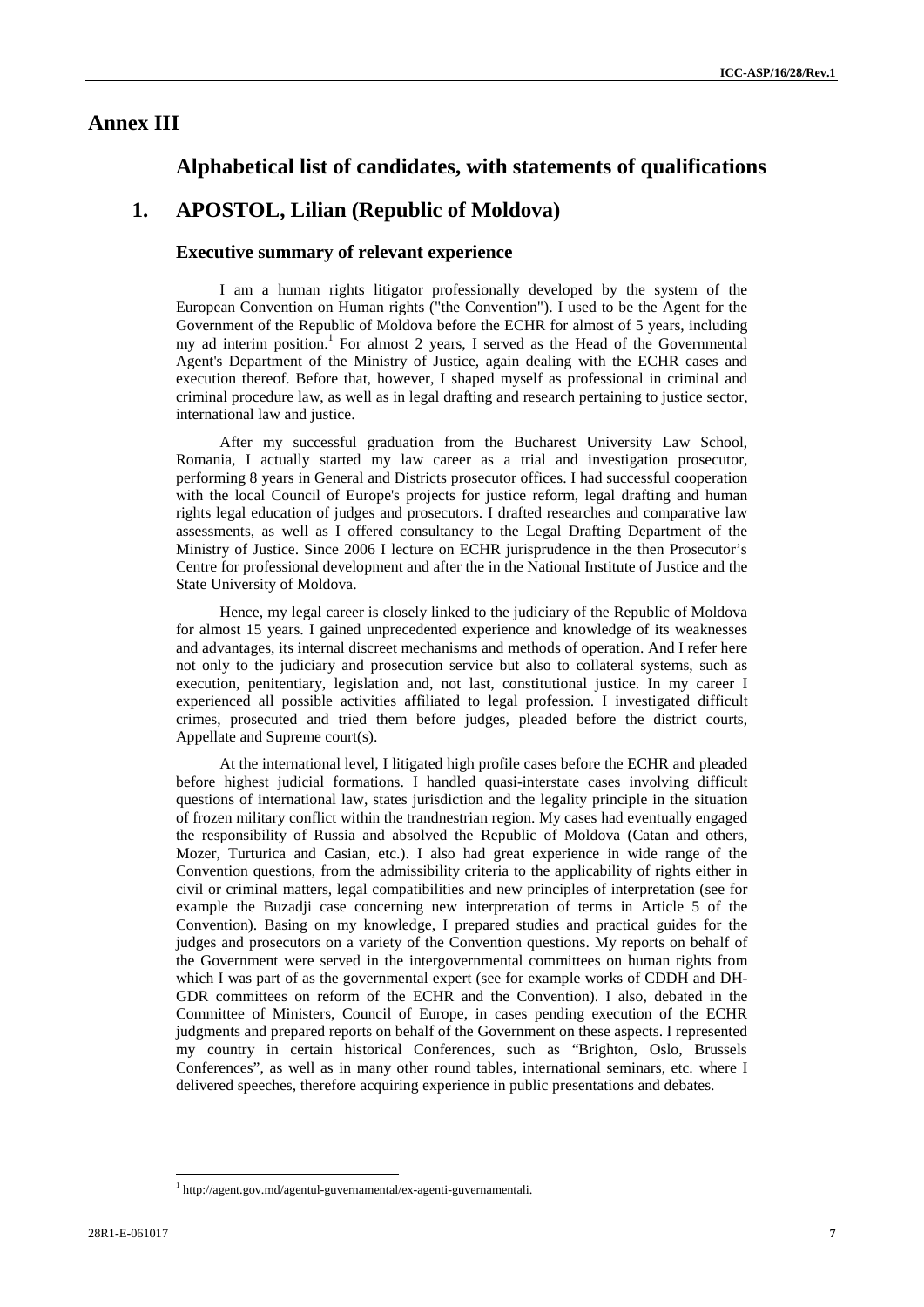# **Statement of qualifications**

# **Personal information**

| Family name:   | Apostol.       |
|----------------|----------------|
| First name:    | Lilian.        |
| Date of birth: | 16 March 1977. |
| Sex:           | Male.          |

## **Work experience**

- 3 August 2016 on-going: External consultant ( part-time ) under framework agreement for the provision of services of consultancy on human rights law (ECHR) for the Human Rights National Implementation Division, Council of Europe; Council of Europe, DG I http://www.coe.int/en/web/human-rights-rule-of-law; External consultant; Human rights education, Law, Governance, Justice, Public administration, International litigation, Human rights.
- December 2012 December 2015: Agent for the Government of the Republic of Moldova before the European Court of Human Rights; www.gov.md ; www.justice.gov.md; www.agent.gov.md / http://agent.gov.md/agentulguvernamental/ex-agenti-guvernamentali; Governmental representative; Law, Governance, Justice, Public administration, International litigation, Human rights
- June 2011 December 2012: Agent ad interim for the Government of the Republic of Moldova before the European Court of Human Rights; www.gov.md; www.justice.gov.md; Governmental representative; Law, Governance, Justice, Public administration, International litigation, Human rights.
- June 2011 December 2015: Expert member in the Steering Committee for Human Rights (CDDH), and the sub-committee for reform of the Court (DH-GDR), Council of Europe; Council of Europe, DG I; www.coe.int/cddh; www.coe.int/reformECHR; Governmental representative; International intergovernmental cooperation, Human rights.
- May 2009 December 2012: Deputy Head of the Governmental Agent's Office, Ministry of Justice of the Republic of Moldova; www.justice.gov.md; Legal assistance to the Government's representative; Governance, Justice, Public administration, Human rights.
- December 2008 April 2009: Assistant for legal drafting to the Ministry of Justice; CoE/EU Joint Programme on increased independence, transparency and efficiency of the justice system of the Republic of Moldova; Legal assistance to the Department for Drafting legislation, Ministry of Justice; Law, Governance, Justice, Public administration, Human rights.
- 2007: Expert on anti-corruption proofing of draft legislative acts; NGO Centre for Analysis and Prevention of Corruption; www.capc.md; Anticorruption proofing expertise; Law, Anticorruption.
- 2006 incumbent: Trainer for judges and prosecutors; General Prosecutor Office; www.procuratura.md; National Institute of Justice; http://inj.md; Training and extra education on ECHR practice for judges and prosecutors; Education, Human rights.
- November 2000 December 2008: Prosecutor (State District Attorney assistant); Prosecutor Office of Chisinau municipality, General Prosecutor Office; www.procuratura.md; Criminal prosecution, investigation, trials; Criminal Justice.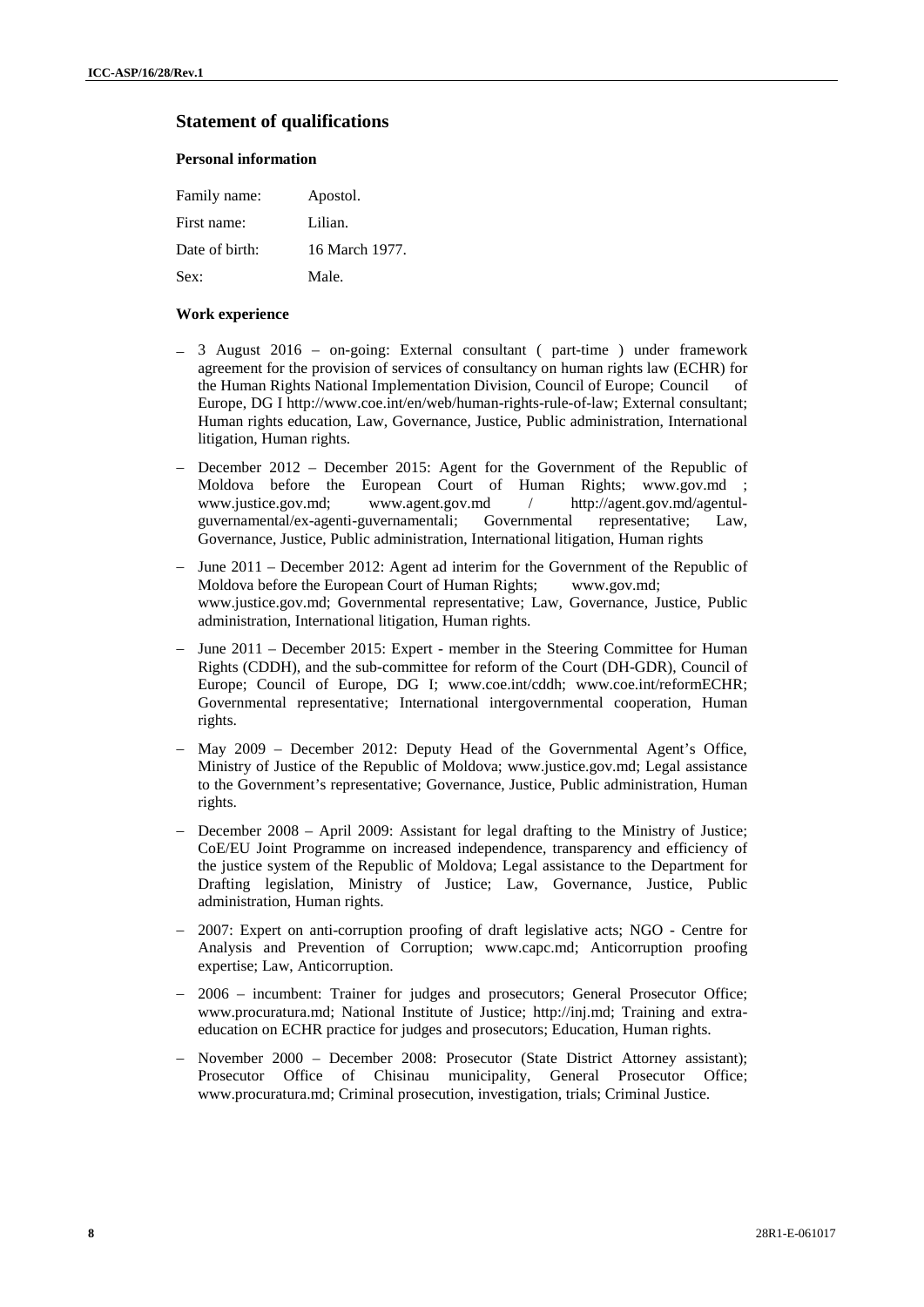#### **Education and training**

- August September 2011: Study visit, summer course attendance; 80 hours 10 ECTS; European University Viadrina, Frankfurt (Oder), Germany; www.europa-uni.de; ECHR human rights protection.
- February June 2011: Study visit; University of Washington, Seattle, USA; www.washington.edu; USA law system.
- September 2008 March 2010: Master's degree of laws; University of European Studies from Moldova, Chisinau, the Republic of Moldova; www.usem.md; National and international criminal law and criminal procedure.
- October 1995 June 2000: Bachelor of laws (licenced in law); State University of Bucharest, Faculty of Law, Bucharest, Romania; www.unibuc.ro; Law.

#### **Personal skills**

- Mother tongue(s): Romanian and Russian
- Other language(s):

|         | English: Understanding: | Listening:                         | C2                    |
|---------|-------------------------|------------------------------------|-----------------------|
|         |                         | Reading:                           | C <sub>2</sub>        |
|         | Speaking:               | Spoken interaction: C <sub>2</sub> |                       |
|         |                         | Spoken production: C2              |                       |
|         | Writing:                |                                    | C2                    |
|         | Language certificate:   |                                    | <b>TOEFL Score 97</b> |
| French: | Understanding:          | Listening:                         | B <sub>2</sub>        |
|         |                         | Reading:                           | B <sub>2</sub>        |
|         | Speaking:               | Spoken interaction: B1             |                       |
|         |                         | Spoken production: B1              |                       |
|         | Writing:                |                                    | B <sub>2</sub>        |
|         |                         |                                    |                       |

- Communication skills: Advanced communication skills; professional habit.
- Organisational / managerial skills: Leadership (I have experienced management of about 20 people).
- Job-related skills: Good command of legal litigation tactics, multi-institutional and intergovernmental cooperation, diplomacy and international relations communication (I have been responsible for legal audit of governmental international legal and diplomatic representation service).
- Computer skills: Advanced in all Windows basic operational systems and Microsoft Office™ software; skills in Network Administration; good command of ABBY™ and Adobe™ tools.
- Other skills: Painting and drawing.
- Driving licence: n/a.

#### **Additional information**

## *Publications*

*Seminars/conferences publications:*

- Synthesis of the European Court of Human Rights case-law under Article 3 of the Convention in cases versus Moldova, © Chisinau, 2010. - 500 pag. - ISBN 978-9975- 80-381-6 (Premium MAGNA CUM LAUDE).
- Practical Guide for application of the ECHR case-law concerning unreasonable length of the judicial proceedings and non-enforcement (Romanian only: GHID PRACTIC de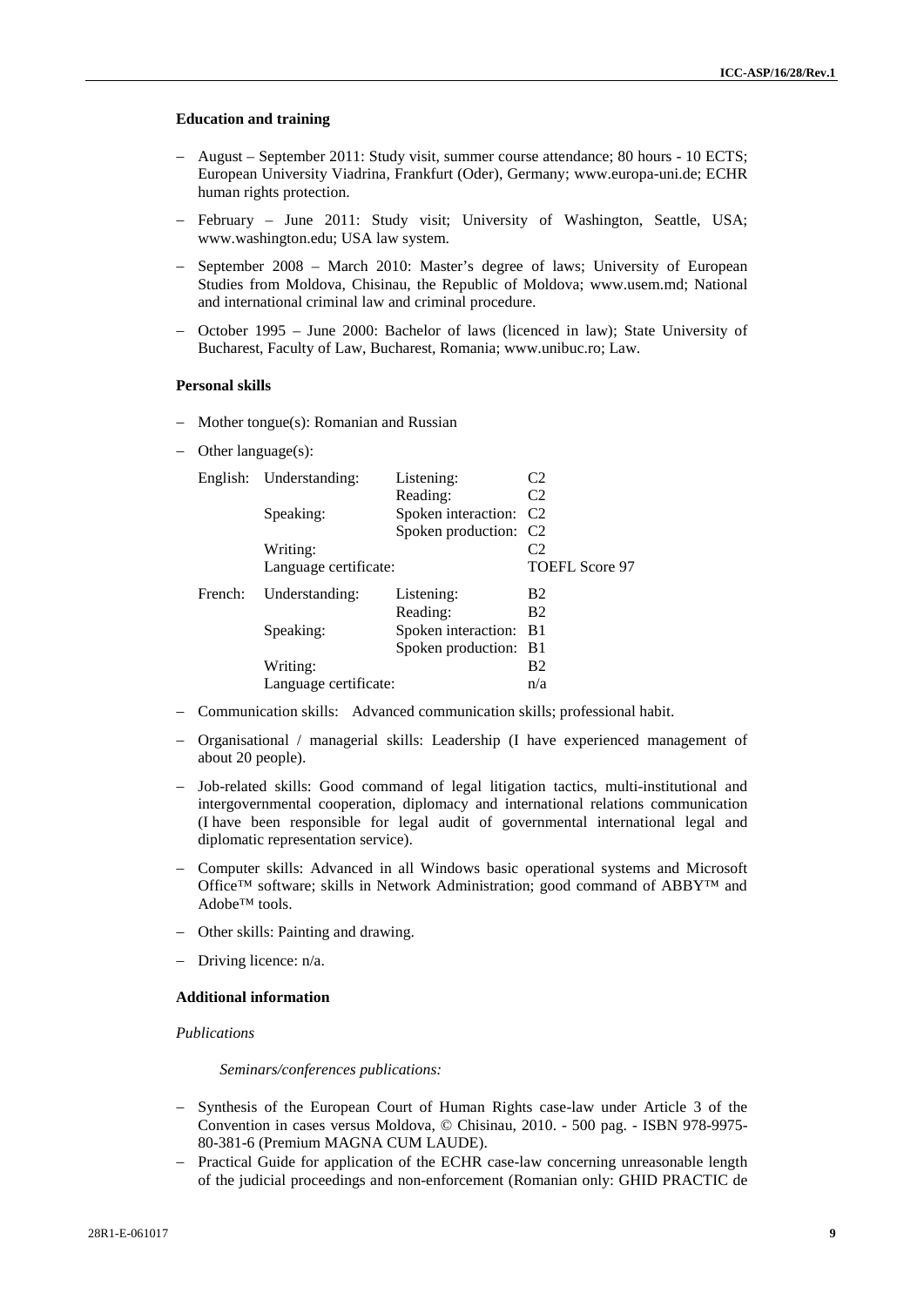aplicare a jurispruden ei Cur ii Europene în materia neexecut rii i/sau duratei excesive a procedurilor), 2010, E-publication.

- Compatibility Study of the Criminal procedure code provisions in relation to Article 5 of the European Convention on Human Rights and the relevant European Court's caselaw (Romanian only : STUDIU DE COMPATIBILITATE a codului de procedur penală cu prevederile Articolului 5 din Convenția Europeană a drepturilor omului și jurisprudența relevantă a Curții Europene a drepturilor omului); Leading co-author; published April 2014; E-publication.
- Feasibility Study as to ratification of Protocol no. 12 to the European Convention on Human Rights (Romanian only : STUDIU cu privire la FEZABILITATEA ratific rii Protocolului nr. 12 la Convenția Europeană pentru protecția drepturilor și libertăților fundamentale ale omului ); Author; Published on October 2014; E-publication.
- Study as to institution of the national compensatory remedy for judicial miscarriages and procedural flaws (Romanian only : STUDIU cu privire la crearea mecanismului național de remediere și compensare pentru erorile judiciare și vicii de procedur) Leading co-author; published in 2016; E-publication.
- Many thematic guides and questionnaires for practical application of national law and the European Convention.

#### *Seminars and thematic conferences*

- The international Conference "European Convention on Human Rights and the Crimes" of the Past" European Court of Human Rights, Strasbourg, France, 26 February 2016.
- The international conference "Bringing human rights home: commitments, challenges, education and cooperation", Chisinau, Republic of Moldova, 4-5 November 2015 | Bench presentation.
- Round Table on « reopening of proceedings following a judgment of the European Court of Human Rights », Strasbourg, 5-6 October 2015 | Bench presentation.
- Round Table on "the action plans and report of states for the execution of the judgments of the European court: current practice and future perspectives", | Strasbourg, France, 13-14 October 2014.
- The high-level conference "Implementation of the European Convention on Human Rights: our shared responsibility" Brussels, Belgium 26-27 March 2015 | Member of national delegation.
- The high-level conference "The long-term future of the European Court of Human Rights" Oslo, Norway, 7-8 April 2014 | Member of national delegation.
- The high-level conference "Combating racism, xenophobia and intolerance in Europe" | Yerevan, Armenia, 21-22 October 2012 | Member of national delegation.
- The high-level conference on "the Future of the European Court of Human Rights" Brighton, United Kingdom, 19-20 April 2012 | Member of national delegation.
- Efficient Domestic Capacity for rapid execution of the European Court's Judgments.
- Tirana, 15-16 December 2011 | Bench presentation.
- "Feasibility Study on Forensic Infrastructure in the Republic of Moldova and Findings of the External Audit of the Forensic Medicine Centre of the Ministry of Health of the Republic of Moldova" | Chisinau, Republic of Moldova, 15-16 November 2011 | Bench presentation.
- Almost 30 seminars and workshops held before judges, prosecutors, public servants and students on different topics of the European Convention and national application thereof.

#### *Specific experience*

#### *Public hearings; the Grand Chamber of the European Court of Human Rights cases*

 *Catan and others v. the Republic of Moldova and Russia* (judgment of 19 October 2012) – hearings of 25 January 2012 – the case concerns the Jurisdiction of Moldovan and Russian Governments in relation to educational policy within separatist region of the Republic of Moldova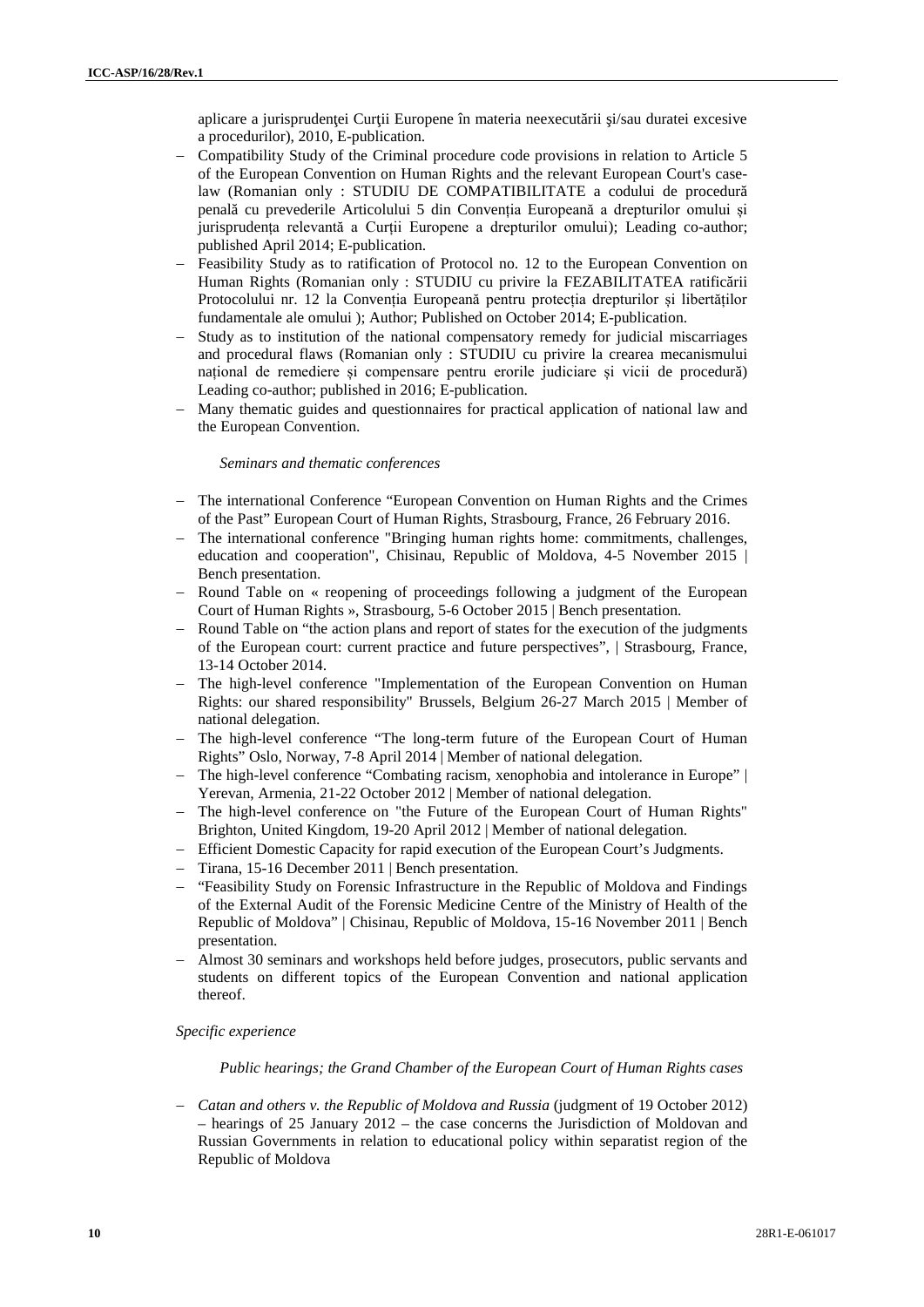- *Mozer v. the Republic of Moldova and Russia* (no. 11138/10) judgment of 23 February 2016 – hearings of 04 February 2015 – the case concerns the problems of jurisdiction in the uncontrolled self-proclaimed territories and the principle of lawfulness of the acts emanated from the de facto authorities (the applicability of the principle of "Namibia exception")
- *Buzadji v. Republic of Moldova* (no. 23755/07), judgment of 05 February 2016 hearings of 07 October 2015 – the case concerns to applicability of Article 5 of the European Convention to pre-trial detention and the differences that should be drawn between home arrest and detention on remand.

#### *Leading cases by written procedure:*

- *Eremia and others v. the Republic of Moldova*, no. 3564/11, judgment of 28 May 2013, - the cases concerns domestic violence and the inefficient application of the domestic law, as well as the phenomena of wide institutional tolerance
- *Pavlicenco and Urechean v. the Republic of Moldova*, nos. 27756/05 and 41219/07 judgment of 2 December 2014, - the case concerns the limitation of the right to access to justice in cases of defamation and libel actions addressed against the President of the Republic.
- *Shishanov v. the Republic of Moldova*, no. 11353/06, judgment of 15 September 2015 the case concerns the domestic dysfunction in securing detention in human conditions of detention and addressing remedies against the wide practices.
- *Sandu v. the Republic of Modlova*, no. 16463/08, judgment of 11 February 2014, the case concerns entrapment techniques in criminal proceedings.

#### *International investment arbitration cases*

- *Franck Charles Arif v. Republic of Moldova* (ICSID Case No. ARB/11/23) the case concerns duty free concessions where the arbitral award dismissed almost of 80% of the applicant's commercial claims.
- No. 175/2012 *State Enterprise Energorynok v. the Republic of Moldova*; no. 091/2012 Bogdanov & Bogdanova v. the Republic of Moldova; no. 162/2012 *Yury Ghenadevich Bogdanov v. the Republic of Moldova* – the cases concerned different commercial claims advanced before the Arbitration Institute of the Stockholm Chamber of Commerce (SCC) and have been dismissed as inadmissible after the memorials on behalf of the Government.
- No. 175/2012 *State Enterprise Energorynok v. the Republic of Moldova*; no. 091/2012 *Bogdanov & Bogdanova v. the Republic of Moldova*; no. 162/2012 *Yury Ghenadevich Bogdanov v. the Republic of Moldova* – the cases concerned different commercial claims advanced before the Arbitration Institute of the Stockholm Chamber of Commerce (SCC) and have been dismissed as inadmissible after the memorials on behalf of the Government.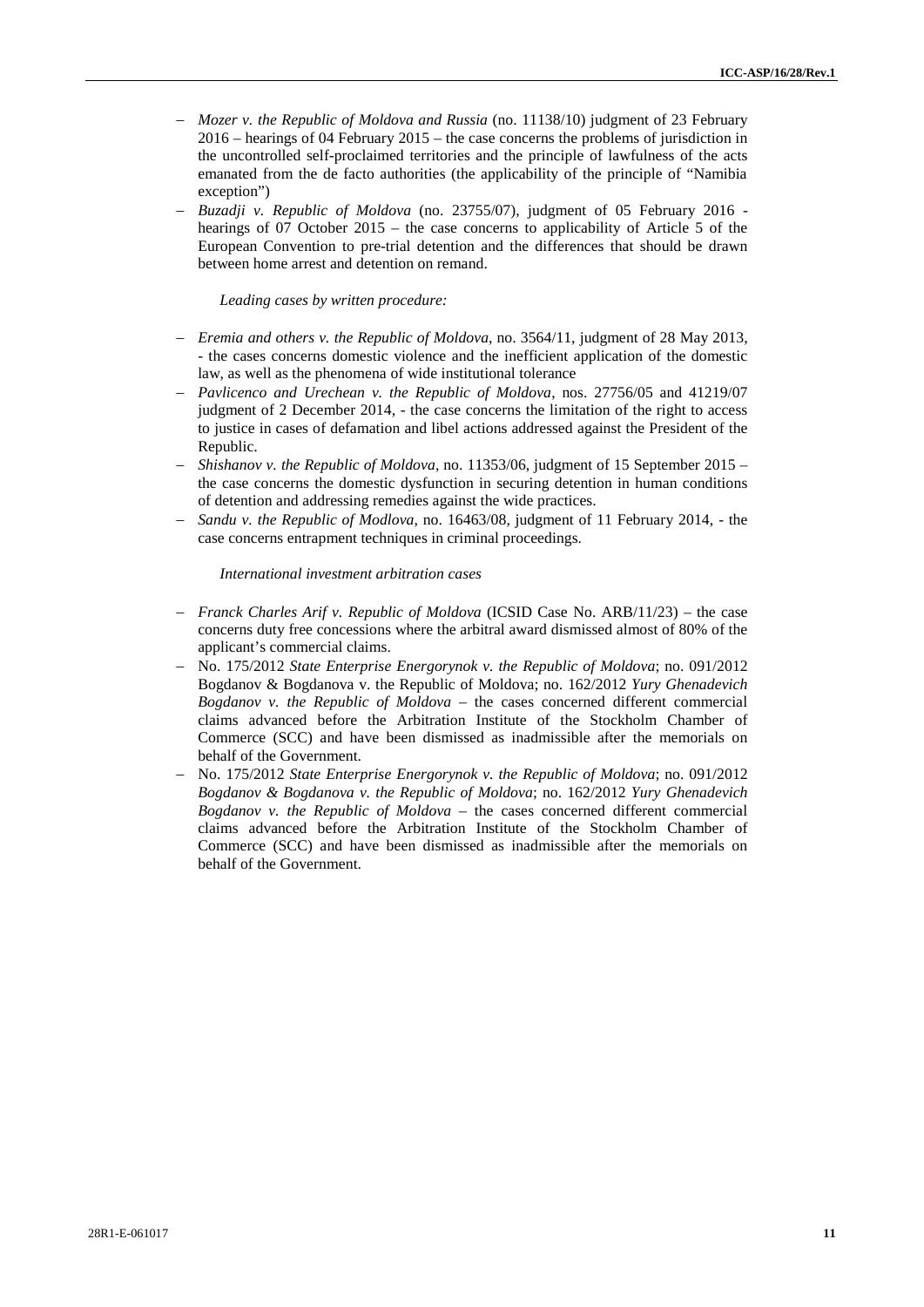# **2. DUBUISSON, Marc (Belgium)**

# **Executive summary of relevant experience**

With over 30 years of experience serving justice and the administration of Justice, including over 20 years dedicated to international criminal justice, I have acquired an in depth knowledge of how to manage an international judicial institution, combining extensive knowledge of the applicable law, a proven capacity to efficiently manage allocated funds, an ability to build mutual trust in the context of requests for cooperation and an unwavering sense of operational pragmatism.

A pioneer in terms of my experience with international criminal courts, both at the International Criminal Tribunal for the Former Yugoslavia and the International Criminal Court (ICC), I have gained a solid reputation for my strong leadership qualities, capable of successfully undertaking difficult and high-risk missions as well as complex projects, demonstrating vision and creativity in fulfilling my mandate, and, in particular, the mandate of the Court in general. As head of the Division of Court Services since 2004, I have served as a member of the Advisory Committee tasked with the revision of legal texts pursuant to Regulation 4 of the Regulations of the Court, of the Disciplinary Board and the Procurement Review Committee. I also chair the Information Management Government Board (IMGB). Since the ICC was created, in the absence of the Registrar, I have acted as the official in charge of running the Registry and I frequently represent him at meetings, in particular, with members of international organisations, visiting judges, Government representatives, members of NGOs and university academics. Moreover, I have always enjoyed excellent relations with the Judges and the Office of the Prosecutor, as well as with the teams providing counsel for the defence and legal representation for victims – all of which interaction has allowed me gain a cross-organisational strategic vision of the challenges facing the Court.

For over 10 years, as Head of the Division of Court Services, and then Head of the Judicial Support Services Section, a key priority has always been to provide, with a human touch, guidance and leadership to the women and men with whom I have had the opportunity to collaborate, respecting the values of our institution and the budgetary constraints that we are subject to. Having functioned in a multicultural working environment since the start of my career, I have always demonstrated professionalism, integrity, transparency and fairness in my approach to the challenges to be met.

Building on the successful outcome of the missions that I have been entrusted with – arrests and surrenders in Europe and Africa, release of members of the Court detained in Libya  $-1$  have been able to bring to the fore an aptitude to find common ground when dealing with sometimes diverging views, and to activate all of the resources available to assist the Court in fulfilling the mandate that has been conferred upon it by member States. I have furthermore shown my ability to handle crisis situations calmly, with professional integrity and efficiency.

I also attach particular importance to the rule of law and to the promotion of human rights, which has led me to take part in a number of missions, in particular, in Yemen (restructuring of national courts), in Morocco (implementation of the reform of the Family Code in the competent national courts), as well as in Latvia, Moldova and in Turkey, where I participated in training programmes and programmes on the restructuring of judicial institutions.

I have in addition published many articles on the ICC, I regularly speak at conferences and conduct training sessions for students and magistrates.

With my extensive experience, proven skill set and my deep commitment to the successful fulfilment of the ICC's mandate, I am confident that I am well equipped to meet the challenges that the position of Registrar will entail.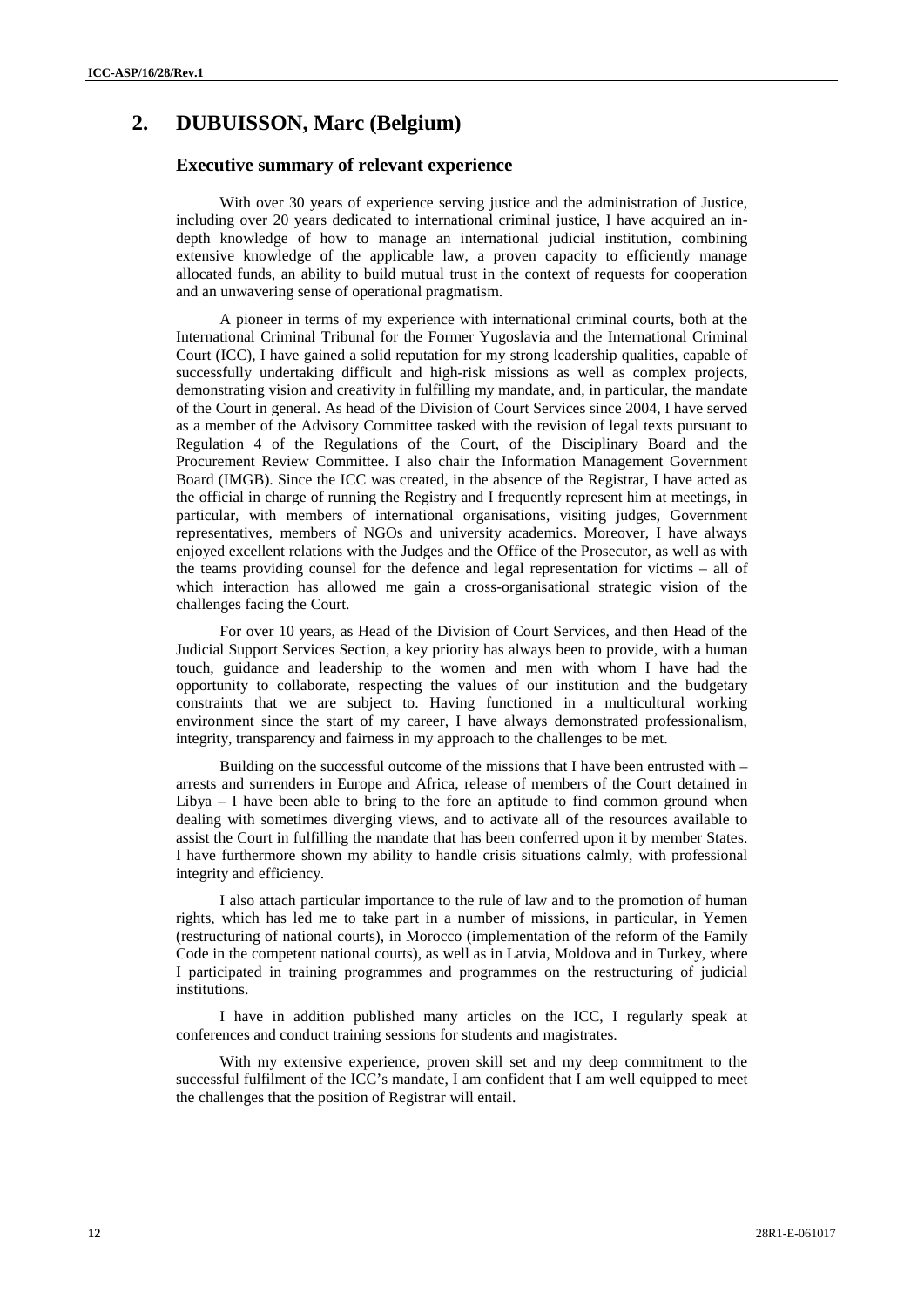## **Statement of qualifications**

#### **Personal information**

Date of birth: 22 May 1963

Nationality: Belgian French: Mother tongue English: Fluent

Dutch: Working knowledge

#### **Academic and professional qualifications**

- Université Paris Nanterre Paris, France ; Master's degree in International Law; June 2017; Law governing international relations and EU law.
- Ministry of Justice Brussels, Belgium; Certificate attesting success in the examination to qualify candidates to become Registrars and Secretaries; 11 June 1990; Certificate attesting success in the examination to qualify candidates to become Registry and Prosecutor drafters/recorders - January 1985.

#### **International professional experience**

- International Criminal Court, The Hague, Netherlands:
	- Director of the Division of Judicial Services: Since July 2015,
	- Director of Division of Court Services: October 2007 July 2015,
	- Chief of Section, Division of Court Services: January 2004 October 2007, and
	- Chief of the Court Management Section: January 2003 January 2004:
		- Development of guidelines, rules and general directives pertaining to judicial administration, detention, translation, interpretation and terminology services, including linguistic assistance in the field, to the Counsel Support Section (management of legal assistance included), the information management unit (including information technology and information security) and to the library, as well as to the participation of victims and compensation.
		- Administrative oversight of the Offices of Public Counsel for the defence and for victims.
		- Between 2004 and 2015, responsible for the Victims and Witnesses Unit and also in charge of operations relating to requests for cooperation. Establishment and management of the sensitive and strategic operations of the Division of Court Services in relation to hearings, victim and witness protection, information gathering, arrests and surrenders and the security of suspects and accused persons.
		- Drafting, development and updating of policies, procedures and directives to be followed at the Court to ensure efficient management, including planning budgetary and human resources forecasts.
		- Supervising the judicial support services of the Court to ensure the conduct of fair and efficiently run trials. Liaising with the different organs and sections of the Court on questions appertaining to the organisation of hearings.
		- Liaising with States parties and/or international organisations involved in proceedings before the Court.
		- Providing strategic advice to the Registrar on questions relating to the functions, structure and activities of the Division of Court Services and of the Registry in general, including with other organs.
		- Acting as the official in charge of running the Registry, in the absence of the Registrar. Representing the Registrar at meetings, in particular, with members of international organisations, visiting judges, Government representatives, members of NGOs and university academics.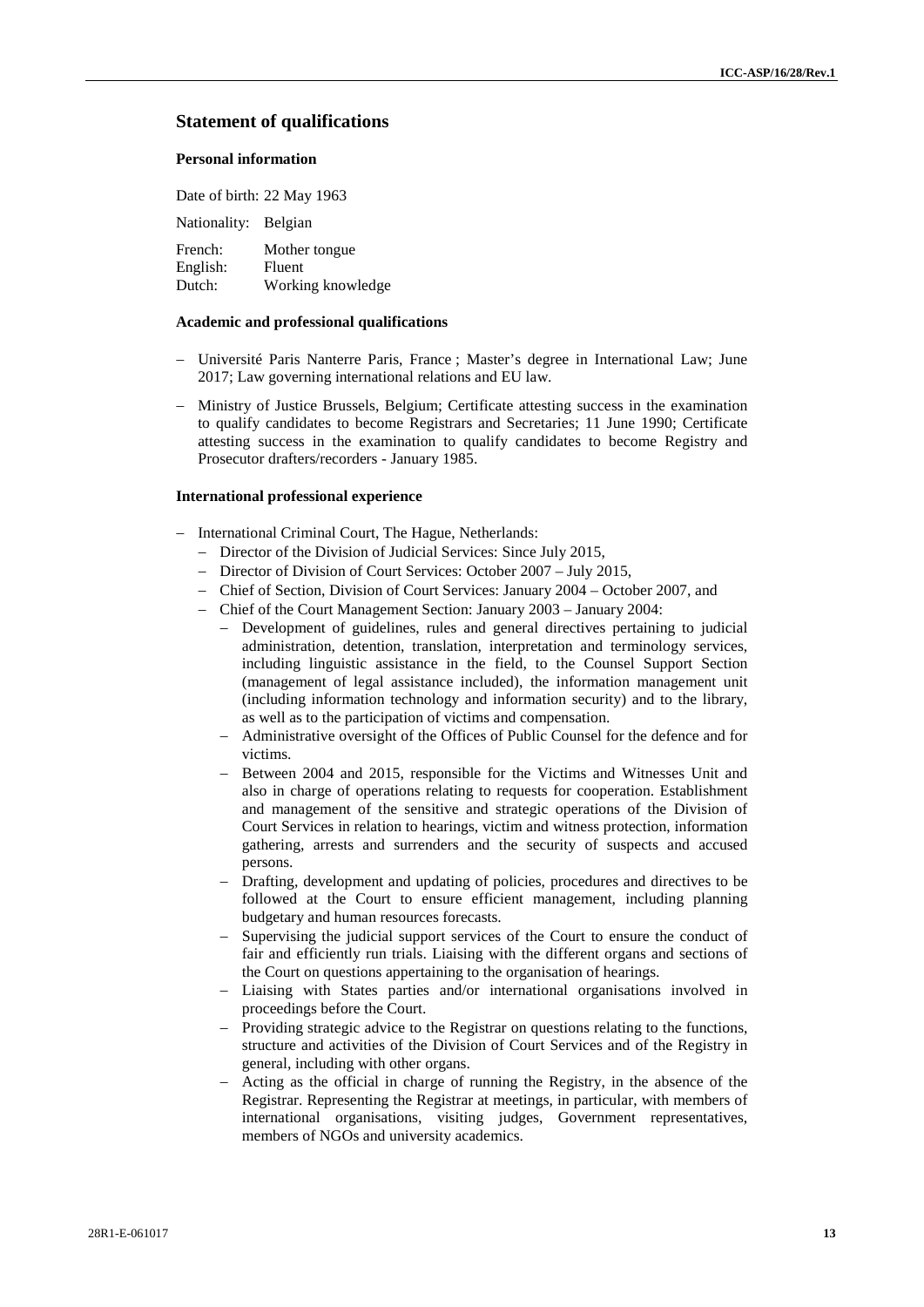- Other responsibilities:
	- June/July 2012 : Head of delegation on the ground in the framework of negotiations aimed at the release of members of the Court detained in Libya.
	- January 2012 : Head of operations concerning the judicial transfer of judges, parties and participants to the Democratic Republic of the Congo in the context of the Katanga and Ngudjolo Chui case.
	- since 2004 : Head of mission and in charge of operations concerning requests for cooperation in the context of arrests and surrenders (Democratic Republic of the Congo, Republic of the Congo, Republic of the Ivory Coast, Republic of Ghana, French Republic, Kingdom of Belgium, Republic of Rwanda, Central African Republic, Republic of Niger).
	- since 2004 : Head of mission and in charge of operations concerning requests for cooperation in the context of summonses issued by the Court (Republic of Chad, Republic of Uganda, Republic of Kenya).
	- since 2004 : Evaluation and feasibility missions on the holding of hearings *in situ* (Democratic Republic of the Congo, Republic of Kenya, United Republic of Tanzania).
	- 2004-2005 : Representative of the Registrar at the plenary sessions of the members of the Court leading to the adoption of the first version of the Rules of Court, and in charge of overseeing the Drafting Committee tasked with the Regulations of the Registry.
	- Executive coaching sessions (2008).
- International Criminal Court, The Hague, Netherlands:
	- Director *ad interim* of the Division of External Relations and Field Operations: July 2015 – May 2016:
		- Development and implementation of a strategy for the activities of Management covering the Public Information and Outreach Section, the External Relations and Field Operations Coordination Section, and the Victims and Witnesses Section.
		- Maintenance of diplomatic relations and efficient cooperation with States parties and Governmental representatives, members of international organisations and other key partners.
		- Elaboration and notification of requests for assistance and cooperation between the Court and States.
		- Management of the witness protection programme and overseeing negotiations with States on witness relocation agreements.
		- Management of the Court's field offices.
- International Criminal Tribunal for the Former Yugoslavia, The Hague, Netherlands:
	- Chief of the Court Management and Support Services Section January: 2001 January 2003:
		- Responsible for leading and coordinating the work of the Court Management and Support Services Section.
		- In charge of supervising cooperation with the International Criminal Tribunal for Rwanda.
		- Providing legal advice and advice on judicial policy to judges, parties and the diplomatic corps, in connection with procedural matters.
		- Undertaking of feasibility study regarding the holding of hearings by the ICTY on the territory of the former Yugoslavia (Bosnia-Herzegovina).
	- Coordinator of the Court Management and Support Services Section: August 1999 December 2001;
	- Court officer: May 1998 August 1999; and
	- Court officer (expert on mission, gratis personnel): December 1996 April 1998.

## **National professional experience**

 Court of First Instance of Neufchâteau, Belgium: Acting Registrar: September 1996 – November 1996: Registrar assigned to provide assistance to the investigating judge in relation to child abduction cases (the so-called "Dutroux" case).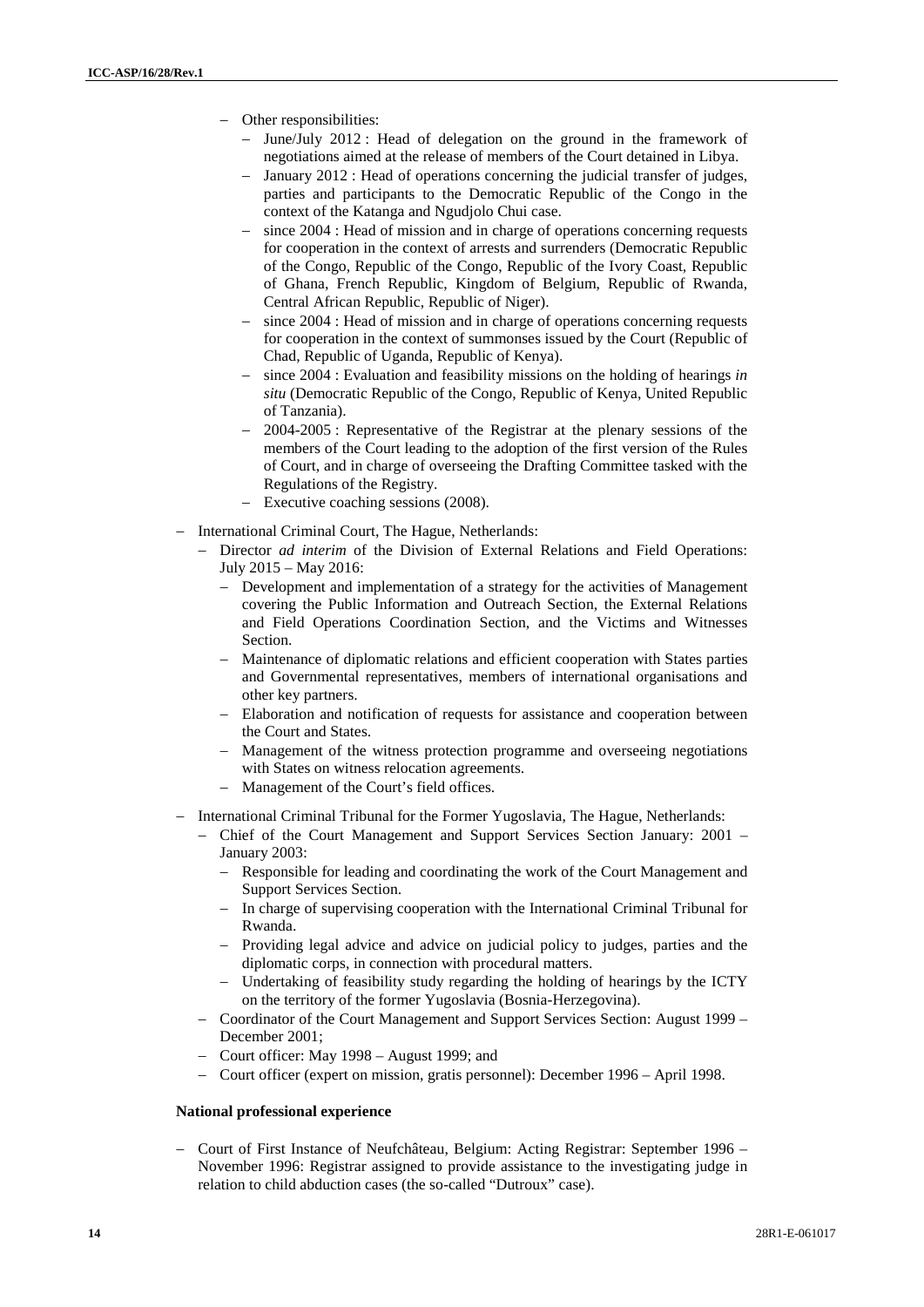- Charleroi Police Court, Charleroi, Belgium: Registrar, Deputy-Registrar, Report drafter, Contract employee: September 1986 – November 1996: Performed Registry duties and assisted, in capacity as Registrar, the magistrate in all his/her official functions.
- Justices of the Peace of the Cantons of Chimay and Beaumont, Chimay-Beaumont, Belgium: Acting Deputy-Registrar during the period of absence of the Chief Registrar: May 1988 – September 1988.
- Brussels Court of First Instance, Brussels, Belgium: Contract employee in the Registry of the Court of Appeal, Correctional Unit: May 1986 – September 1986.

#### **Further national professional experience**

- Walloon Government, Minister's Office, Brussels, Belgium: Responsible for Technological Research and Development and International Relations; January 1996 – July 1996; Official attached to the Minister's Office.
- Walloon Government, Minister's Office, Brussels, Belgium: Responsible for Public Works; June 1993 – June 1995; Official attached to the Minister's Office.

#### **Expert missions and conferences**

Participation in many conferences and seminars on international criminal law, witness protection and court management, in capacity as chair, moderator, facilitator or simply as a participant:

- Center for International Legal Cooperation:
	- Participation in the "Moudawana" Family Law Reform Project, Marrakech, Morocco, 6-9 October 2010: Provided support for the implementation of the Family Code in close cooperation with the Ministry of Justice of the Kingdom of Morocco, the Higher Institute of the Judiciary of Morocco, the Association of Young Moroccan Lawyers and the Women's Action Union; Training programme for magistrates, lawyers and staff members of courts of justice.
	- Exchange of expertise in connection with the "Moudawana" Family Law Reform Project, Rabat, Morocco, 1-4 December 2008: Cooperation between the Association of Judges of Morocco (Hassania branch of Moroccan Magistrates), the Association for Judicial Power of the Netherlands (Nederlandse Vereniging voor Rechtspraak), the Moroccan Centre for the Promotion of Law (Centre Marocain pour la Promotion du Droit - CMPD); Exchange of expertise.
	- Draft law on the restructuring of national courts and tribunals in the Yemen, Sanaa, Yemen: Participation in capacity as expert in the « TMF » judicial programme "Judicial Support Program Yemen"; 22-28 July 2006.
	- "Reinforcement of the Law" (European Union/ PHARE Programme, CILC), Riga, Latvia: Participation in the drawing up of a national training plan for staff members of courts and tribunals in Latvia; 9-10 April 2003, 4-5 June 2003.
	- Draft training project for staff members of courts and tribunals in Moldova, Chisinau, Moldavia: Participation in a seminar and a cooperation mission in the framework of a project to support the development of Justice in Moldova; 11-17 November 2001.
- Council of Europe:
	- Evaluation of the Turkish judicial system, Malatya, Turkey: Participation in the evaluation of the Turkish judicial system (the general functioning of justice); May 2005; Reinforcement of Turkish judicial capacity building in European legislation.
	- "Programme focused on Moldova", Strasbourg, France: Participation in the examination of a draft law on Registrars of judicial bodies of the Republic of Moldova – their legal status, rights and obligations; 12-13 June 2003; Joint programme of the Council of Europe and the European Commission.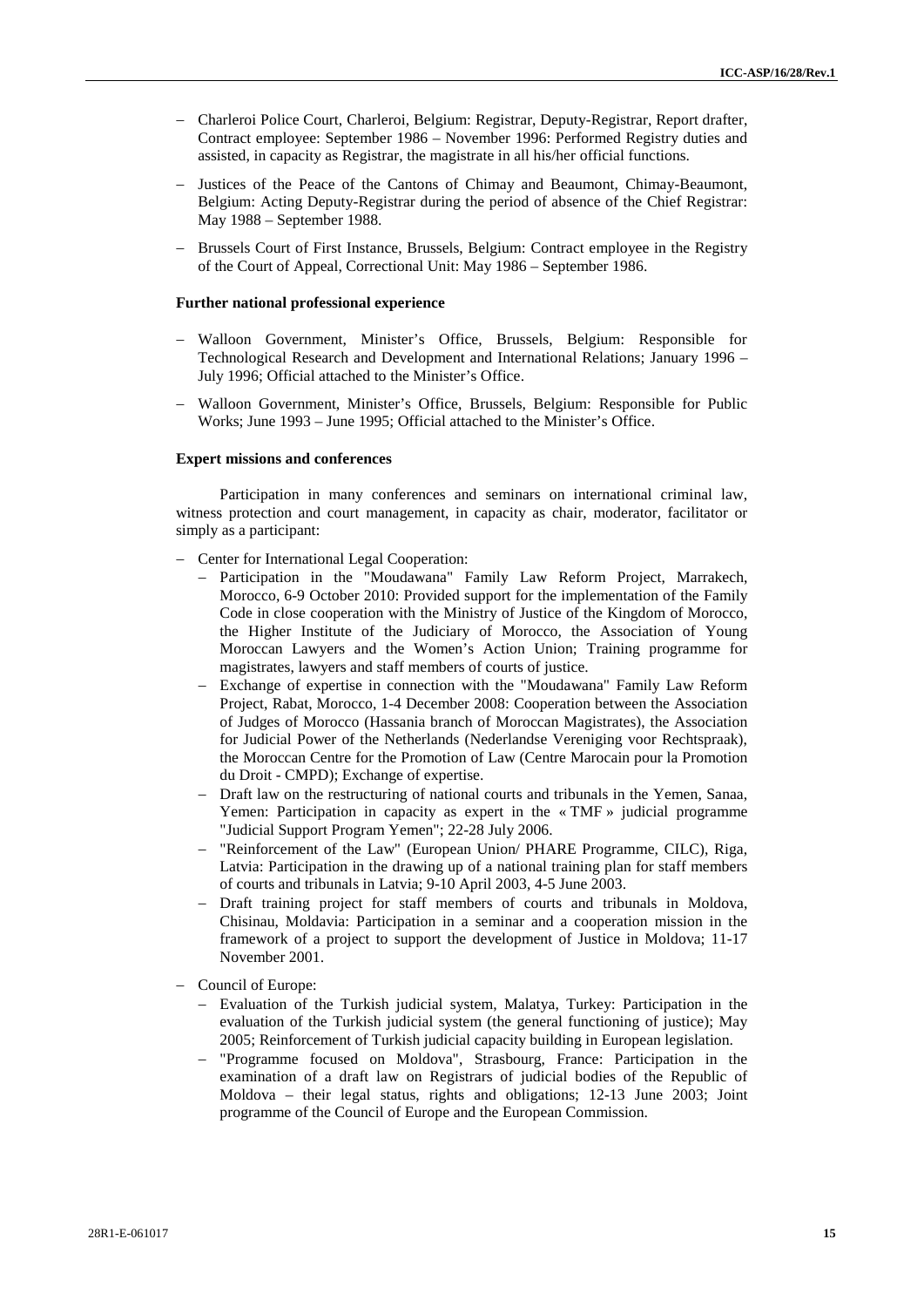# **Teaching**

- National School for Magistrates: Participation in the further training programme for French magistrates, Paris, France:
	- Informal or institutional cooperation: National justice at the heart of international justice; 31 March 2016.
	- An exemplary procedure? The Registry, playing a unique role, at Headquarters and in the field; 25 November 2014.
	- At a crossroads between communication and a culture of secrecy; Witness protection: a necessary confidentiality; 6-7 November 2013.
	- At a crossroads between communication and a culture of secrecy; Witness protection; 14 November 2012
- Université de Limoges, Limoges, France: Conducted a seminar for the Master 2 International Criminal Law and European Law, 2012:
	- General overview of the Judicial Support Services Division and of all topics relating to victims, witnesses, detainees, the role of counsel, the use of languages, information security, electronic signature, etc.

### **Publications**

- Marc Dubuisson and Julien Guiet, « Artigo 89 : Entrega de Pessoas ao Tribunal » in Nemer Caldeira Bant (L.) and Steiner (S. H.) (Eds.), O Tribunal Penal Internacional: Comentários ao Estatuto de Roma, Editora Del Rey BH Ltda, 2016, pp. 1253-1273.
- Marc Dubuisson and Virginia Fletcher, « Artigos 91 e 92 : Conteúdo do Pedido de Detenção e Entrega. Prisão Preventiva », in Nemer Caldeira Bant (L.) and Steiner (S. H.) (Eds.), O Tribunal Penal Internacional: Comentários ao Estatuto de Roma, Editora Del Rey BH Ltda, 2016, pp. 1305-1341.
- Marc Dubuisson and Marie Alvine Tchekanda, « Article 59 Procédure d'arrestation dans l'Etat de détention », in Fernandez (J.) and Pacreau (X.) (Eds.), Statut de Rome de la Cour pénale internationale, commentaire article par article, Editions A. Pedone, 2012, pp. 1347-1362.
- Marc Dubuisson and Jasmine Toumaj, « Chapitre (93) : Le transfert devant les juridictions internationales », in Ascencio (H.), Decaux (E.) and Pellet (A.) (Eds.), Droit international pénal, 2ème édition, Editions Pedone, 2012, pp. 1159-1168.
- Marc Dubuisson, Anne-Aurore Bertrand and Natacha Schauder, « Contribution of the Registry to greater respect for the principles of fairness and expeditious proceedings before the International Criminal Court », in Stahn (C.) et Sluiter (G.) (Eds.), The ICC's Emerging Practice: The Court at Five Years, Martinus Nijhoff Publishers/Brill, 2009, pp. 565-584.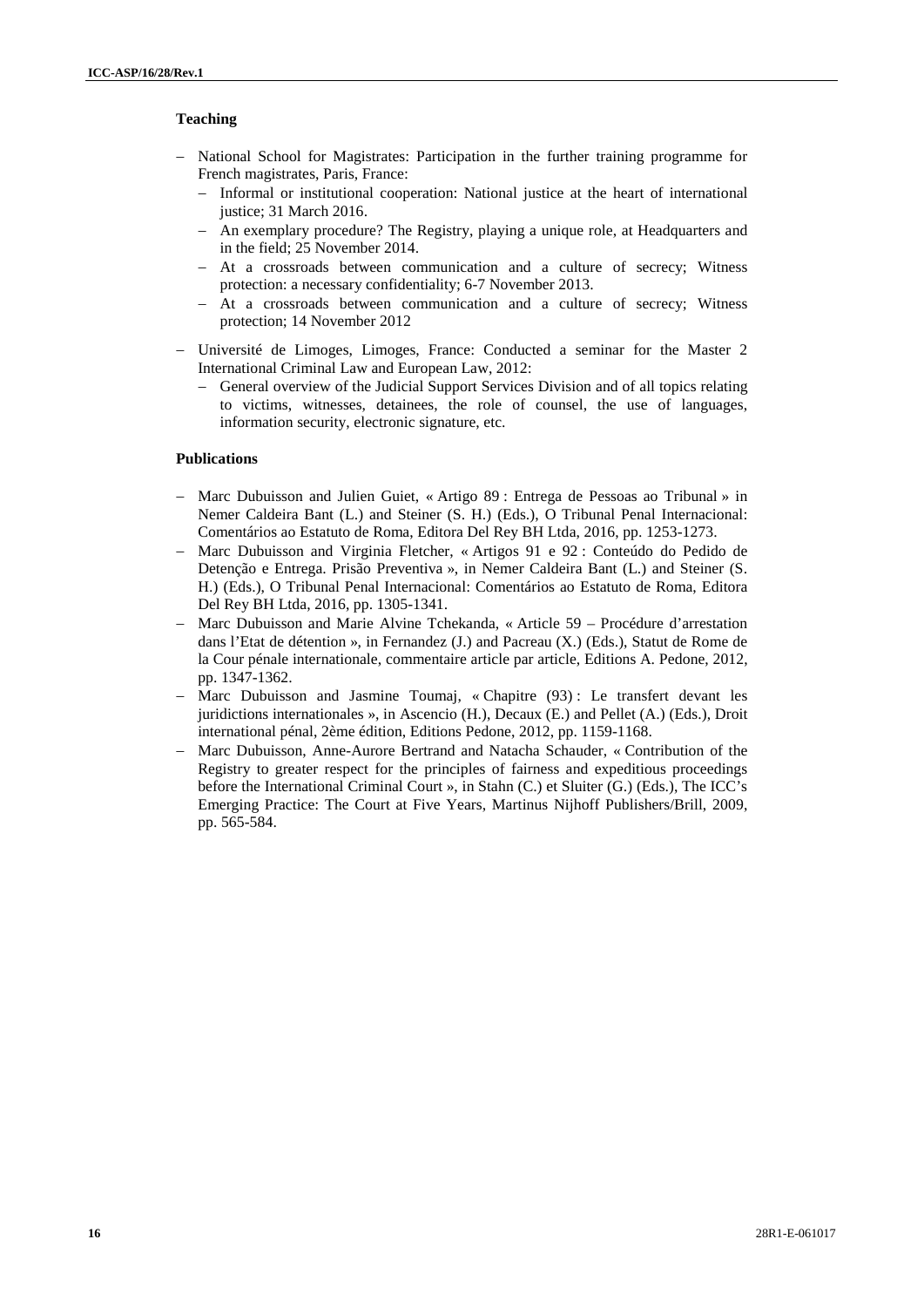# **3. GAOBATWE, Chipo (Botswana)**

# **Executive summary of relevant experience**

- Financial management and prudence: 8 years as Partner in Legal Practice and as Senior Assistant Registrar. Financial management and planning of Legal Firm and fixed and moveable assets of the Administration of Justice. Management of the budget of the Judiciary and responding to audit queries that arise. Ensuring that court witnesses, counsel and service providers are paid timeously.
- Strategic management- 4 years: Involved in planning and reviewing the Division's Annual Performance Plan and aligning it with the Organisation's as well as the Government of Botswana's National Development Plan.
- Public education- 17 years: Involved in public education as a Programme Officer on women and children's rights, as a Prosecutor, Attorney and as a Judicial Officer at various stakeholder conferences.
- Criminal justice system- 17 years: As a Programme Officer, Prosecutor, Attorney and Judicial Officer. Have prosecuted and defended accused persons and currently act in the capacity of providing legal aid to qualifying candidates as well as expert witnesses.
- Negotiation and mediation skills- 17 years: Gained over the years in the courtroom as Prosecutor and Attorney as well as currently in liquidations and Sequestration of Estates as Master of the High Court.

# **Statement of qualifications**

# **Personal information**

| Gaobatwe (Nee Manwa). |
|-----------------------|
| Chipo Margaret.       |
| 18 October 1975.      |
| Roma Lesotho.         |
| Motswana.             |
|                       |

#### **Language proficiency**

| English:  | Very good |
|-----------|-----------|
| German:   | Standard  |
| Setswana: | Good      |
| Shona:    | Good      |
| Sesotho:  | Good      |

#### **Professional summary**

- Programme Officer: June 2000-December 2001.
- Private Attorney/ Government Prosecutor: January 2002- October 2012.
- Joined Judiciary Senior Assistant Registrar and Master of the High Court: November 2012 to date.

# **Skills highlights**

- Litigation-civil and criminal, drafting, mediation, management of legal practice.
- Judicial- Liquidations and Insolvencies, default judgements, mediation, applications.
- Managerial- supervise staff, manage and implement division's policies, manage court records, appoint pro-deo and pro-bono counsel.
- Legal research.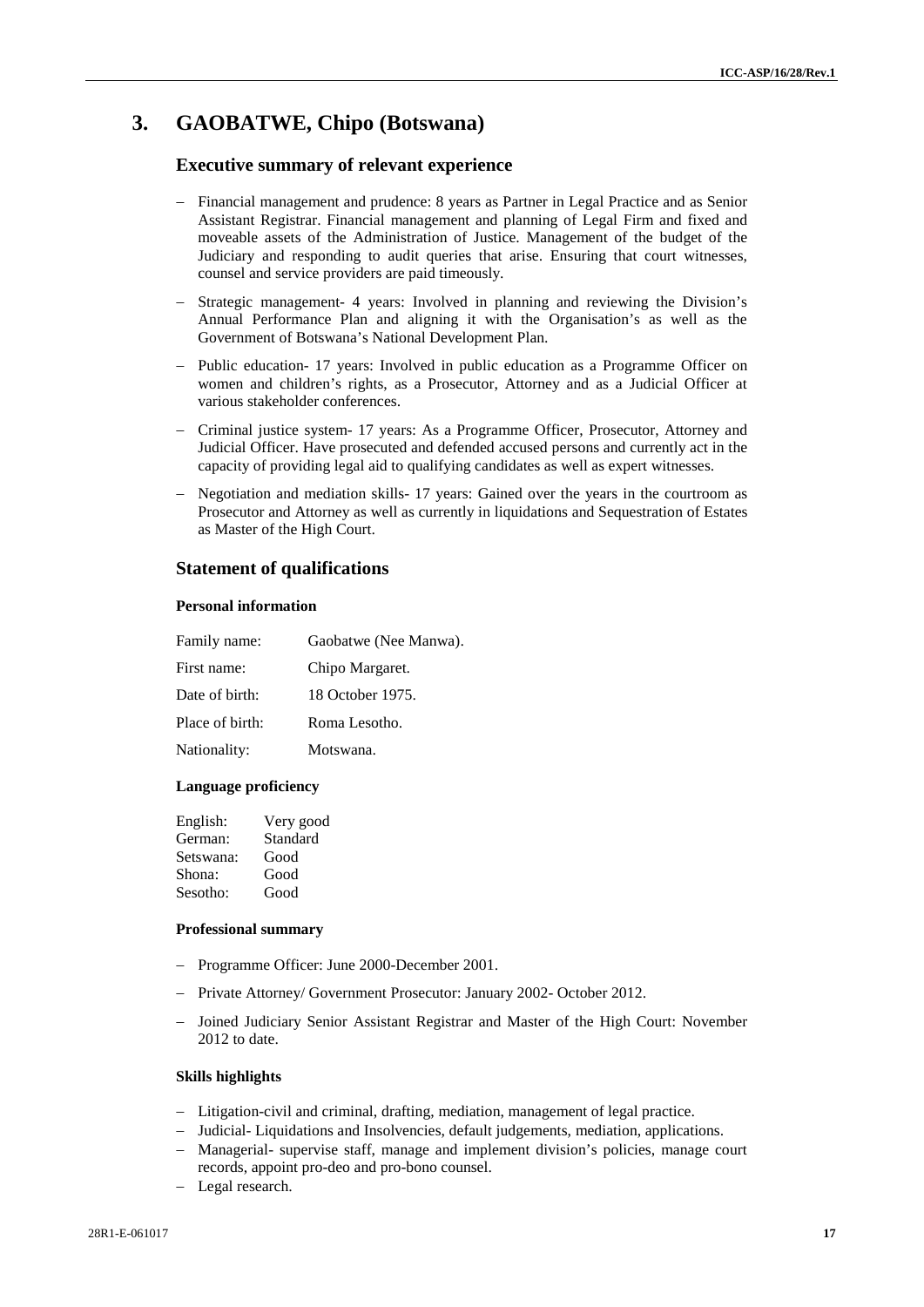### **Accomplishments**

- Published with Women and Law in Southern Africa, "No Safe Place", Incest and Defilement in Botswana.
- Contributed to legal jurisprudence on principle of "no work no pay", Industrial Court of Botswana.

## **Professional experience**

- Senior Assistant Registrar and Master, November 2012 to date:
	- Judicial skills: Supervise and manage liquidations and insolvencies, assess damages and determine security for costs at the High Court, grant default judgements, determines legal costs in taxations, perform mediatory and negotiation functions between the public and attorneys.
	- Managerial skills: Align, monitor, implement and review annually the Lobatse division of the High Court's Annual Performance Plan to that of the Administration of Justice.
	- Monitor Judicial Case Management and the Court Records Management System.
	- Participated in workshops with stake holders on the functions of the Administration of Justice.
	- Adjudicate on procurement and disposal of Organisation's assets.
	- Appoint pro-deo and pro-bono attorneys for legal aid.
	- Managed Deputy Sheriffs in the enforcement of court judgements.
- Attorney at Law, 2000-2012:
	- Worked with WLSA on women and children's rights as programme officer.
	- Worked at Attorney General's chambers as a Prosecutor. Drafted charges and prosecuted criminal cases. Worked in collaboration with Botswana Police Service, Directorate on Corruption and Economic Crime, Chiefs and local authorities.
	- Enhanced advocacy skills, drafting pleadings and practise management in private practise.

#### **Consultancies**

- UNICEF: Conducted research and prepared a report on Children in conflict with the law. Focused on legislation and international conventions as well as the criminal justice system in Botswana
- World Bank: Conducted desk study research and prepared a report on Access to Justice in Botswana. The report focused on the cost of litigation, legal aid, legislation specifically the court rules and access to courts by the general population.

#### **Education and training**

- Bachelor of Laws, 2000, University of Botswana.
- Diploma in Insolvency Law, 2011, University of Pretoria.
- Masters of Laws, candidate University of South Africa specialising in International Economic Law, completed course work currently working on desertion topic "Trade Liberalisation and the Protection of Infant Industries".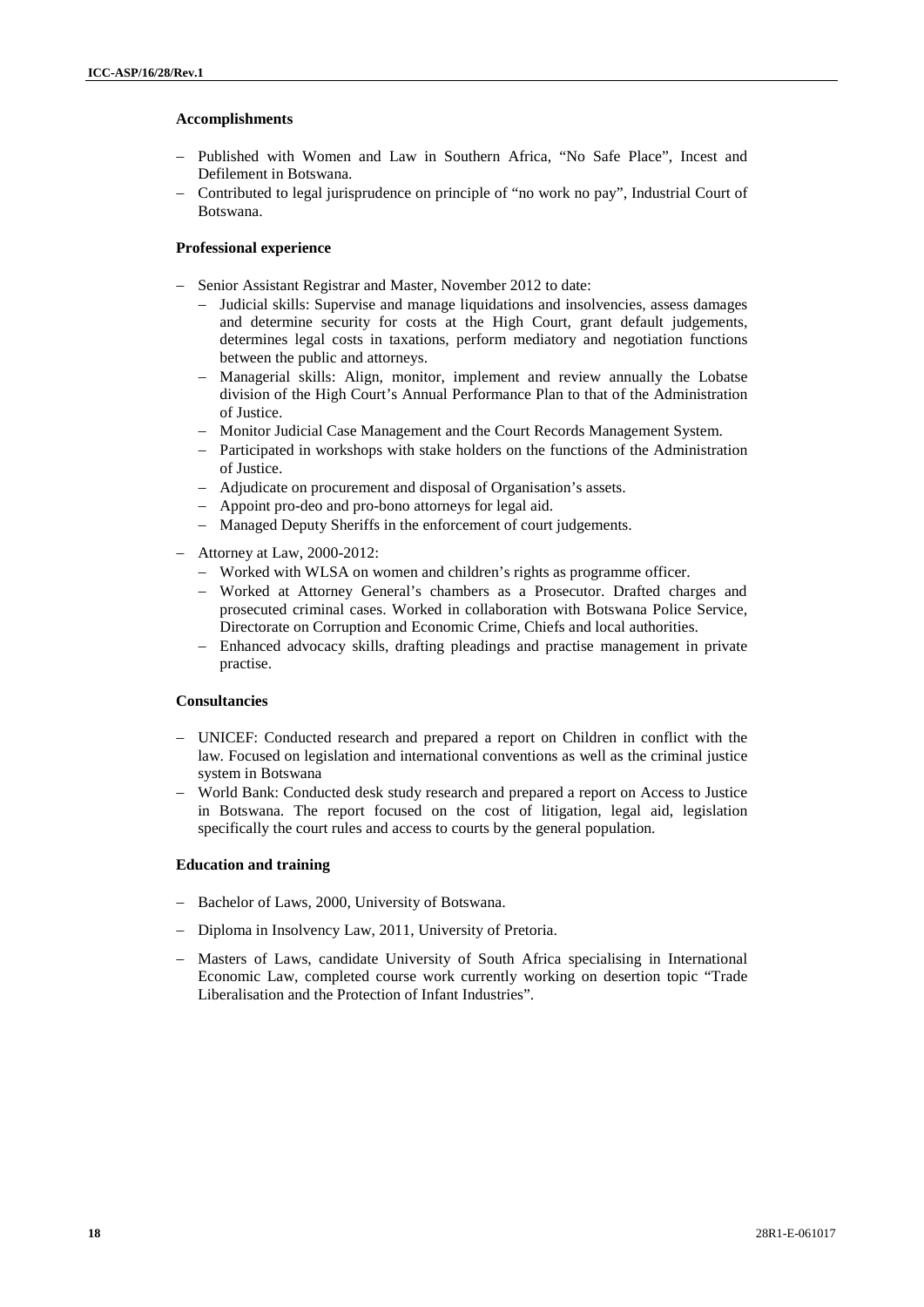# **4. GOBERDAN, Indhrambal (South Africa)**

# **Executive summary of relevant experience**

I was appointed as a contract prosecutor on 2 October 1995 and appointed permanently as a prosecutor from 1 November 1996. During this time I prosecuted in the district and regional courts. I held the position of district control and regional control prosecutor between 1998 and 2003. In 2003 I was appointed senior prosecutor. In 2015 I was appointed senior deputy director of public prosecutions and head of office which is a position I currently hold. Vast management experience was obtained through these years in respect of management of the courts. Experience gained included inter alia, the management of prosecutors, assessment of their performance, collation of statistics , dealing with the discipline and labour relation issues in respect of prosecutors, arranging for Employee Wellness for the prosecutors, guiding investigations, prosecuting in criminal trials and disciplinary enquiries, signing of indictments, entering into 105A plea agreements, managing witness protection, ensuring compliance with the budget allocation, finding ways to bring about savings ,arranging for different language interpreters and intermediaries, managing the Gang violence task team, being part of or sitting on interviewing panels for the appointment of prosecutors, placing of cases on the court rolls, managing approximately 15 courts and the court rolls. The placing of court rolls entailed ensuring that the cases which were placed were trial ready, ensuring that an appropriate period of time was allocated for the completion of the trial, ensuring that sufficient trial cases were allocated to keep the courts fully occupied for the duration of the court hours. Interaction with members of the public, victims of crime, dealing with traffic representations, dealing with complaints, interacting with the various role players such as South African Police Services, the Judiciary, clerks, interpreters, Legal Aid South Africa, Lawyers Association, the Traffic Department, Department of Social Development, Doctors from the Department of Health covers the interaction and communication on a daily basis. I implemented various systems to reduce the court rolls and maximize court hours and productivity.

# **Statement of qualifications**

#### **Personal information**

| Family name:    | Goberdan.     |
|-----------------|---------------|
| First name:     | Indhrambal.   |
| Nationality:    | South Africa. |
| Sex:            | Female.       |
| Marital status: | Married.      |

#### **Educational qualifications**

- Last school attended: Tongaat Secondary High School.
- Highest standard passed: Matric.
- Subjects passed: English; Afrikaans; Maths; Biology; Physical Science, History.

## **Tertiary education**

- University attended: Unisa.
- Degrees: B. Proc; LLB.
- Also admitted as an advocate of the High Court on 31st October 2002.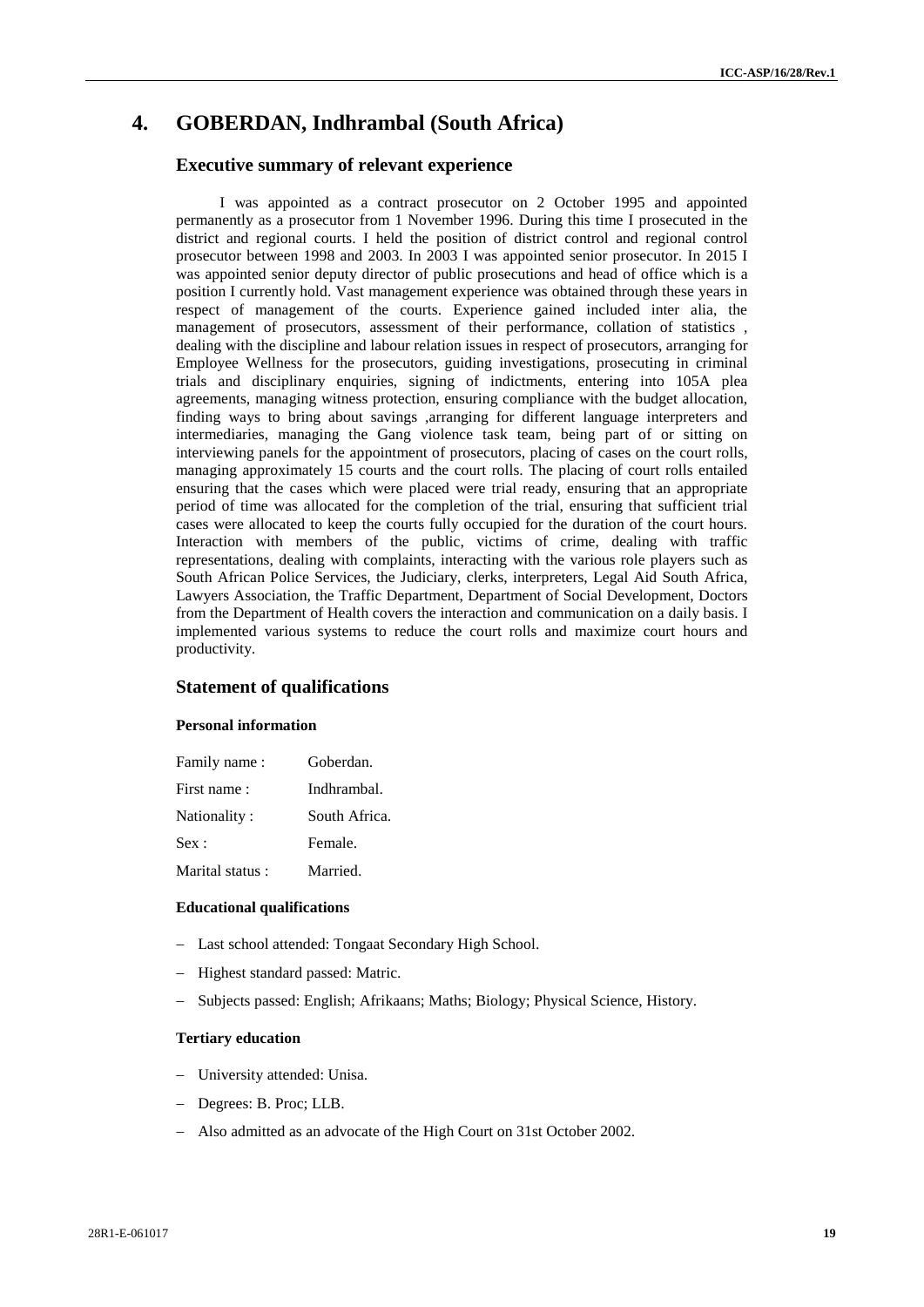#### **Work history**

I worked as a temporary teacher for six months in 1990 at Phoenix High School No 24.<br>I started with the National Prosecuting Authority as a prosecutor on 1 October 1995

and am currently still in the employ of the National Prosecuting Authority.

#### **Experience**

I have prosecuted in the district courts, regional courts and the high court.

I have held the managerial positions of district control prosecutor; regional control prosecutor, senior prosecutor and currently deputy director of public prosecutions. I was appointed as senior prosecutor in February 2003. Between 2009 and 2011; I managed 45 prosecutors and the following courts: East London district courts; East London regional courts; King Williams Town district and regional courts; Khomga district court; Cathcart district court; Stutterheim district court; Seymour and Balfour district courts.

My duties entailed managing the courts; managing and supervising the work of the prosecutors; conducting performance assessments on the prosecutors; motivating the staff and setting challenges or goals and incentives to encourage the staff to achieve the set goals.

To be able to achieve the goals and targets set by the NPA it was important for me to have an excellent working relationship with the various role players. It was of utmost importance to gain their respect and buy- in when it came to case flow management and ensuring that justice was done in our courts.

I believe this was achieved when one considers the work that was put in; in successfully managing these courts and the results that were produced.

When I took over the district courts in East London in January 2010 the outstanding court roll was 2366 cases. Through effective management of the prosecutors; proper screening of the dockets; fast tracking of cases; guiding and training the prosecutors and building capacity, the team under my leadership was able to reduce the roll to 1159[ a reduction of 1207 cases]. When I initially took over King Williams Town the court roll was at 766 cases. I once again managed to bring the roll down to 338 as at March 2011. In June 2010 the outstanding court roll in Stutterhiem was 317 and by March 2011 I managed to successfully bring the roll down to 174 cases. There were 100 backlog cases (cases longer than 9 months on the roll since the date of arrest of the accused) on the roll which was eventually reduced to 23.

The backlog in the regional courts in East London was at 19% as at March 2014; the withdrawal rate 1.2%; outstanding court roll at 317; conviction rate at 93% (100% for January 2014 and February 2014).

To give effect to ensuring that the victims of crime receive excellent service delivery from the prosecution, I introduced a system to ensure optimum customer satisfaction whereby consultations are held with all witnesses before any matter is transferred to the regional court. In all rape cases, I introduced and managed a system, where prosecutors had to ensure that they consulted with the complainant within three weeks of the first appearance. This assisted greatly with the preparation for the bail application. In every rape case where a withdrawal was envisaged, I ensured that my team consulted with the victim and explained the reasons for the withdrawal before the matter was withdrawn.

In January 2015 I was appointed as deputy director of public prosecutions and head of office, Port Elizabeth. My duties and responsibilities entailed the following:

- Monitor the achievement of quarterly targets and make interventions and service delivery improvements if necessary. Implement pre-trial conferencing.
- Monitor the achievement of quarterly targets
- $-$  Joint planning with relevant stakeholders including the rendering of assistance to the SAPS / DPCI
- Maintain a strategy to address specialised prosecutions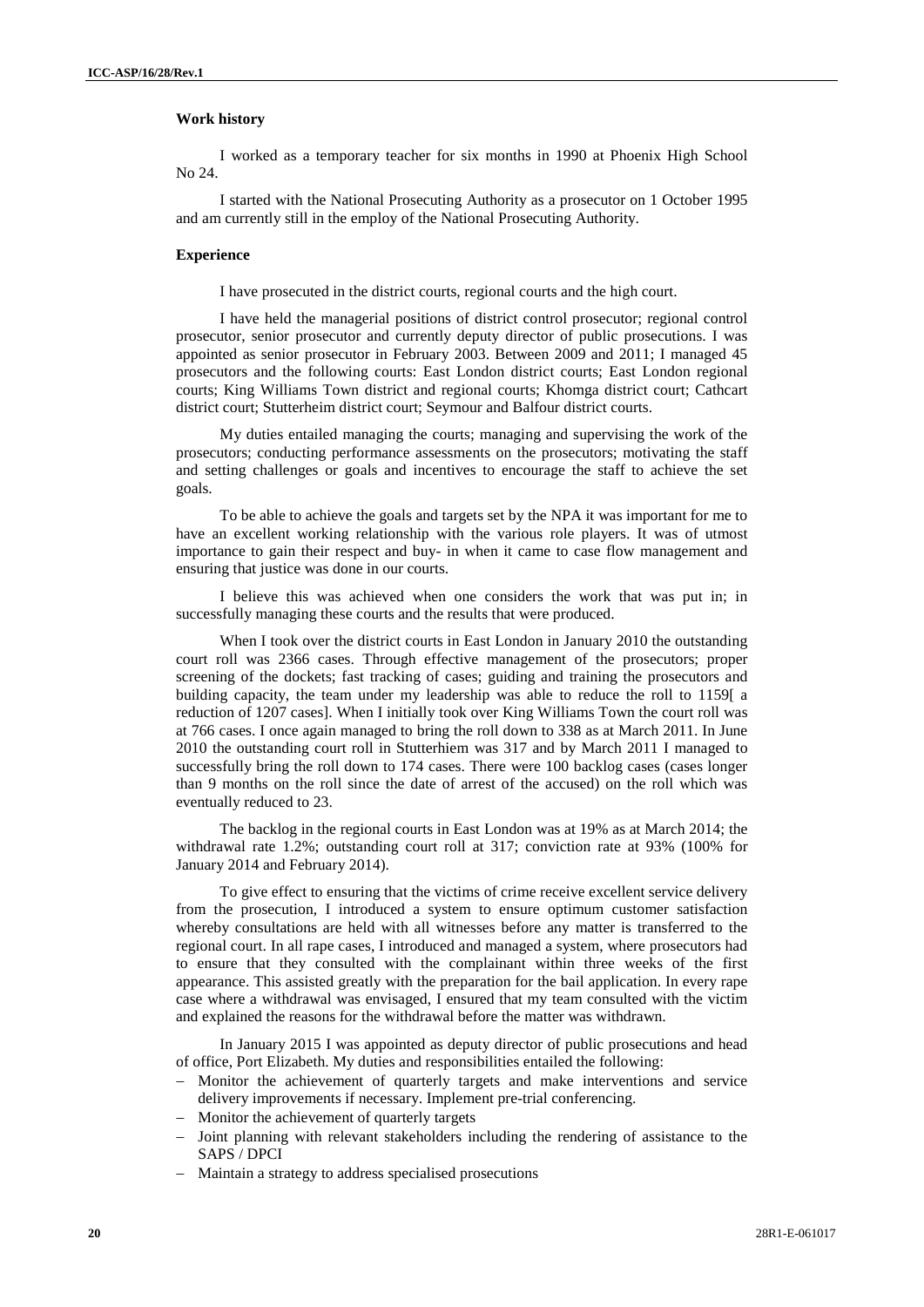- Maintain processes to monitor and co-ordinate specialized prosecutions
- Ensure advocates are trained to conduct specialised prosecutions
- Effective operations management
- Regular and on-going analysis of performance data and devising intervention mitigation plans when necessary.
- Ensure compliance with performance standards (turnaround times) for chamber work
- $\overline{-}$  Ensure the equitable distribution of work
- Ensure compliance with revised criteria for selection in HC in a memorandum so that serious crimes are enrolled in the HC.
- Prioritise the finalisation of cases where there are witnesses on the Witness Protection Programme
- Participate in management of awaiting trial detainees
- Conduct performance moderation of staff and submit quarterly reports in respect of such evaluations. Also conduct regional assessments and moderations
- Arrange informal training and mentorship for advocates/prosecutors
- Engage with the Judge President and other High Court role-players to improve finalisation
- Monitor, Promote and report participation by the region in intersectoral meetings Ensure that cluster operational plans aligned to the Regional APP are in place.
- Monitor and review plan quarterly against actual performance
- Ensure that resources are adequately utilised
- Ensure Compliance with policies and regulations and in this regard: --Communicate to and educate officials, inform officials where the policies/ procedures can be accessed, contribute to the development of NPA policies and procedures, ensure ethical, consistent and equal application of policies and procedures
- Consistency in the application of performance evaluation
- Recognition and reward for performance
- Manage poor performance
- Transparency, communication and feedback towards the employee in performance reviews and the process
- Ensure accessibility of managers
- People management
- Training, development and mentoring
- Verify the correctness of performance information before submission.

# **Achievements**

In 2002 I received the National Prosecutor of the Year Award from Adv. Bulelani Ncgcuka, the National Director of Public Prosecutions, for my hard work in taking over the East London office and managing it even though I was a control prosecutor.

I received nine "A" category bonuses for significantly above average performance (a rating of between 85 to 100%) and four "B" category performance bonuses for above average performance( a rating of between 75 to 84%).

As Deputy Director of Public Prosecutions, I have recently received a rating of significantly above average performance for the period 1 April 2016 to 31 March 2017, which makes me eligible for a performance bonus.

I believe that I am a dedicated, hardworking, loyal employee and proof for this can be found in the performance bonuses awarded above.

I set my own personal goals and targets and constantly review and change plans so that my goals are ultimately achieved. I enjoy challenges; it's what keeps me stimulated and motivated.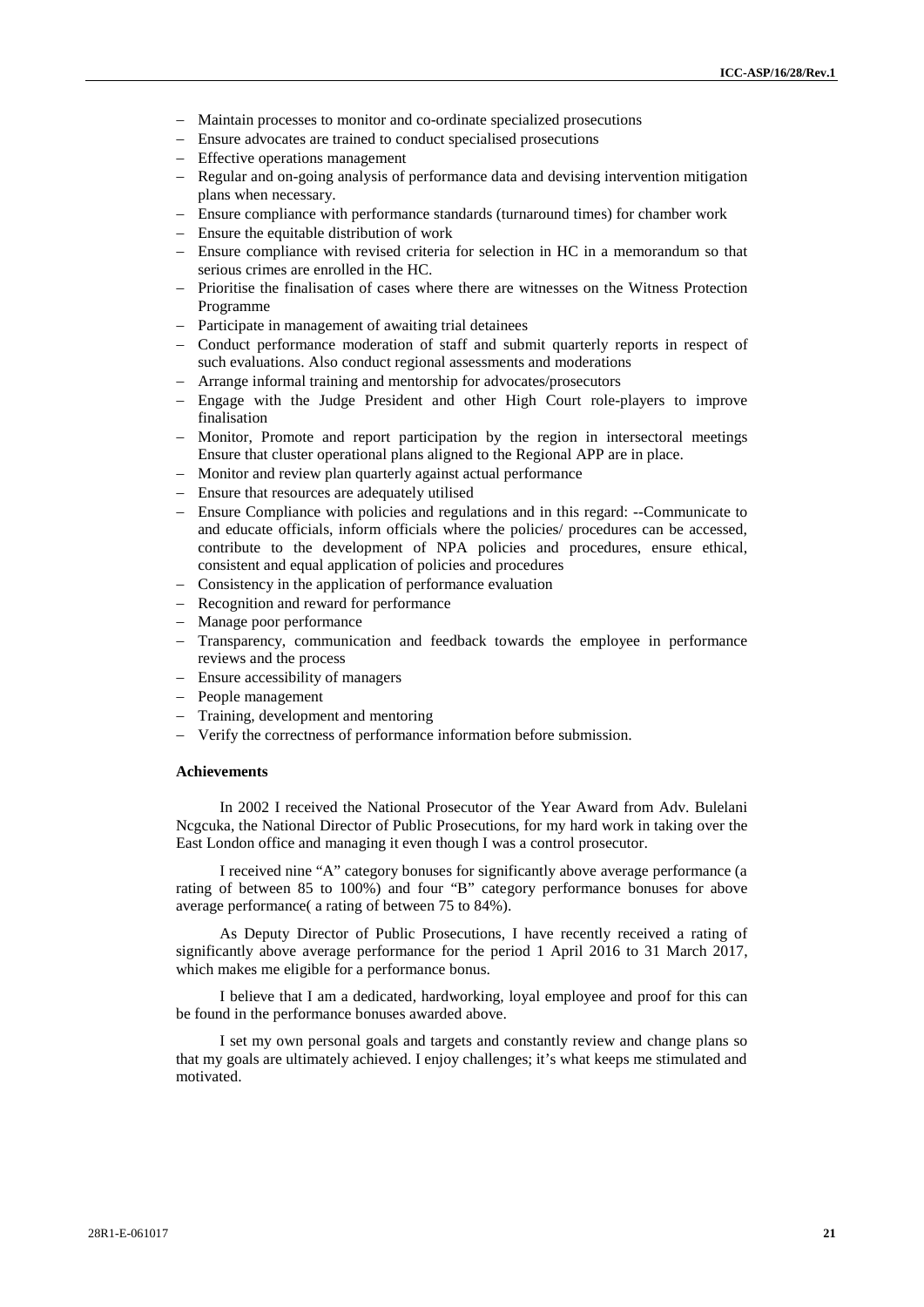# **5. HOCKING, John (Australia)**

### **Executive summary of relevant experience**

I am the Registrar of the International Criminal Tribunal for the former Yugoslavia (ICTY), a position I have held since 2009. For five years, I also served concurrently as the first Registrar of the Mechanism for International Criminal Tribunals (MICT). Strengthened by these experiences as a United Nations Assistant Secretary-General, I have the honour to submit my candidature for the position of Registrar of the International Criminal Court.

I have led Registry operations at defining institutional moments: at the start, during periods of peak activity, and towards closure. Throughout, the Registry has performed with excellence.

At the ICTY, the Registry has enabled the seamless running of multiple, simultaneous judicial proceedings, against time constraints and resource reductions. Our legal, policy, diplomatic, external relations and administrative services delivered high-level support to Presidents, Judges, parties, and many beyond our courtrooms, including witnesses, victims, convicted persons, other courts and the public.

As the ICTY judicial docket progressively cleared, I have led the gradual downsizing of its 1,300 staff. Our fair and transparent process, premised on open and constant dialogue between management and staff, was praised as "best practice in leadership of a change process" across the United Nations.

Whilst preparing the closing down of an institution, I started-up another, the MICT. I set a vision for the Registry and implemented it through its first five years. From day one, the MICT performed its mandate efficiently, with wide recognition from Member States to auditors. Expeditiously, it had its staff fully recruited - evenly split between its African and European branches, and hailing from 65 countries. By the end of my tenure, it also had new purpose-built premises in Arusha, Tanzania, which were completed under budget and praised for the use of local materials and resources.

The budgets I presented demonstrated transparency, fiscal restraint and responsiveness to Member States' expectations, whilst fully providing for our requirements. In administering the resources obtained, I maximised economies of scale, contained expenditures, and avoided millions of dollars in additional costs through double-hatting between the ICTY and MICT.

At the ICTY and MICT, staff have been key to institutional achievement. Over the years, I have promoted a positive, respectful and diverse work environment. I am proud that at the ICTY and MICT, 60% of staff at the Professional and Director level are women, and that both institutions ranked in the top 5 across the United Nations for internal communication, confidence in leadership, ethics and organisational culture, and other areas assessed by the recent UN Global Staff Satisfaction Survey.

I am grateful for the sustained cooperation received from Member States, both in the entirety of our mandates as in specific matters, be it the relocation of a protected witness or the enforcement of a sentence. At the same time, strongly believing that cooperation with Member States can also be mutually beneficial, I am pleased to have supported national jurisdictions and furthered the Rule of Law in domestic settings, from prisons in West Africa to courts in the Balkans.

I have dedicated two decades of my professional life to modern international criminal justice, from its early days to the consolidation of a new era in the demand for accountability. I would now feel privileged to contribute the same leadership and sense of purpose that have helped sustain this journey to the International Criminal Court.

### **Statement of qualifications**

Registrar, Assistant Secretary-General, United Nations International Criminal Tribunal for the former Yugoslavia (ICTY), The Hague, The Netherlands.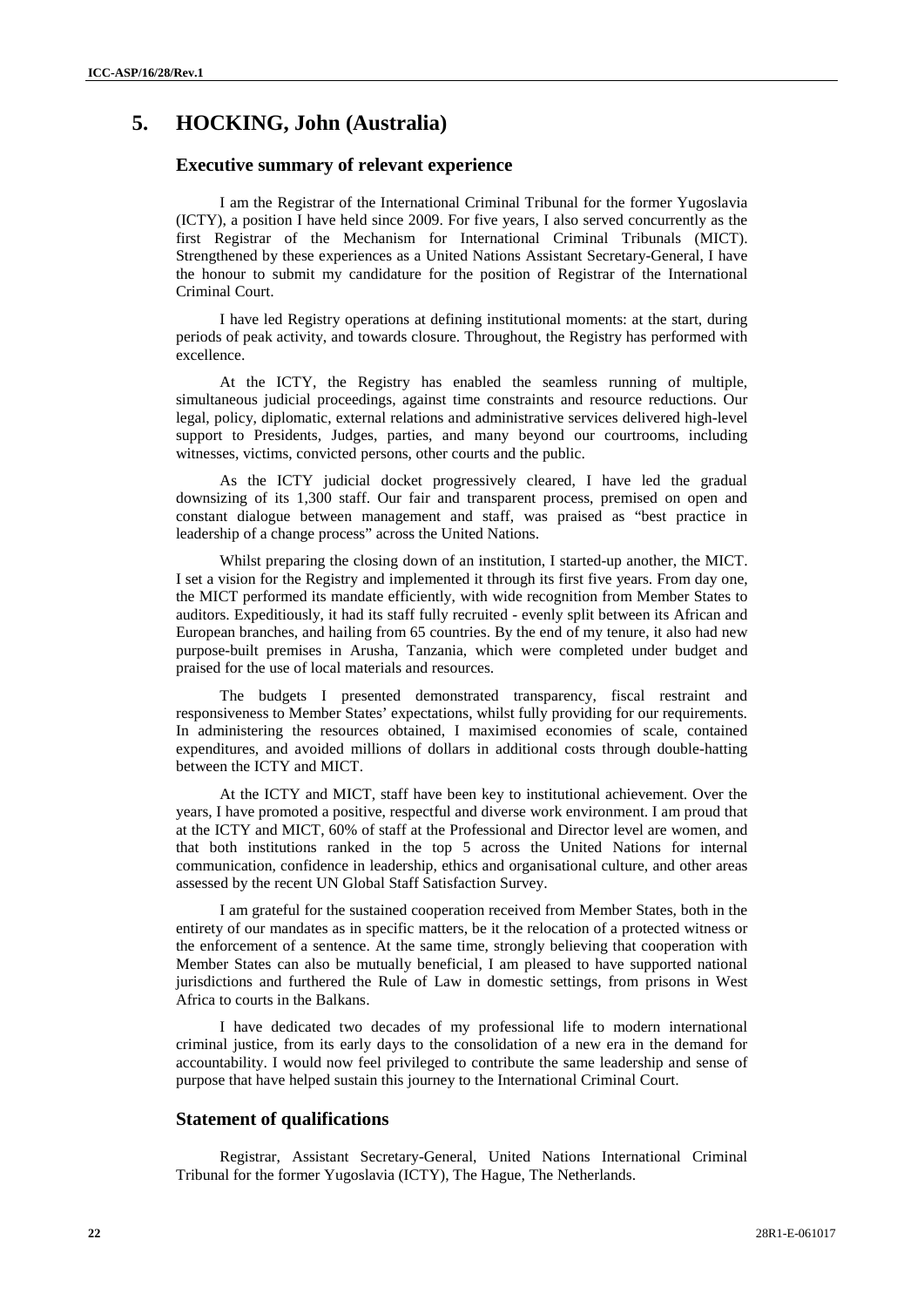#### **Professional experience**

- Registrar, Assistant Secretary-General, ICTY, May 2009 present, The Hague, The Netherlands:
	- Appointed Registrar, Assistant Secretary-General of the ICTY three times by two United Nations Secretaries-General. As an ICTY Principal, provided overall leadership, vision and guidance to achieve the goals set by the Security Council.
	- Oversaw and ensured high-quality provision of all court related services (victims and witnesses, defence, court management, detention, translation and interpretation); administrative services (human resources, budget and finance, safety and security, procurement, IT, general services) and external relations. Issued Registrar's decisions and submissions. Provided services to the President, Judges and the Parties.
	- Increased productivity by supporting a full trial and appeal schedule, despite resource reduction, through deliberate restructuring and efficiency measures.
	- Developed and refined Registry's policies and best practices, which have been used as a model by other international and domestic courts.
	- Led the ongoing downsizing of ICTY's 1,300 staff, which was praised by OIOS as "best practice in leadership of a change process" across the United Nations. No claim litigated by the United Nations Dispute Tribunal.
	- United Nations Secretary-General's representative for all financial matters at ICTY. Defended and obtained four biennial budgets, demonstrating transparency, fiscal restraint and responsiveness to Member States' expectations. Maximized efficiencies, avoided duplications and contained expenditures.
	- Strengthened ICTY's diplomatic and external relations. Secured cooperation with Member States, e.g., expedited transfer of convicted persons to enforcement states and secured necessary witness relocation agreements.
	- Facilitated transfer of cases to national jurisdictions, by sharing knowledge, models and tools with domestic courts in the Balkans through partnerships with international and local organisations, and funding from voluntary contributions. Enhanced access to ICTY judicial records.
	- Strengthened ICTY Outreach Programme, financed by voluntary contributions, which reached some 10,000 students in the former Yugoslavia, briefed around 50,000 visitors in the Hague, produced 10 publications and 4 documentaries, and partnered with 50 local organisations.
	- United Nations Secretary-General's representative for all staffing matters at ICTY. Achieved gender parity at Professional and Director level. Currently 60% women at that level, despite downsizing. Over 80 nationalities at the ICTY's peak, today approx. 50 nationalities from some 220 remaining staff.
	- The United Nations Joint Inspection Unit found that ICTY Staff-Management relations exceptionally stood out across the United Nations for "excellence, cordiality and cooperation". In the recent United Nations Global Staff Satisfaction Survey, the ICTY ranked in the top 5 for ethics, integrity, staff empowerment, internal communication, and topped the United Nations for "having the least bureaucratic procedures".
	- Served as the Designated Official for the security of all United Nations staff and affiliates in the Netherlands (over 3,000 staff and some 10,000 dependents).
- Registrar, Assistant Secretary-General, UN Mechanism for International Criminal Tribunals (MICT), January 2012 – December 2016 (whilst concurrently serving as Registrar, ASG, ICTY), Arusha, Tanzania, and The Hague, The Netherlands:
	- Set-up new Security Council institution mandated to perform essential functions of the ICTY and ICTR.
	- Successfully directed operations in Africa and Europe from day one through to its fifth year. As a MICT Principal, provided overall leadership, vision and guidance to achieve the goals set by the Security Council. MICT has been praised within the General Assembly, the Security Council and by its clients.
	- Conceptualised and implemented recognised efficient, lean and streamlined structures and services by harnessing best practices and lessons learned from two decades of international criminal justice.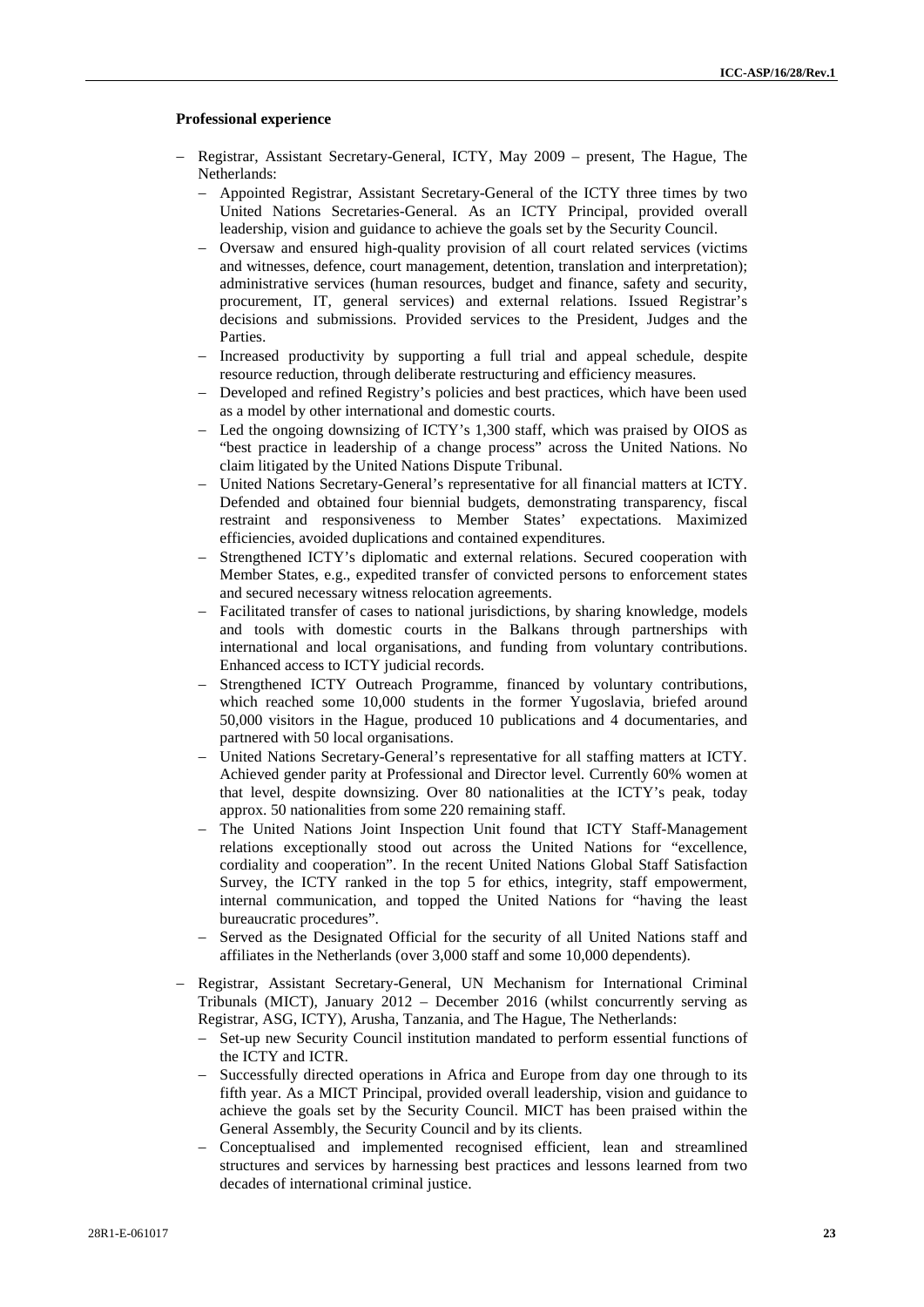- Achieved run of "satisfactory" ratings by OIOS in key substantive and administrative functions.
- Ensured delivery of high-quality legal and judicial support services to MICT's court activities; provided protection and support services to thousands of ICTR and ICTY witnesses; supervised enforcement of sentences in Africa and Europe; assisted Member States in domestic war crimes proceedings; managed ICTR and ICTY archives.
- Engaged in partnerships with African States and institutions. Entered into enforcement of sentences agreement with Mali. Relocated two ICTR acquitted and released persons to a West African state. Partnered with the International Commission of Jurists - Kenya for pro bono monitoring of genocide trials in Rwanda. Improved prison conditions in Mali, Benin and Senegal. Restructured clinic for Rwandan genocide victims and witnesses, praised by patients and in the Security Council. Created a centre of archival excellence in Tanzania. Spearheaded capacity-building activities with civil servants from East and Southern Africa, at no additional cost to MICT.
- Established an efficient and cost-effective MICT Administration in Arusha, Kigali and The Hague. UN Secretary-General's representative for all human resources and financial matters at MICT.
- Oversaw MICT's first recruitment, from one to 350 staff, evenly distributed between Europe and Africa, with 60% women professionals and over 65 nationalities by the end of my tenure. In the UN Global Staff Satisfaction Survey, MICT was ranked number 1 across the UN for integrity and number 2 for "appointing the right people for the right job".
- Defended and obtained three MICT biennial budgets before the General Assembly, demonstrating transparency, fiscal restraint and responsiveness to Member States' expectations. Maximised economies of scale, used double-hatting arrangements with ICTY, kept resources to the minimum necessary.
- Led the construction project for the new MICT premises in Tanzania. Works concluded under budget. Project was praised for its maximisation of local resources and effective management. Repository of best practices for other UN capital projects.
- Deputy Registrar (D-1), International Criminal Tribunal for the former Yugoslavia (ICTY), August 2004 – May 2009, The Hague, The Netherlands:
	- At the peak of ICTY's judicial activity with 41 judgements issued, directed all court related services, including legal support to the Judges (approximately 80 lawyers), victims and witnesses, court management, detention, defence and legal aid, and translation and interpretation.
	- Efficiently supported six trials and 28 accused in court each day by streamlining and improving existing procedures which ensured: legal support to 25 Judges; continued flow of victims and witnesses from the former Yugoslavia and their safe appearance before the Judges; high quality defence for accused; interpretation and translation of complex proceedings and documents in up to four languages; flawless court room management. Issued legal decisions and Registry submissions.
	- Directly supervised Section Chiefs (D1/P5/P4 level) with approx. 400 staff under my overall authority.
	- Deputised and acted for the Assistant Secretary-General, Registrar.
- Senior Legal Officer (P-5), International Criminal Tribunal for the former Yugoslavia (ICTY), April 2000 – August 2004, The Hague, The Netherlands:
	- During this time, 34 judgements were issued; including some of the ICTY's most ground-breaking.
	- Managerial responsibilities: supported 25 Judges; prepared Chambers Support Section's budget, managed resources; recruited legal staff (approx. 50); supervised lawyers and support staff; under the direction of the Judges, developed and implemented effective work programme for the ICTY and ICTR Appeals Chambers; prepared reports to the Security Council and General Assembly; represented ICTY at international fora; served on internal committees.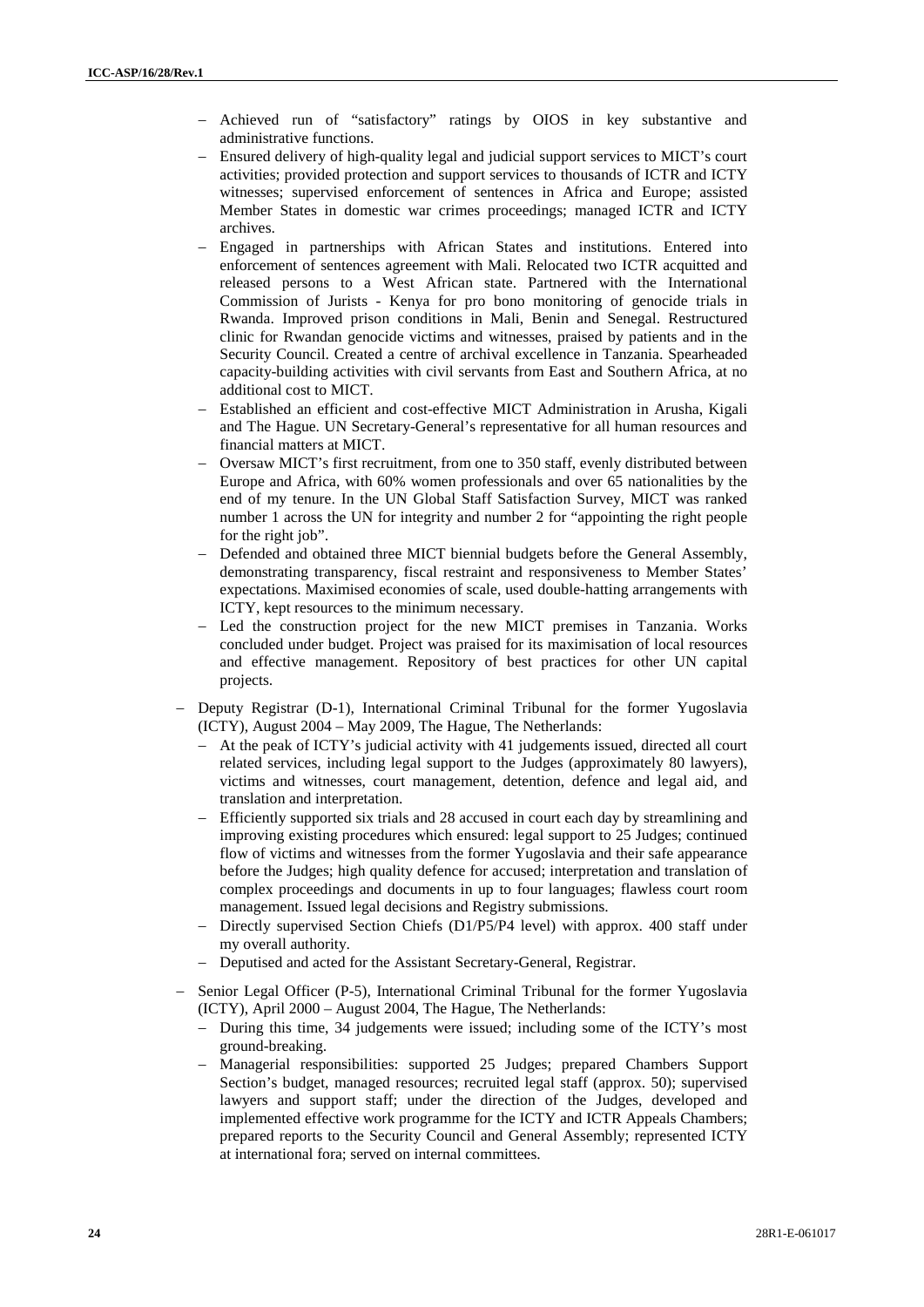- Substantive responsibilities: provided senior legal advice to the Appeals Chamber; supervised research and drafting of judgements and decisions under the direction of the Judges; proposed reforms to the Rules of Procedures and Evidence, and Practice Directions.
- Under the direction of the ICTY President, assisted in the development of the ICTY Completion Strategy, ultimately adopted by the Security Council. The strategy envisaged doubling of courtroom capacity, joinder of cases, and referral of accused to national jurisdictions.
- Legal Officer (P-4), United Nations International Criminal Tribunal for the former Yugoslavia (ICTY), March 1997 – March 2000, The Hague, The Netherlands:
	- Legal coordinator of the landmark Celebici trial, the first ICTY multi-accused case.
	- Assigned to support the ICTY and ICTR Appeals Chambers when the appeals work expanded exponentially. Provided legal advice to the Appeals Judges and supervised research and drafting of judgements and decisions under the direction of the Judges.
- Senior Policy Adviser, Special Broadcasting Service (SBS), 1994 1997, Sydney, Australia:
	- SBS is Australia's national multicultural radio and television broadcaster. Provided legal and policy advice. Drafted ministerial responses and government representations.
	- Serviced the SBS Board and Community Advisory Committee. With the managing director, promoted an efficient and cooperative Board of Management – SBS's principal oversight and leadership body.
- Legal & Policy Officer, Organisation for Economic Co-operation and Development (OECD), 1989 – 1993, Paris, France:
	- Planned, researched and drafted reports, policies and legal opinions on the environment, energy, development, OECD Guidelines for Security of Information Systems, intellectual property, and privacy.
	- Under the leadership of senior management, researched and drafted International Energy Agency (IEA) strategic policy on vehicular greenhouse gas emissions.
	- Acted as special assistant to the Executive and Deputy Executive directors of the IEA.
- Legal Assistant to Geoffrey Robertson, QC, (then) 1 Dr Johnson's Chambers, Temple, 1986 – 1988, London, United Kingdom (served concurrently with position below):
	- As a pupil, drafted legal submissions, papers and speeches on international law, human rights and intellectual property for Queen's Counsel Geoffrey Robertson and other barristers.
	- Drafted scripts for Australian television programme "Hypotheticals".
- Legal & Policy Adviser, British Film Institute,1986 1988, London, United Kingdom (served concurrently with position above):
	- Negotiated, on behalf of the British Film Institute, an amendment to the English Copyright Act through the Houses of Parliament, which was ultimately adopted.
	- Prepared briefing papers and opinions on intellectual property and censorship. Briefed politicians and government departments. Assisted in organising the 1987 London Film Festival.
- Legal Associate to Justice Michael Kirby, (then) President of the New South Wales Court of Appeal, 1985 – 1986, Sydney, Australia:
	- Served as special assistant to Justice Kirby in his first year in office as the President of the Court of Appeal. Helped him take up his new responsibilities and establish his presence in the Court.
	- Assisted Justice Kirby's drafting of decisions. Appeared in court as Judge's Associate. Managed the Judge's extensive workload. Undertook substantive legal research and analysis.
	- Assisted Justice Kirby outside the Court with his high-profile engagements as an acclaimed public speaker and renowned supporter of human rights. Liaised with members of the judiciary, politicians, counsel, the media and public.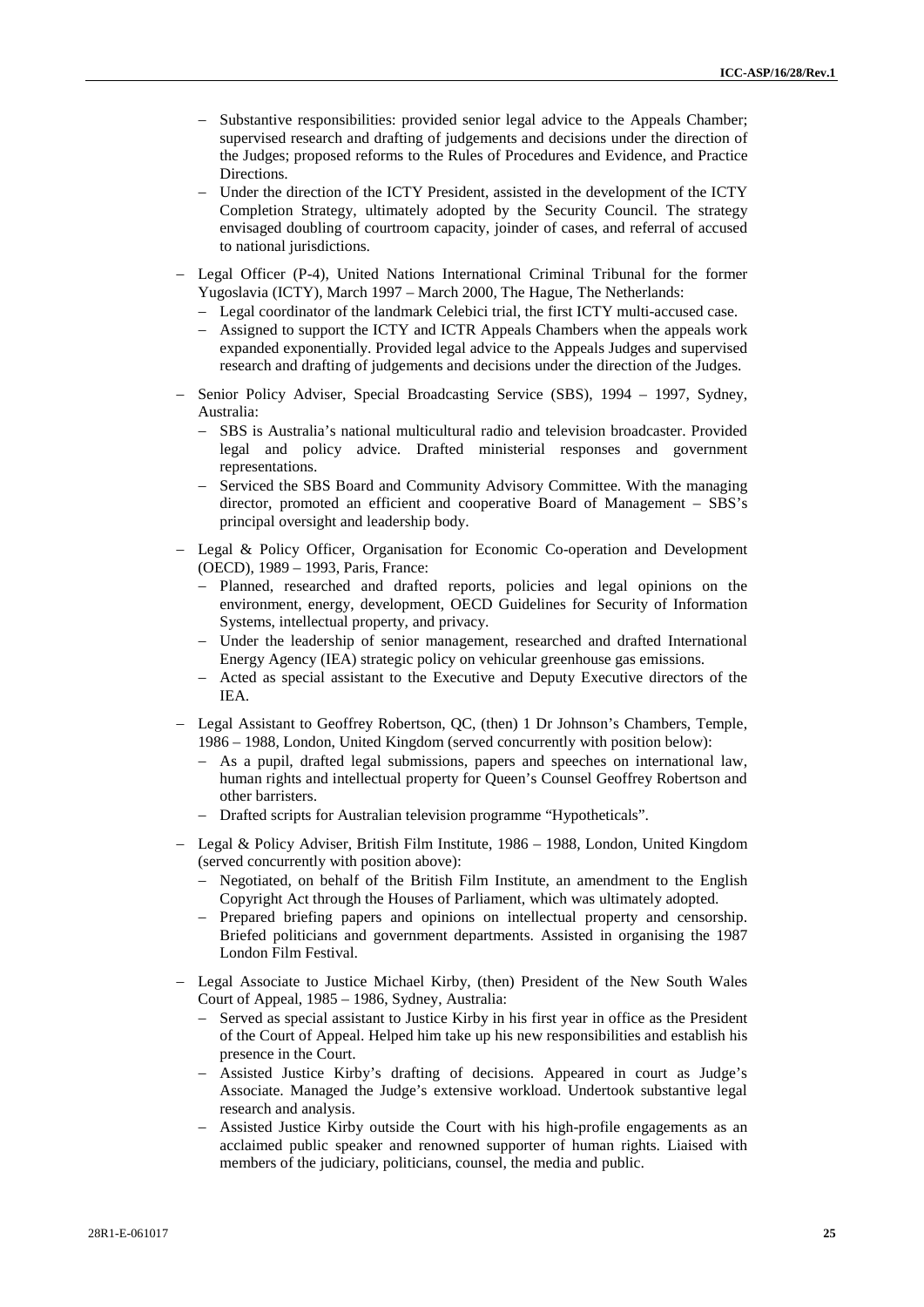- Assistant Legal Officer, Australian Film Commission, 1984 1985, Sydney, Australia:
	- Provided legal opinions on the Commission's various statutory functions. Addressed backlog of pending freedom of information requests. Developed procedures for their expeditious assessment.

# **Academic qualifications**

- London School of Economics (LSE), Master of Law (with merit), London, United Kingdom, 1988.
- University of Sydney, Bachelor of Law, Sydney, Australia, 1984.
- Monash University, Bachelor of Science, Melbourne, Australia, 1980.

#### **Languages**

- English: Native.
- French: Fluent (United Nations Language Proficiency Certificate).

#### **Bar admissions**

- Barrister, Lincoln's Inn, London, England and Wales, admitted 3 May 1988.
- Barrister/Solicitor, Supreme Court of Victoria, Australia, admitted 5 May 1986.
- Solicitor, Supreme Court of New South Wales, Australia, admitted 6 July 1984.

#### **Professional trainings (non-exhaustive list)**

- Harvard Kennedy School of Government, Executive Ed., Negotiation across Boundaries, April 2014.
- Freshwater Academy, Communication Strategy and Media Interview, April and November 2010.
- United Nations, Ethics and Integrity Workshop for Senior Management, February 2007
- United Nations, Directors Management Training, April 2005.

#### **Publications (non-exhaustive list)**

- International Criminal Law Review, co-editor, Kluwer, quarterly, since Vol. 1, December 2001 – present.
- Assessing the Legacy of the ICTY, Martinus Nijhoff, author of two chapters, 2011.
- Man's Inhumanity to Man Essays in Honour of Antonio Cassese, co-editor, Kluwer, June 2003.
- Essays on the Procedure and Evidence of the ICTY in Honour of Gabrielle McDonald, co-editor, and author of the chapter: Interlocutory Appeals before the ICTY, Kluwer, December 2000.
- The Times, Educational Supplement, Empowering Teachers Under the new Copyright Bill, 29 April 1988.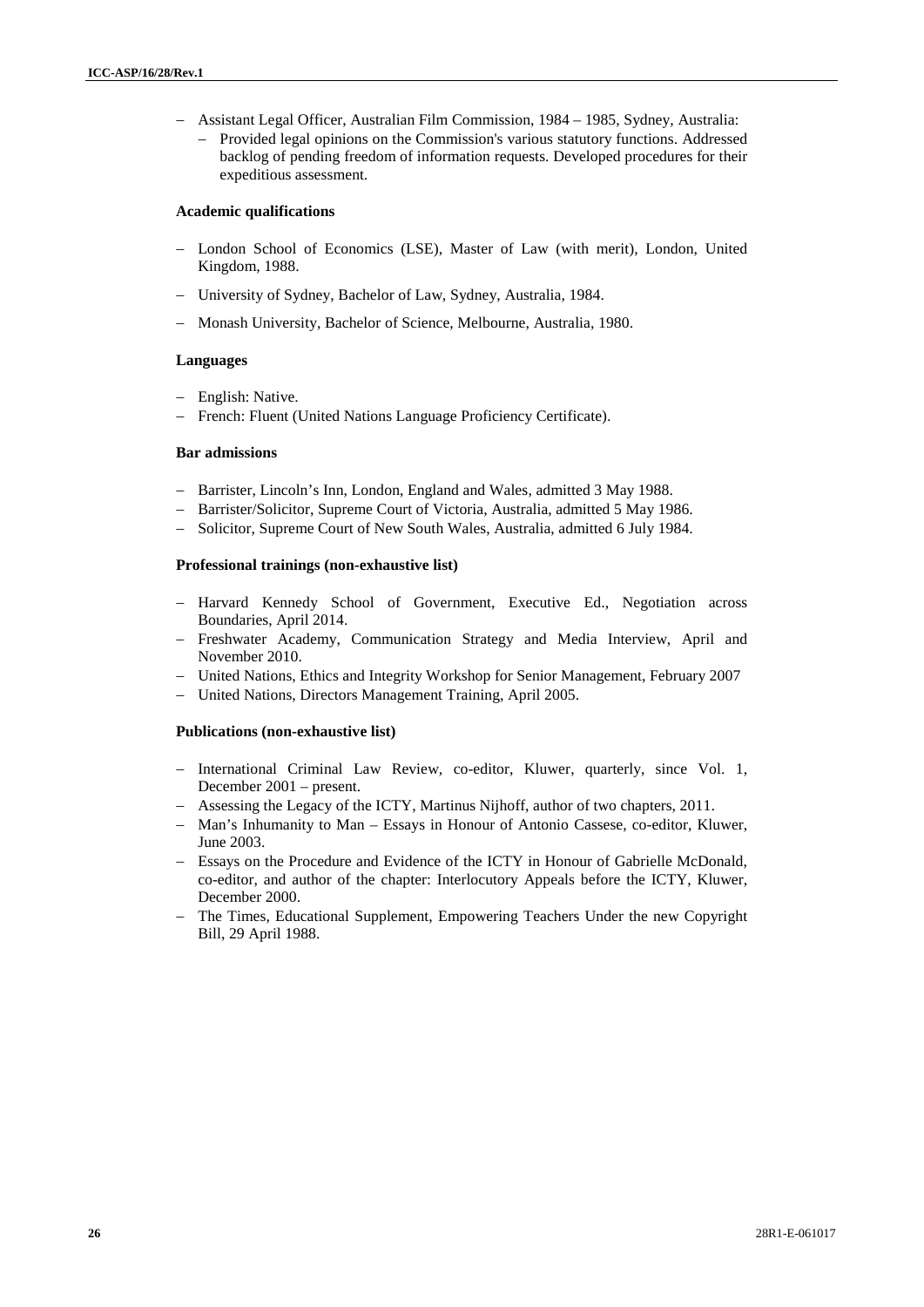# **6. KINGSLEY-NYINAH, Dorothy (Ghana)**

# **Executive summary of relevant experience**

- 10 years as administrator and Manager Commercial Division (Including Land courts, Economic Crimes court, Human Rights court, Labour courts) comprising a total of 16 courts and a staff strength of 70 inclusive of judges.
- $-1$   $\frac{1}{2}$  years managing the Accra High Court Complex comprising all 47 courts including 4 criminal courts and 296 staff members and 47 judges.
- Over 12 years' experience with Superior Court processes and procedures.
- 12 years' experience in preparing and managing budgets, public financial administration, public administration processes and procedures, human resource management with change management.
- 10 years of outstanding leadership transformation and innovation.
- Proven experience with developing training courses for court staff and related paralegals.
- Proven experience with development of office management systems such as office manuals, job descriptions, organograms and official processes.

# **Statement of qualifications**

#### **Personal information**

| Family name:    | Kingsley-Nyinah.     |
|-----------------|----------------------|
| First name:     | Dorothy Ayodele.     |
| Date of birth:  | 9 September 1971.    |
| Marital status: | Married, 2 children. |

## **Education**

- $-$  Oct 2009 Oct 2010: LLM Innovation Technology and Law University of Edinburgh, (majoring in Intellectual Property and Information Technology Law).
- Oct 1994 Oct. 1996: B.L. Professional Qualifying Certificate in Law Course; Ghana School of Law, Accra.
- Sep 1991 Oct 1994: B.A. Law & English (Hons.), 2nd Class Upper Division; University of Ghana, Legon.

# **Training**

- 1-11 June 2014: International Visitor Leadership Programme, USA; US Department of State sponsored program "U.S Justice System for Ghana".
- July 2011: Conference on Access to Justice, Johannesburg, S.A.
- 10-17 October 2008: Training on Case Management & Judicial Ethics, Ghana US Judicial, Service of Ghana/Lecture Center for International law & Justice Federal Judicial Center.
- 19 Nov-30 Nov. 2008: RIPA International UK; Judicial Administration and Case Management.
- 5-8 December 2006: Commercial Crime Court Pretoria SA Training on Process Investigation and Prosecution of White Collar Crime.
- 5-9 August 2005: Workshop on Computerization and e-governance in the Judiciary; National Judiciary Academy; Bhopal, India.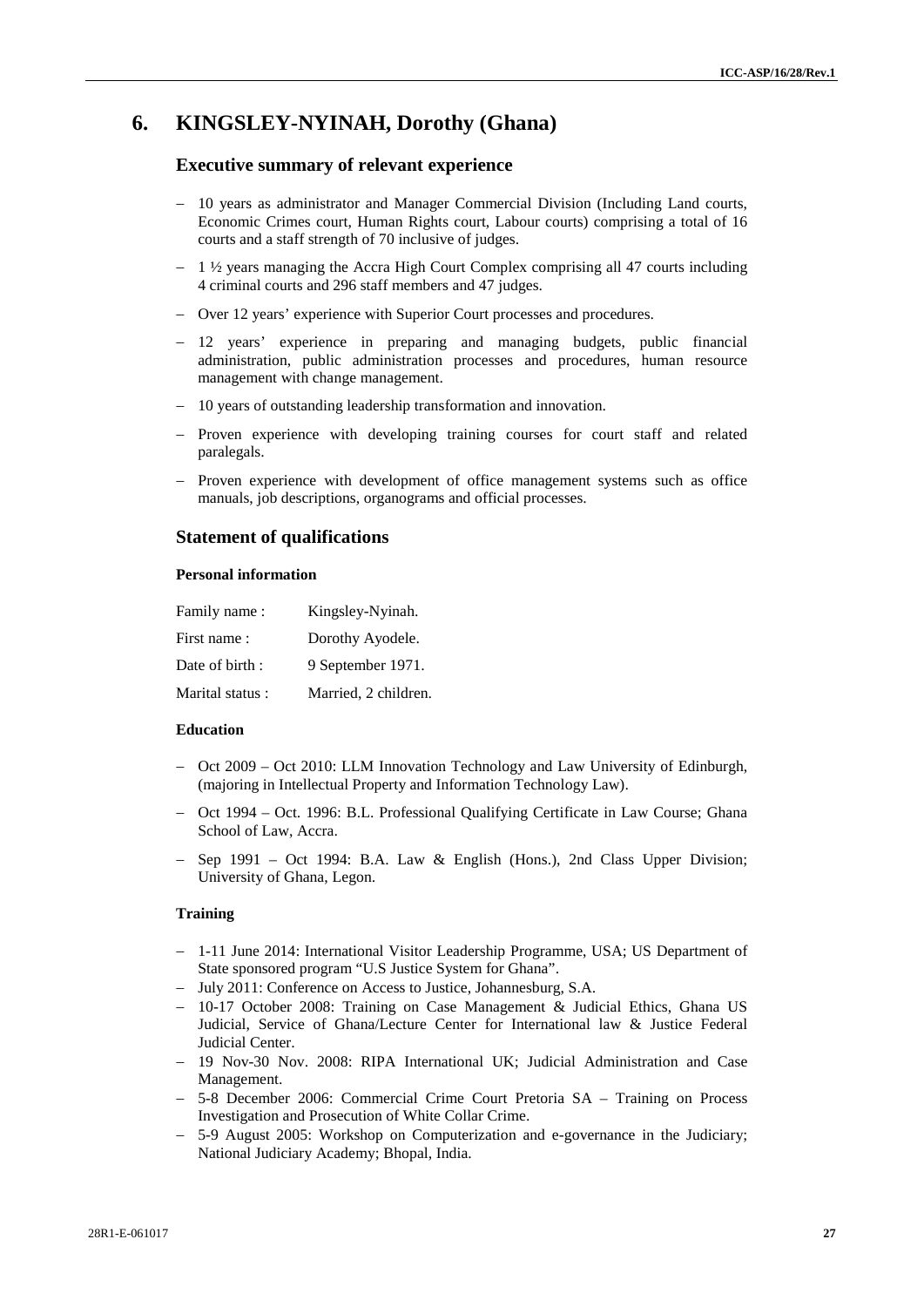- 18-28 July 2004: GIMPA World Bank Training Programme on Economic Literacy for CSO's.
- April 2003: Project Procurement and Contract Negotiation, Accra, SLC Law Forum, Accra.
- June 2003: Introduction to Investment. Ghana Stock Exchange, Accra.
- August 1997: Regulations and Best Practices in Corporate Governance, SLC Law Forum, Accra.

# **Work experience**

- Oct 2015-June 17: Court Manager, Law Courts Complex Accra; Responsible for the daily management of 43 high courts and supporting staff, budgeting and procurement for the court, providing administrative support for judges and a liaison between court users and court officials.
- Feb 2005-Sep 2015: Administrator, Specialized Division of the High Court Accra. Duties included managing the daily operations of 15 High Courts, supervising financial and HR matters assigning cases to courts.
- Mar 2003–Dec 2004: Executive Secretary Ghana Legal Literacy and Resource Foundation,; Duties included Administration & Management, Workshop Facilitation, Resource Person for Legal Literacy seminars and Training Programs.
- Oct 2002–Feb 2003: Solicitor Secretary; Tam Development Limited. Duties included acting as Legal counsel for the company, management of corporate governance and compliance matters.
- Jan 1998–Jul 1998: Research Assistant; Gender Child Development Consultancy, Conducted Research in Matrilineal & Patrilineal Inheritance in Ghana as part of a UNFPA Sponsored Project.
- Sept 1996–Jan 1997: Solicitor and Advocate; Hencil Chambers (Provision of General Legal Advice to Clients Including Legal Advocacy in Court).
- Jan 1996–Aug 1997: Liaison and Rapporteur for Alternative Dispute Resolution(ADR) Training Programs organized by the Ghana Legal Literacy & Resource Foundation in conjunction with the Faculty of Law of the University of Ghana with Financial Support from Hans Siedal Foundation of Ghana. Reformulation and Dissemination of Legislation and other Legal Material for Purposes of Promoting Legal Awareness for the General Public.
- Oct 1990–Aug 1991: National Service, Administrative Officer; Ministry of Transport  $\&$ Communications/Camelot Ghana Limited (Compilation of Statistical Data and General Administrative Duties).

## **Associations**

- Member Ghana Bar Association
- African Women Lawyers Association

# **Committees served**

- 2015- June 2017: Business Enabling Environment Program, for commercial justice DFID funded project, Member.
- July 2015: Commercial Court ADR Program, Relocation of High Courts to Law Courts Complex, Member.
- July 2014: Appointment of Auctioneers for the Courts, Member.
- 2010-2015: Ethics Committee for Judicial Service Staff, Member.
- 2006-2010: Private Sector Development Strategy Program Task Team Member.
- June 2006: Committee to review e-legislation Bills GIMPA Accra, Member.
- 2005-2017: Users Committee, Commercial Court, Member.
- 2004-2005: Law Reform Commission Technical Committee on Consumer Protection Legislation, Member.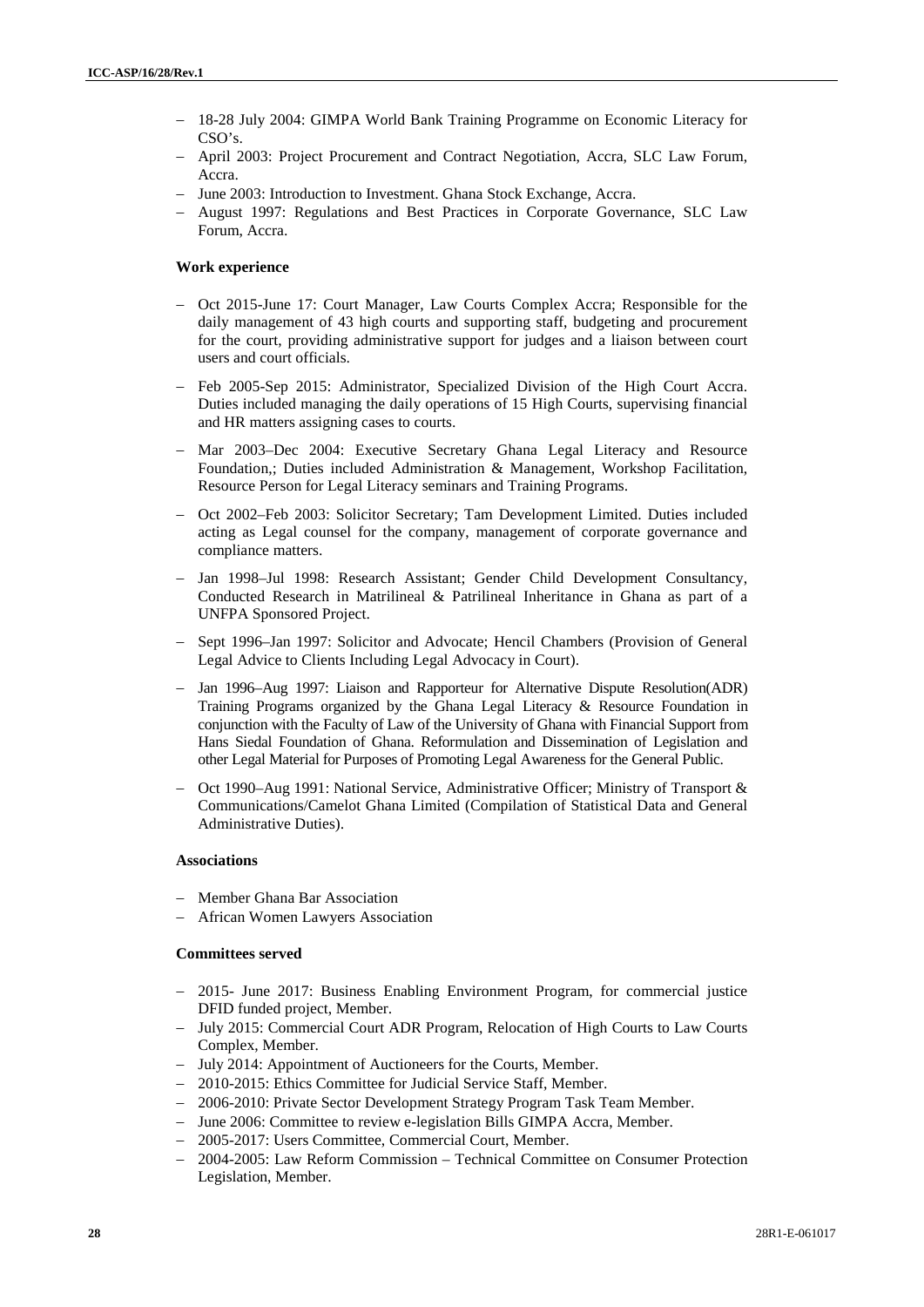#### **Digital competencies**

- Information processing: Proficient User
- Communication: Independent User
- Content Creation: Proficient User
- Safety: Basic User
- Problem Solving: Basic User

#### **Skills**

- Job-related skills:
	- Demonstrated experience with procurement and financial management as Executive Secretary, Administrator and Court Manager.
	- Proven track record in development and implementation of revenue generating activities as Administrator and Court Manager.
	- Advanced understanding of Intellectual Property issues as a result of academic training.
	- Excellent understanding of HR principles and practices gained through 15 years of organizational management and as a member of an internal committee set up to develop the Human Resource Manual of the Judicial Court.
	- Extensive appreciation of ICT management and communication as a result of proposing ICT solutions for the High Court and training in ICT Law.
	- Excellent Leadership skills with strong understanding of change initiation and management as evidenced by an award to the Commercial Court for excellence in public service delivery in 2007.
- Driving Licence: Category B- Cars and 4x4 cross country vehicles.
- Language:
	- English: Proficient.
	- French: Basic.
	- Ga: Proficient.
	- Akan: Proficient.

### **Additional information**

- Publications: Case book on the rights of Women in Ghana; by B. Duncan and D. Kingsley-Nyinah funded by the Small Grants Scheme, British High Commission Accra. (2005).
- Presentations Court Administration and Management: A study of the Law Courts Complex, Accra. Sierra Leone Judicial Conference, Freetown, 12th-13th April, 2016.
- Customer Service Training for selected Public Officers Judicial Training Institute, Accra. April 2014.
- Role of the Chief Registrar General in the Administration of the Judiciary, J. Bannerman& D. Kingsley-Nyinah, Accra, Feb. 2014.
- Citation Certificate of Appreciation in appreciation of contribution to Doing Business 2012: Doing Business in a More Transparent World, Financial and Private Sector Development, World Bank.
- Certificate of Appreciation: In appreciation of contribution to Doing Business 2014: Understanding Regulations for Small and Medium-Size Enterprises, Financial and Private Sector Development, World Bank.

#### **Voluntary work**

 Oct 1996 – Dec 1996: Volunteer Election Monitor; Network of Domestic Election Observers (Supervised and Observed the Electoral Process at Ten Polling Stations in the Accra Metropolitan Area).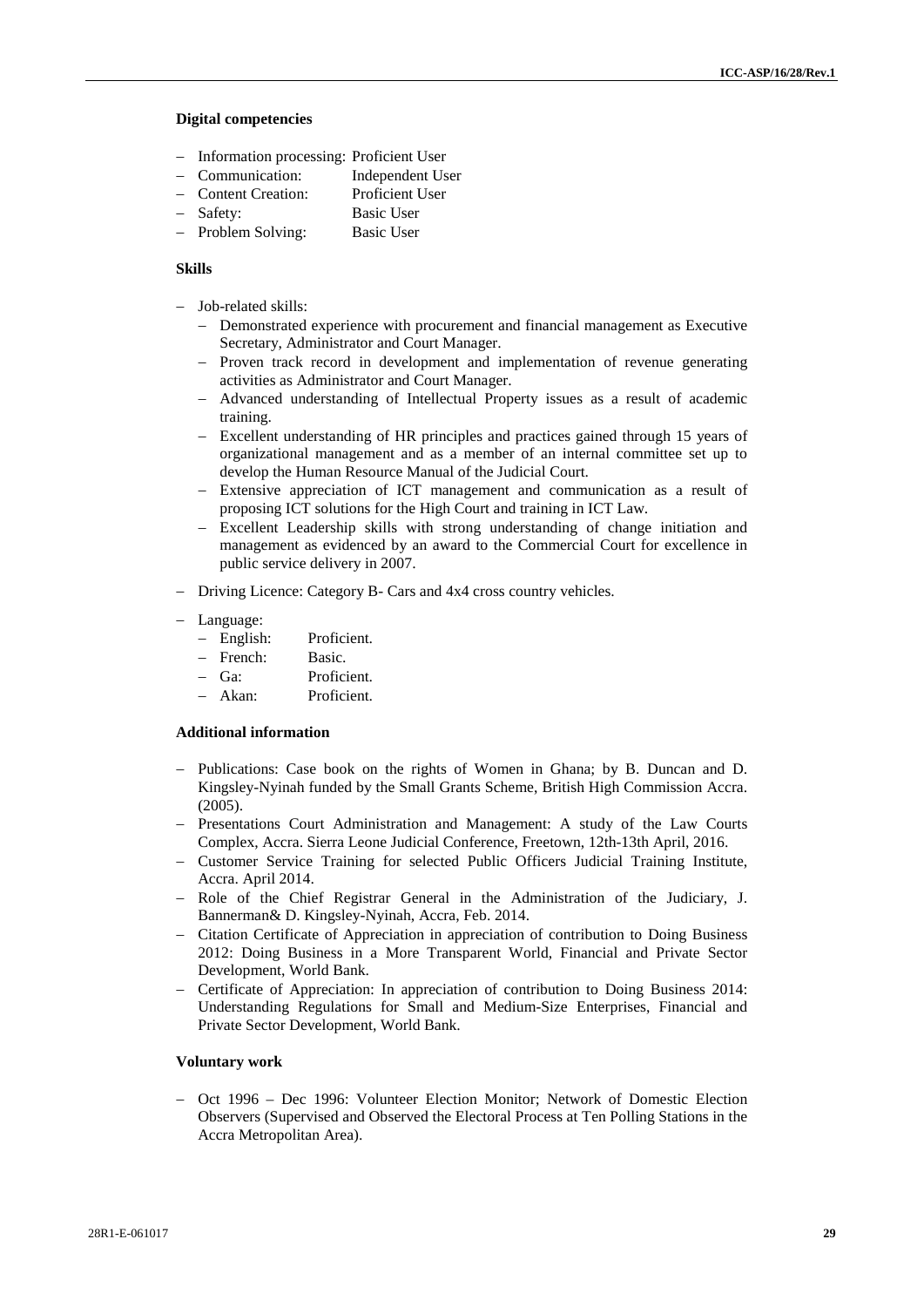# **7. LEWIS, Peter (United Kingdom of Great Britain and Northern Ireland)**

# **Executive summary of relevant experience**

I have a proven track record of delivering significant efficiency savings while maintaining and improving performance and increasing staff morale. I earned a strong reputation with Government Ministers and Her Majesty's Treasury for sound financial management and efficiency and as a result obtained one of the best financial settlements of any government department in the public sector spending review of 2015.

Turning to the principal duties and responsibilities of the Registrar:

## **Administration**

I was Chief Executive of the Crown Prosecution Service (CPS) in England and Wales between 2007-2016. I was personally responsible for the day-to-day running of the organisation with a budget of £500M and a staff of nearly 6,000 and for leading major efficiency and transformation programmes.

I successfully led the organisation through a significant period of change between 2010 -2015 when the budget was cut by 25% whilst the same time the CPS experienced growth in its serious caseload of terrorism, fraud and serious sexual offences.

#### **Court services**

Between 2010-2015 I was chair of the Criminal Justice Efficiency Board, which oversaw a reform programme designed to improve the efficiency of the criminal justice system through a major digital transformation. As chair of the Board I formed very strong relationships with Her Majesty's Courts and Tribunal services, the senior judiciary, criminal justice agencies and defence practitioners.

During this period, I also worked in close partnership with the senior judiciary to introduce initiatives designed to reduce costs and improve timeliness in court with the Better Case Management initiative in the Crown Courts and the Transforming Summary Justice initiative in the magistrate's courts.

#### **External operations**

I have a strong record of providing services to victims and witnesses of crime including the introduction of Witness Care Units to every CPS area. I also chaired the CPS's Community Engagement Forum, to bring together all the major charities and representative organisations (NGOs) to help improve the delivery of the CPS's services to victims and witnesses.

I am experienced in dealing with highly traumatised victims of serious crime, including regularly meeting with relatives of the Hillsborough football tragedy in which 97 supporters died.

The CPS has a strong international presence with prosecutors based in Europe, Africa, South America, the Gulf, and Pakistan. I personally led initiatives to improve international judicial co-operation on asset recovery.

#### **Reporting and liaising**

As Chief Executive of the CPS one of my key responsibilities was to manage the relationship with senior stakeholders to protect the independence of prosecutors, to secure support for reform and efficiency programmes and crucially to gain adequate funding for the CPS. One of my most important achievements was forging a new relationship with Her Majesty's Treasury between 2010-2015, which resulted in one of the best settlements in the Spending Review of 2015 with no cuts to the CPS budget. In partnership with the Chief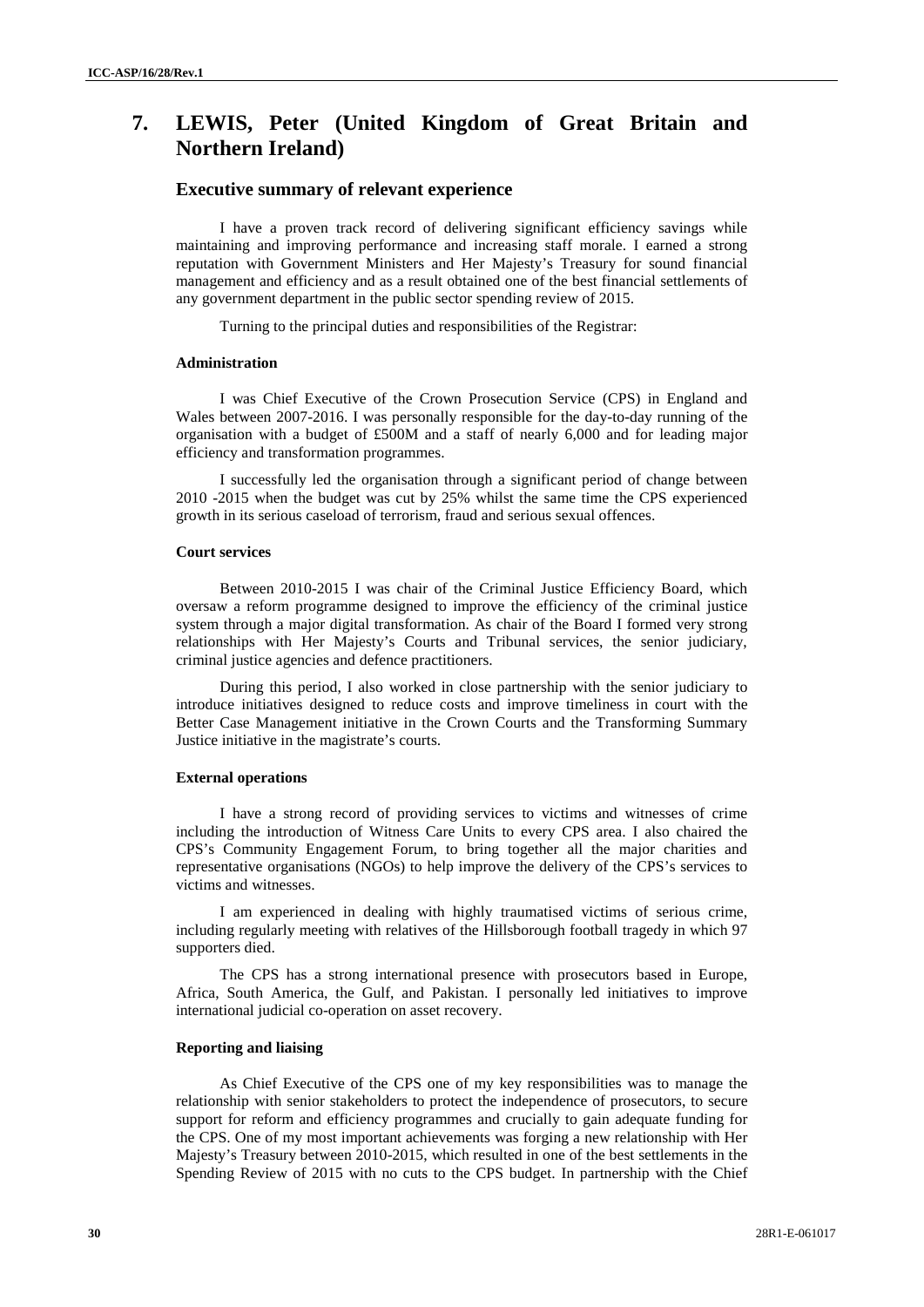Executive of the Court and Tribunal service I was also able to secure a substantial investment for the criminal justice digital transformation programme.

# **Statement of qualifications**

# **Career resume**

- Experienced and respected leader of the Crown Prosecution Service (CPS) with indepth knowledge of the Criminal Justice System (CJS) of England and Wales.
- Accounting Officer for a Government department with substantial experience of effective governance and leadership of an organisation through periods of significant changes.
- Extensive experience with the Treasury to secure a strong financial settlement for the CPS.
- Consistent record of successful delivery of major IT enabled business changes, on time, on budget and realising business benefits.
- Effective senior stakeholder manager with record of achieving system wide performance improvements across departmental and agency boundaries.
- Long experience of making independent and objective decisions in matters of considerable complexity and sensitivity.
- Experience in international representation and negotiation at United Nations.
- Experience of working with international partners on law enforcement issues.
- Very experienced Senior Civil Servant (23 years experience) with successful record of working with Law Officers, CJS Ministers and the senior judiciary.
- Member of the National Criminal Justice Board with a successful record of working across Government and with CJS government departments to develop policy and align strategic plans to deliver improved service delivery.
- Substantial experience of mainstreaming equality and diversity in core business.
- Highly effective leader, challenging cultural barriers to change and delivering embedded performance improvement.
- Track record of recognising talent, getting the best from staff and building strong relations with trade unions.
- Experience as a non-executive member of a Government Department with a focus on effective governance and leadership.

# **Employment overview**

- 2007 2016: Chief Executive, Crown Prosecution Service (CPS) headquarters (HQ), London.
- 2003 2006: Director of Business Development, CPS, HQ, London.
- 1999 2003: Chief Crown Prosecutor, CPS Nottinghamshire.
- 1996 1999: Head of Casework Services, CPS, HQ, London.
- 1993 1995: Assistant Chief Crown Prosecutor, CPS East Midlands.
- 1991 1993: Branch Crown Prosecutor, CPS Kent.
- 1986 1991: Senior Crown Prosecutor, CPS West Midlands.
- 1981 1986: Prosecuting Solicitor, West Midlands County Council.
- 1979 1981: Articled Clerk, Dudley Metropolitan Borough Council, West Midlands.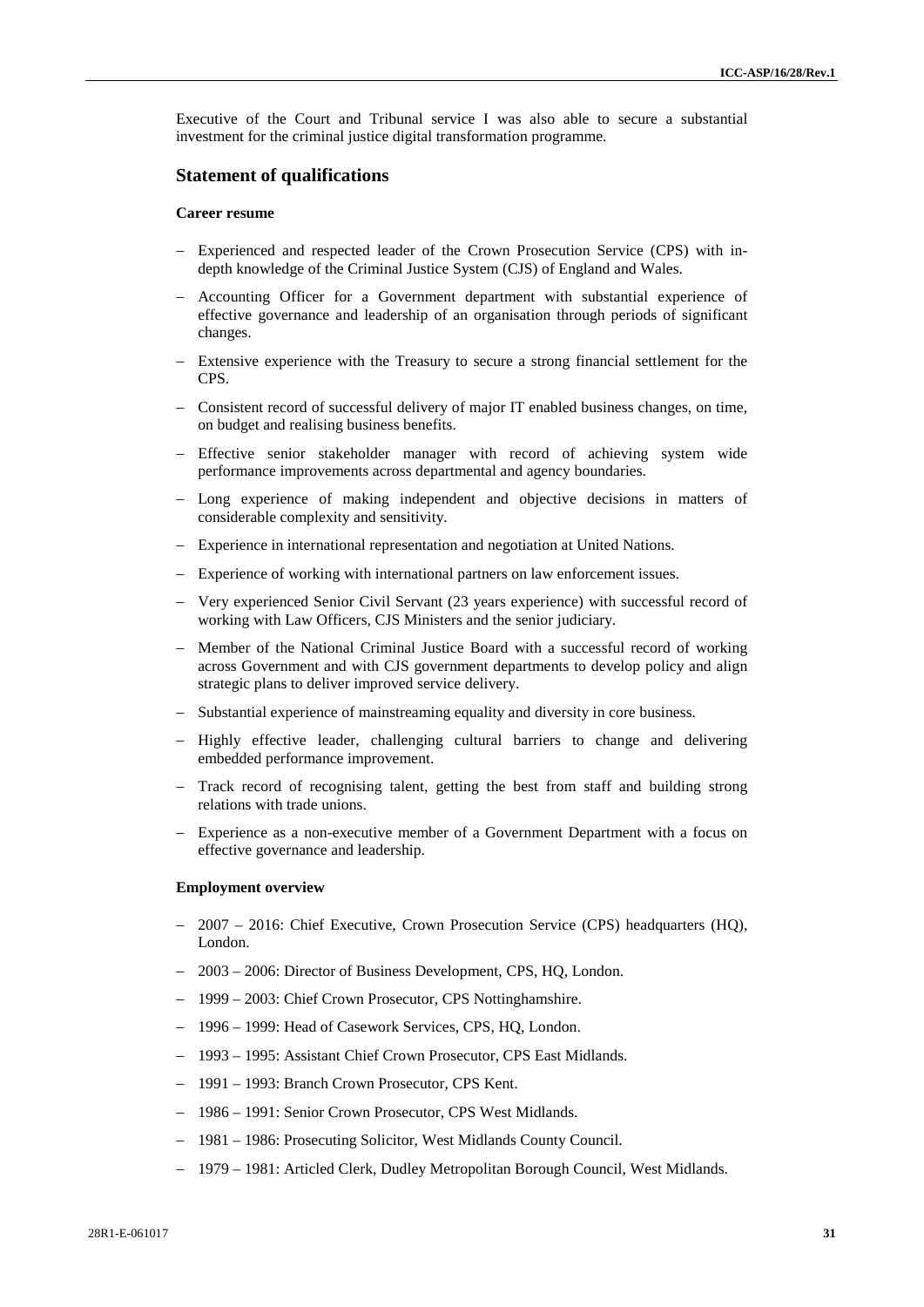# **Employment history**

- Chief Executive of CPS, 2007 2016:
	- Key responsibilities:
		- Accounting Officer for a non-ministerial Government department with a budget of approximately £500M and almost 6,000 members of staff.
		- Responsible for leading the efficiency and reform programme within the CPS in response to the budget cuts of the 2010 Spending Review.
		- Delivery of a performance improvement programme to ensure the CPS delivered improved performance particularly with regard to the Government priorities of violence against women and girls, fraud, counter terrorism and proceeds of crime.
		- Member of National Criminal Justice Board with key responsibility for forming effective partnerships with Central Government departments, defence practitioners, Criminal Justice Agencies and the senior judiciary to achieve system wide performance improvements.
		- Joint Senior Responsible owner for the Common Platform Programme with responsibility for designing and leading fundamental business change across the CJS.
		- Chair of CJS Efficiency Board 2011 2016 with responsibility for delivering the CJS efficiency programme to digitalise the criminal justice system.
		- CPS Equality and Diversity Champion.
	- Key achievements:
		- Successful expansion of the CPS through taking over responsibility for HMRC, DWP, Health and Rural prosecutions.
		- Delivery of the CPS efficiency programme which reduced the staff by a third, halved the cost of its corporate functions while delivering sustained performance improvement and responding to a substantial increase in serious case work.
		- Securing one of the best financial settlements by any Government department in the 2015 Spending Review
		- Successful delivery of the CJS Efficiency Programme, which has started the digital transformation of the CJS.
		- Securing Ministerial support and Treasury funding for the cross CJS Common Platform Programme which will complete the digital transformation of the CJS.
		- Successful introduction of the cross CJS Better Case Management initiative in the Crown Court and the Transforming Summary Justice initiative in the magistrates courts.
		- Recognised as the most diverse Government department that set the benchmark for senior representation of women and Black, Minority and Ethnic (BME) staff.
		- Strong record of maintaining and building staff morale through a period of significant change and downsizing.
- Director of Business Development, 2003 -2006:
	- Key responsibilities:
		- Direct responsibility for modernising the CPS in response to the Attorney Generals reform agenda.
		- Lead role in the design and delivery of cross- CJS changes initiatives.
		- Lead role in bring about a step change in stakeholder management, particularly with the police.
		- Design and delivery of a new performance management regime.
	- Key achievements:
		- Successful expansion of the CPS to take on new functions including responsibility for charging offences and in-house advocacy.
		- Delivery on time, to budget and with significant performance improvement of the major CJS change initiative of 'No witness, No justice' and 'Criminal Justice', 'Simple, Speedy Summary'.
		- Forged a new constructive relationship with the police for CJS reform the "Prosecution Team'.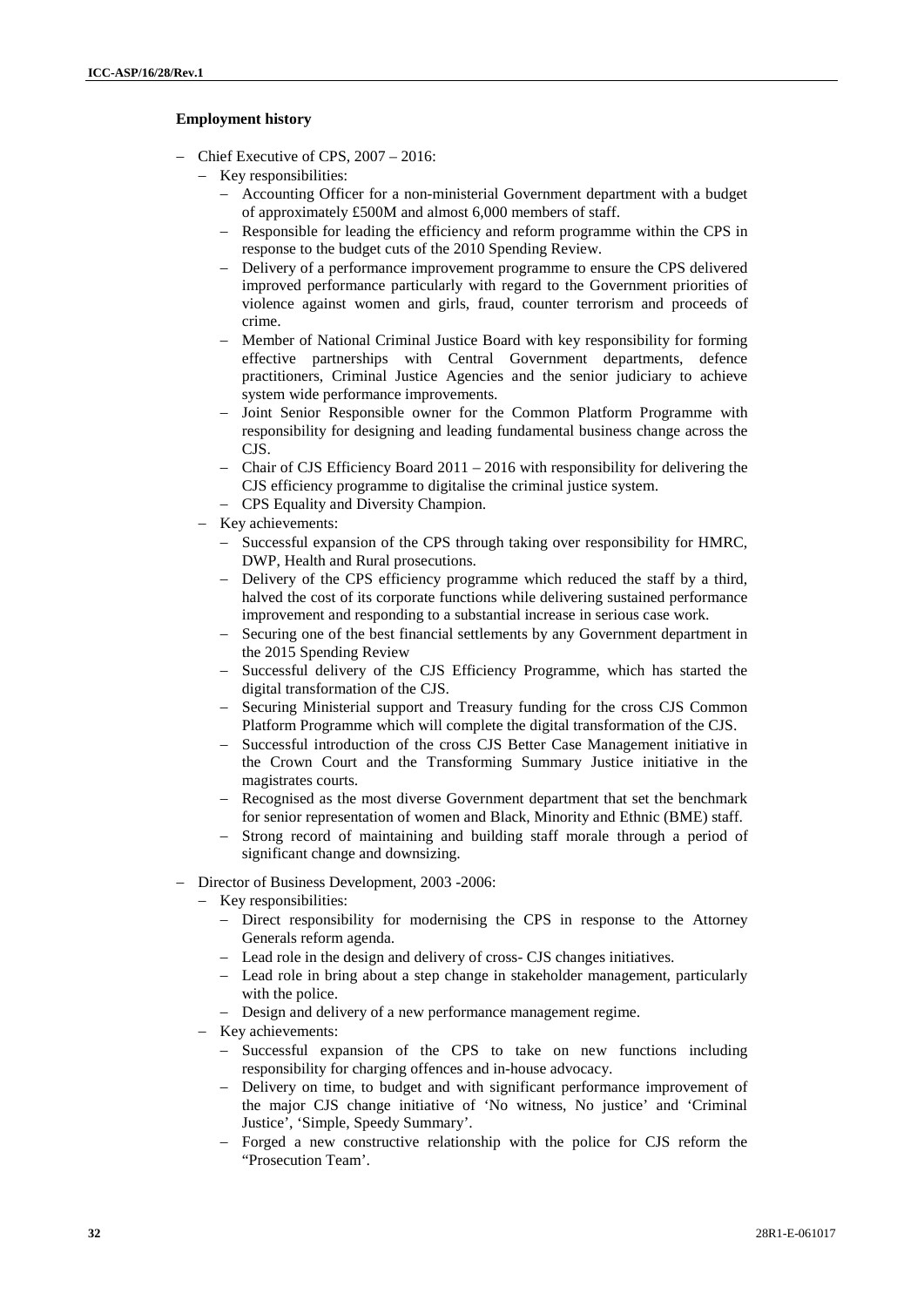- Established a new culture of performance management within the CPS, which set the framework for performance improvement.
- Chief Crown Prosecutor, Nottinghamshire, 1999 -2003:
	- Key responsibilities:
		- Leadership, management and budget responsibility for an office of 150 lawyers, paralegals and administrators.
		- Responsibility for the acceptance and prosecution of all cases brought by Nottinghamshire Constabulary.
		- National Lead for the CPS response to the Prime Minister's 'Street Crime' initiative.
	- Key achievements:
		- Significant improvement in performance of CPS Nottinghamshire against all key indicators including the Government's target for Persistent Young Offenders.
		- Strong national response to the Street Crime initiative establishing a new positive reputation for robust and balanced decision making particularly with regard to serious and high profile cases.
		- Nurturing talent within the office and identifying two future Chief Crown Prosecutors.
- Head of Casework Services Division, CPS HO, 1996 -1999:
	- Key responsibilities:
		- Setting the prosecution policy for the CPS, providing advice to prosecutors in developments in case law and new legislation.
		- Lead responsibility for responding to public Inquiries, for example the Macpherson Inquiry into the death of Stephen Lawrence.
		- Lead responsibility for submission to select committees, for example The Justice Committee, and Home Affairs Select Committee.
	- Key achievements:
		- Successful implementation by the CPS of the Criminal Procedure and Investigations Act 1996, Human Rights Act 1998, and the Theft (Amendment) Act 1996.
		- Authoritative response to the Stephen Lawrence Inquiry.
		- Successful record of producing well-reasoned and thorough written and oral responses to select committees.

#### **International experience**

- UK delegate to United Nations Preparatory Commission for the Rules of Procedure and Evidence of the International Criminal Court (1999 -2000).
- Member of the expert working group on the draft regulation of the Office Of The Prosecutor of the International Criminal Court.
- Leader of delegation to United Arab Emirates and Spain to increase recovery of Proceeds of Crime (2013).
- UK delegate to the Consultative Forum of Eurojust (2014).

#### **Other relevant experience**

- Member and later Vice Chair of the Criminal Law Committee of the Law Society, the representative committee for solicitors practising Criminal Law in England and Wales (1996 to 2006).
- Non-executive Member of the Strategic Board of Her Majesty's Inspectorate of the Crown Prosecution Service (2016 to date).

## **Education and professional qualifications**

- Higher Courts (Criminal Law) qualification, 2001.
- Admitted as a Solicitor of the Supreme Court of England and Wales, 1981.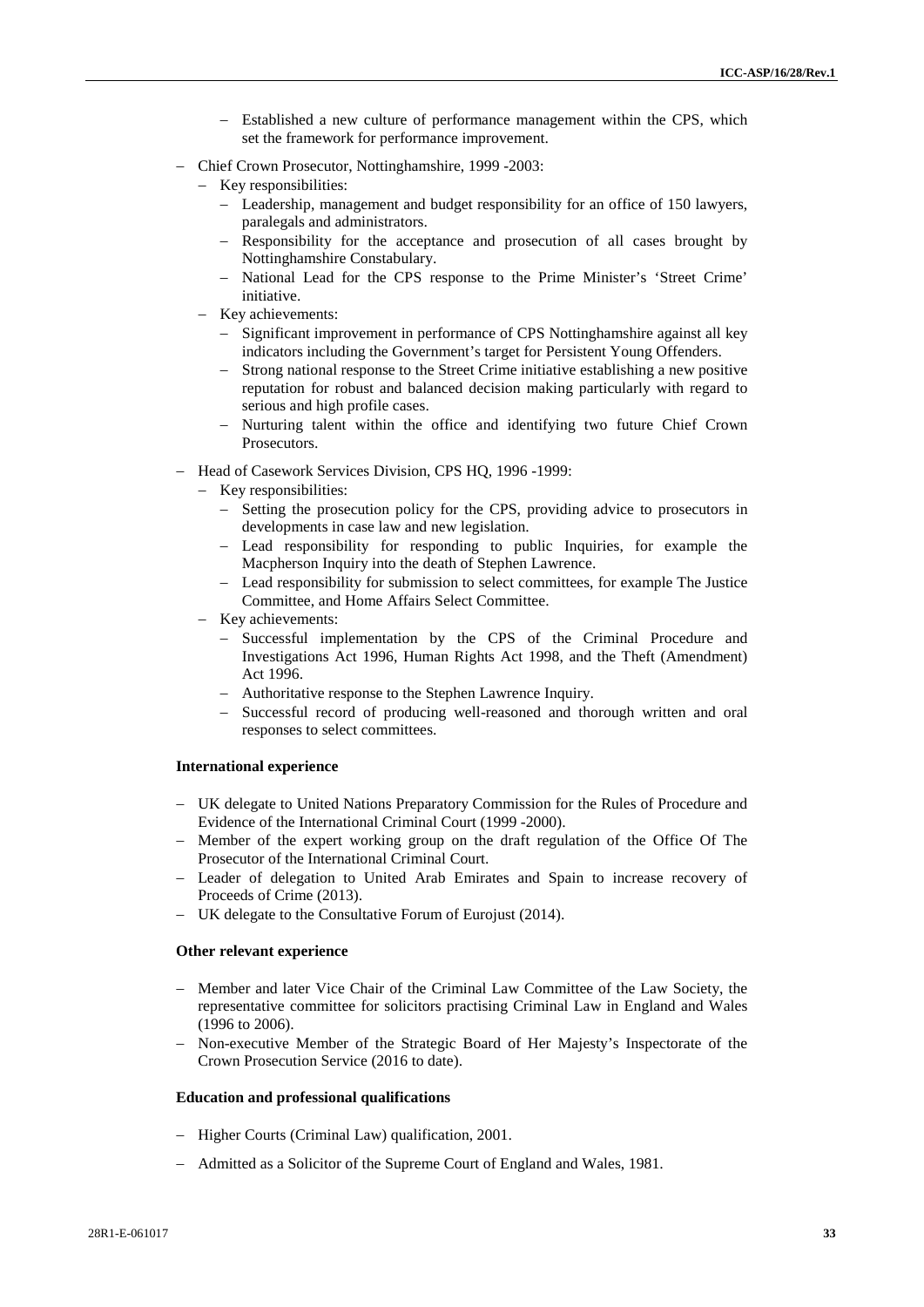- College of Law, Chester, Law Society Part II finals, 1979.
- BA (Law) City of Birmingham Polytechnic, 1978.

## **Languages**

- English native speaker.
- Presently undertaking French language course.

### **Publications**

*Articles on the International Criminal Court:*

- "Trial Procedure", 'The International Criminal Court', editor Roy S Lee, 2001.
- "Confirmation Hearing to Trial", International Prosecution of Crimes under International Law', 2001.
- "The United Kingdom", 'The Rome Statute and Domestic Legal Order' 2005.

#### *Articles published in the Criminal Law Review:*

- "The Human Rights Act 1998 Shifting the Burden". August 2000.
- "Judge Directed and Judge Ordered Acquittals". September 1997.

# **Awards and recognition**

- Companion of the Order of the Bath (CB) Queens Birthday Honours List 2012 for contribution to public service.
- Highly Commended for the Champion Award in the Race for Opportunity 2014 Annual Award, for commitment to developing black and minority ethnic talent.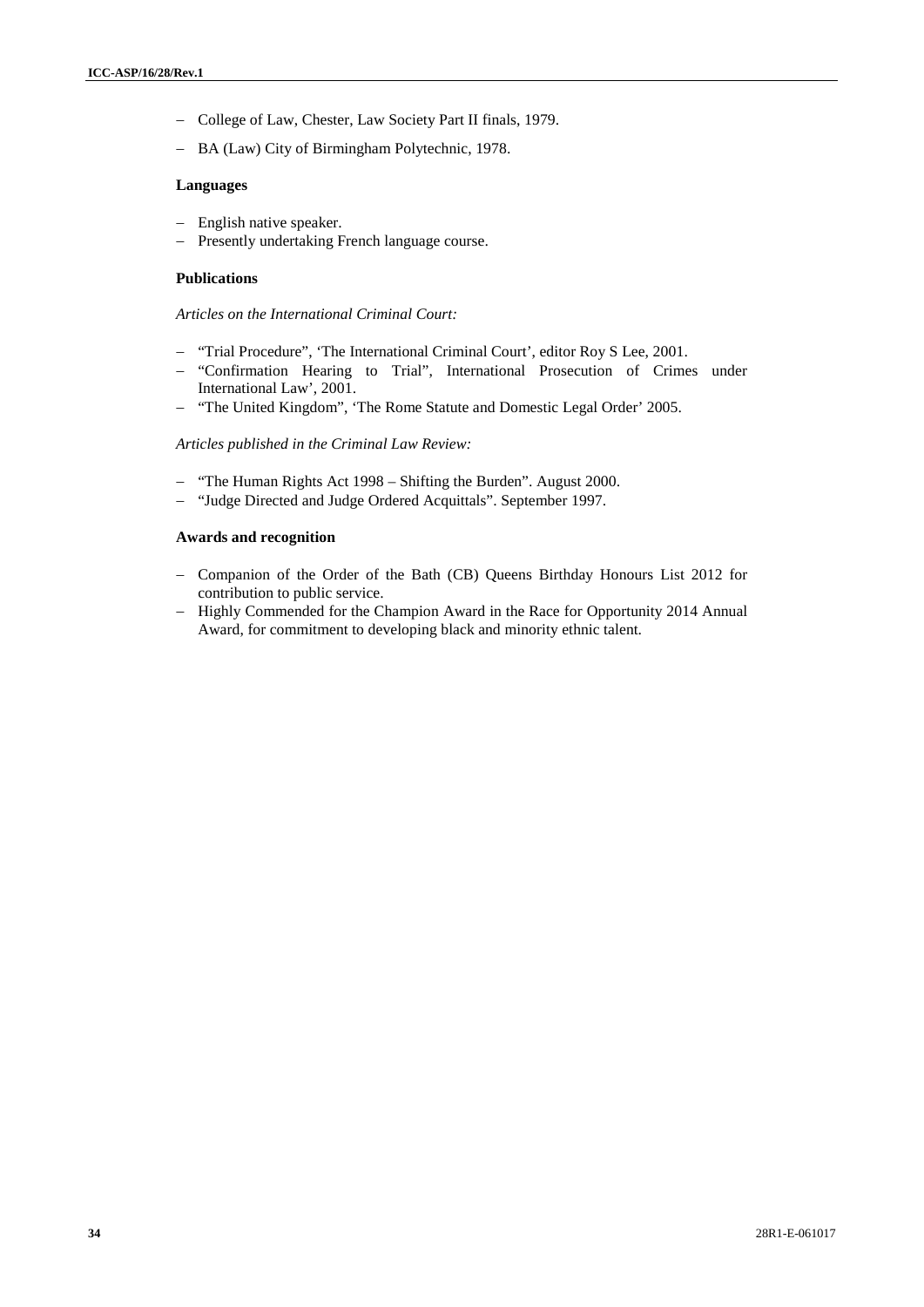# **8. LÔ, Mbacké (Senegal)**

# **Executive summary of relevant experience**

- August 2015 to the present : Registrar at the Supreme Court:
	- Member of the Committee tasked with the updating of the texts of the Supreme Court (decree implementing the organic law, decree on the financial regime of the Court and on the Court's rules of procedure).
	- Digitization and dematerialization of procedures.
	- Preparation of case files for active chambers, establishment of court lists, communication by e-mail of case schedules to the President of the Bar Council, to the President of the Council of Judicial Officers and to appointed lawyers.
- $-$  September 2012 July 2015 : Chief Registrar ad interim of the District Court of Mbour:
	- Management of the Registry in all its functions (leadership, coordination, supervision and harmonisation of the activities of the Registry, handling of public funds, Keeper of the Seals, taking on initiatives and responsibilities).
	- Management of staff members of the Registry (comprising chief clerks, secretaries, judicial interpreters, security agents and support officers).
	- Certify and issue all of the judgments and decisions of the tribunal.
- August 2008 September 2012 : Coordinating Registrar at the Supreme Court:
	- Management of appeals (taking receipt of all appeals filed with the Court and registering the cases on the list).
	- Preparation of case files for all chambers (criminal, civil and commercial, employment and administrative).
	- Establishment of the Court's virtual office.
	- Interface between the Court, counsel and the accused.
	- Member of the public procurement team.
- January 2008 August 2008 : Registrar at the Court of Cassation: Court officer of the civil and commercial chamber and of the criminal chamber
- February 2002 January 2008 : Registrar at the High Court of Dakar: Court officer of the 3rd civil and commercial chamber
- August  $2005$  October  $2005$ : in charge of the drafting committee for the judgments emanating from the district courts of Dakar, Pikine and Rufisque, organised by the Ministry of Justice:
	- Responsible for the drafting of thousands of judgments.
	- In charge of overseeing a secretarial pool.

# **Statement of qualifications**

Principal Registrar.

#### **Professional experience**

- August 2015 to the present : Registrar at the Supreme Court
- September 2012 July 2015 : Chief Registrar ad interim of the District Court of Mbour
- August 2008 September 2012 : Coordinating Registrar at the Supreme Court
- January 2008 August 2008 : Registrar at the Court of Cassation
- February 2002 January 2008 : Registrar at the High Court of Dakar
- August  $2005$  October  $2005$ : in charge of the drafting committee for the judgments emanating from the district courts of Dakar, Pikine and Rufisque, organised by the Ministry of Justice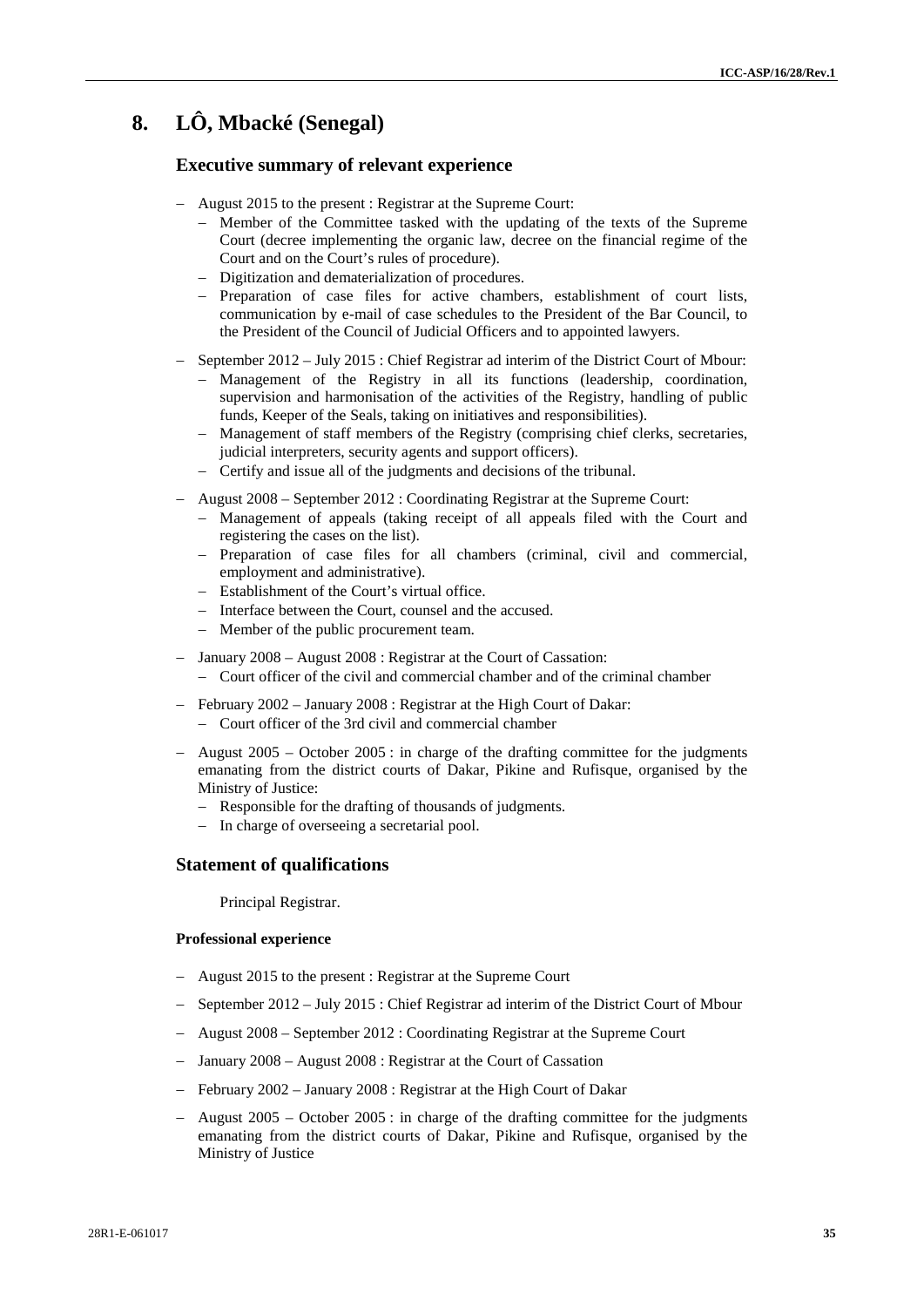## **Education**

- 2016 2017: Master 1 In Public Law : international relations option (ongoing; Université Cheikh Anta Diop - UCAD)
- 2011 2012: Bachelors of Laws (Public Law) (Licence 3 Droit Public) : international relations option (UCAD)
- 2010 2011: Bachelors of Laws (Public Law) (Licence 2 Droit Public) : public finance option (UCAD)
- June 2003 August 2003: High Advanced Level (English Language for International ELI Suffolk University)
- January 2002 February 2002: training course on OHADA (Organization for the Harmonization of Business Law in Africa)
- November 2001 : dissertation following the completion of the training (topic : the presumption of innocence)
- $-1$  March 2001 31 May 2001: internship at the Thiès regional tribunal
- May 2000 December 2001: Training at the Centre for Judicial Training (Centre Formation Judiciaire - CFJ ex ENAM)

## **Languages**

- French: Read, written and spoken.
- English: Read, written and spoken.
- Spanish: Beginner.
- Arabic: Beginner.

# **Hobbies and interests**

- IT and Communication Technologies.
- Reading.
- Sport.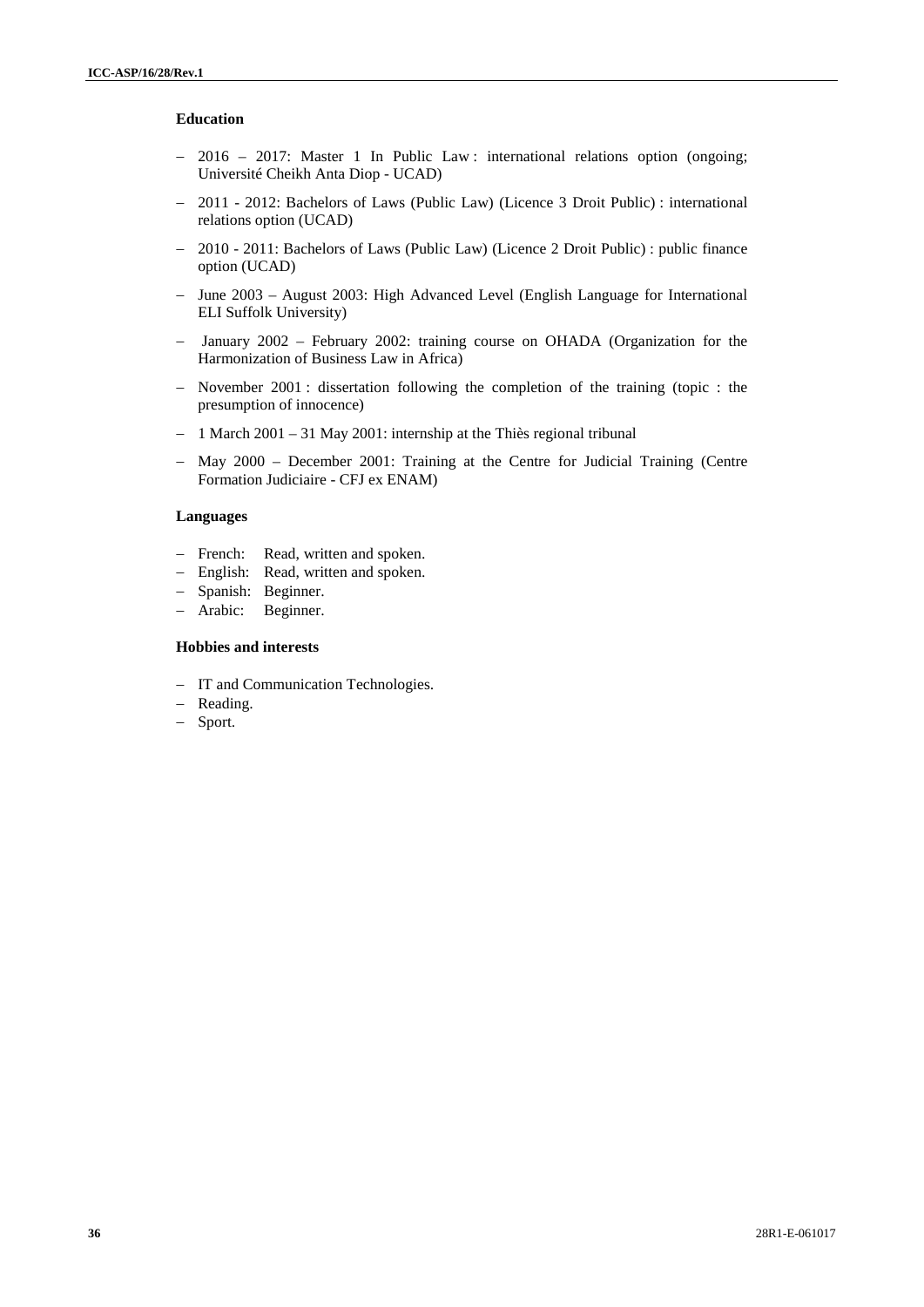# **9. MACKINTOSH, Kate (United Kingdom of Great Britain and Northern Ireland)**

## **Executive summary of relevant experience**

I believe that my senior leadership practice, solid knowledge of international criminal courts and on-the-ground experience in a range of situations of conflict and mass human rights abuse will enable me to succeed in the challenging role of principal administrative officer of the International Criminal Court.

For the last five years I have successfully dealt with a wide range of complex legal, administrative and management issues as Deputy to the Registrar of the UN International Criminal Tribunal for the former Yugoslavia and, to January 2017, the UN Mechanism for International Criminal Tribunals. This dynamic period has required the downsizing of one institution and the simultaneous establishment and management of another over two continents. To this end I have revised existing policies and procedures, developed new ones, restructured support services and implemented improved working practices, maintaining excellence in support with a reducing number of staff. I have worked closely with the Registrar to develop the last two biennial (2-year) budgets for both institutions and, having delegated authority from UN Headquarters for finance and human resources, I have overseen a broad range of staffing and financial matters.

In this role I built upon my four years as Head of Humanitarian Affairs for the international medical NGO Médecins sans Frontières (MSF), where I led humanitarian policy and advocacy and was a member of the decision-making platform for operations in 30+ countries across the globe (annual budget 2-300 million euros), and my five years of financial and strategic responsibility as a Board Member of MSF Hong Kong. I strive to improve my own effectiveness as a leader and that of my staff, and have invested in leadership development opportunities, most recently completing a six-month executive programme in Creative Leadership.

I have a uniquely rounded understanding of the functioning of an international court and the needs of the Registry's different clients, having worked not only as Deputy Registrar but also as legal officer for the judges at the ICTY and ICTR for a number of years, and for shorter periods for the prosecution and the defence. I also have criminal defence experience from my own national jurisdiction, and am qualified to practice law in the UK.

I lived for one year in Rwanda after the genocide, and in Bosnia in the early post war period from 1998-9. More recently I spent a year in Cambodia. Upon leaving the UN to work with Médecins sans Frontières, I travelled extensively to field operations across the globe, meeting with victims, authorities and other local actors, and collaborating with United Nations agencies and international NGOs. I believe this varied field experience will be invaluable to effectively deliver results in a range of areas under my responsibility as Registrar – from external relations to security and witness protection – and will assist me in responding to the different needs of the wide range of stakeholders engaged with the Court. I also believe this diversity of perspective will assist me in encouraging and fostering the connection of each and every Registry staff member to the Court's core mission, which I believe to be critical to the success of the institution.

I am confident that I have the skills and experience to effectively and efficiently run the Court's Administration, Court Services and External Operations, and to maintain open, transparent and constructive relationships with all those to whom I will report as Registrar. As Registrar I will seek to harmonise and streamline operations and to motivate and focus all staff towards our common goal, objectives I have prioritised and believe I have successfully achieved in my current and previous positions. I will emphasise a service culture, and place the Registry's duty to its clients front and centre: from victims and witnesses to judges; prosecutors to defence counsel and detainees; States Parties and host State authorities to civil society and the general public.

It would be a great honour to take up this challenge.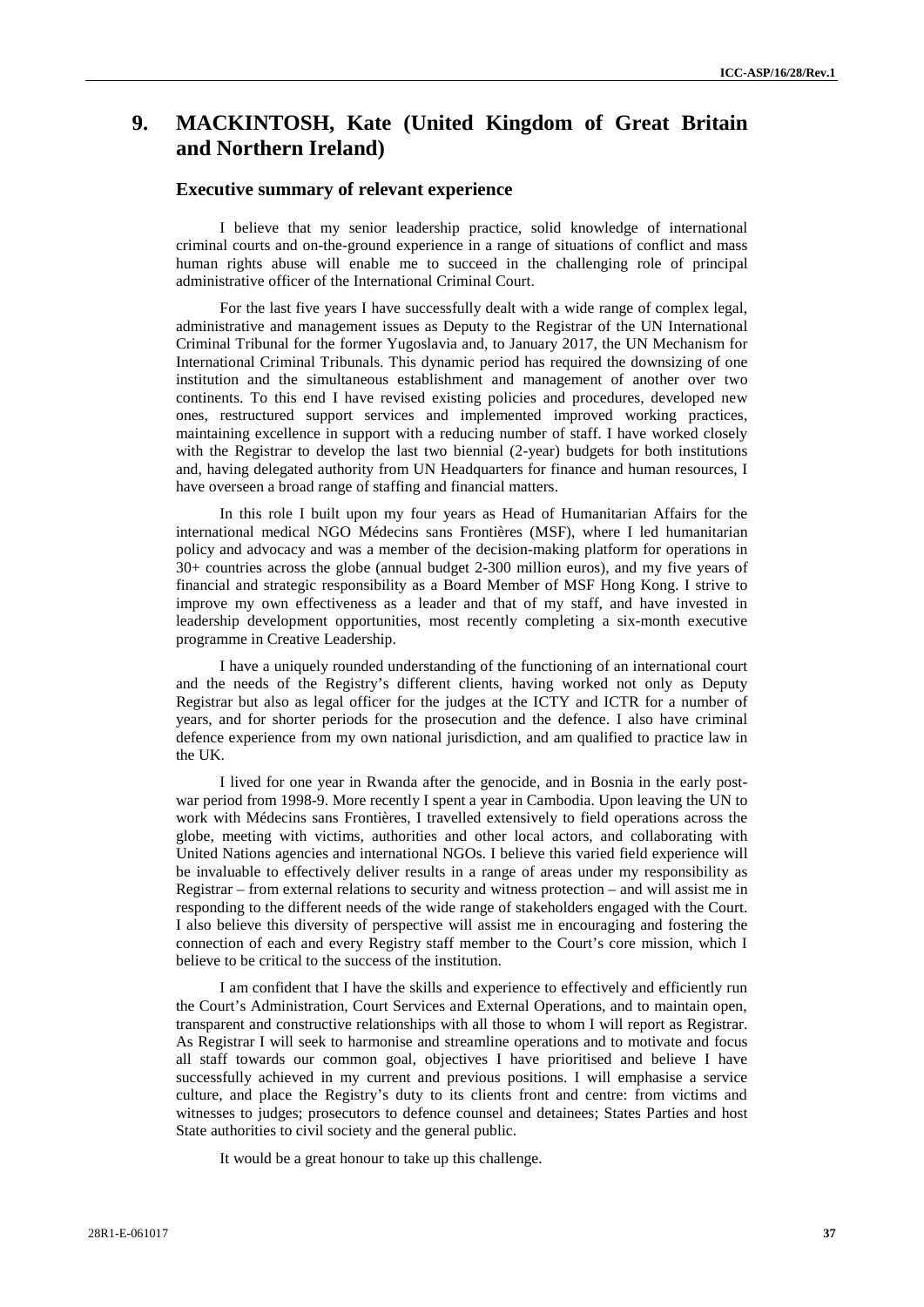# **Statement of qualifications**

### **Professional chronology**

- Oct 2012 present: Deputy Registrar; International Criminal Tribunal for the former Yugoslavia, The Hague. Responsible for the Division of Judicial Support Services in the ICTY (detention, court operations, language services, witness support and protection, judicial records and legal aid and defence), I was additionally assigned oversight of communications and outreach, as well as the archives of the institution, and to January 2017 double-hatted as deputy to the Registrar of the Mechanism for International Criminal Tribunals. I worked closely with the Registrar on the last two biennial downsizing budgets of the ICTY and the simultaneous scaling-up budgets of the Mechanism, and, having the same financial delegations from UN Headquarters, deputised for him over the full range of administrative, staffing, financial and diplomatic matters.
- June 2011 Oct 2012: Independent Consultant: International Humanitarian Law, Policy and Practice, Phnom Penh. In this period I led research into the impact of counterterrorism laws in fourteen states on principled humanitarian action for the UN Office for the Coordination of Humanitarian Assistance and the Norwegian Refugee Council, and coordinated the work of multiple associated researchers. I believe the resulting report is still the most authoritative publication in this area. I also contributed to UNICEF's evaluation of its human rights-based approach to programming; wrote training modules for PHAP / Harvard Humanitarian Initiative, and co-authored an Overseas Development Institute policy brief on counter-terrorism and humanitarian action.
- Aug 2007- Aug 2012: Member of Board of Directors, Médecins sans Frontières, Hong Kong; Financial and strategic responsibility for the operations of MSF Hong Kong (annual income approximately 50 million USD).
- June 2007 May 2011: Head of Humanitarian Affairs, Médecins sans Frontières, Amsterdam. As head of Humanitarian Affairs in the Amsterdam Operational Centre for MSF (annual expenditure 2-300 million EUR), I was responsible for the provision of legal and policy advice to MSF operations in over 30 countries around the world. I proposed and accounted for the department budget, managed a team of advisers at Headquarters and recruited Humanitarian Affairs Officers to send to the field on longer missions for legal, policy and advocacy support. I launched a number of international reports on humanitarian crises, and ensured the training of all MSF field staff in basic principles of international law, human rights, advocacy and protection. I recruited a gender expert to review MSF operations from a gender perspective, and to work with medical staff on effective and comprehensive responses to sexual violence. I regularly visited field missions to strengthen humanitarian and legal analysis and response, and participated in the weekly operational decision-making platform at headquarters. In my final year I proposed and implemented a merger of analysis and advocacy departments in MSF's London, Toronto, Berlin and Amsterdam offices which were brought together under my overall leadership.
- Mar 2003 May 2007: International Law Adviser; Médecins sans Frontières, Amsterdam In this position I delivered and coordinated legal advice to the organisation; developed policy on issues relevant to international law, human rights and humanitarian principles; visited the field to give specific legal and policy guidance and designed and delivered training to field staff in international law, protection, human rights and advocacy. I developed and implemented a policy on cooperation with international justice mechanisms, and led discussion of this issue in the wider humanitarian sector. I wrote and published papers and articles to support and explore MSF positions, and frequently represented MSF at conferences, symposia and other international fora.
- Aug 2005 Oct 2005: Appeals Counsel, Office of the Prosecutor; International Criminal Tribunal for the former Yugoslavia, The Hague; In this short assignment I coordinated the prosecution work on several appeals.
- Oct 2000 Feb 2003: Legal Officer, Appeals Chamber, International Criminal Tribunal for the former Yugoslavia, The Hague. As Team Leader in the French-speaking Trial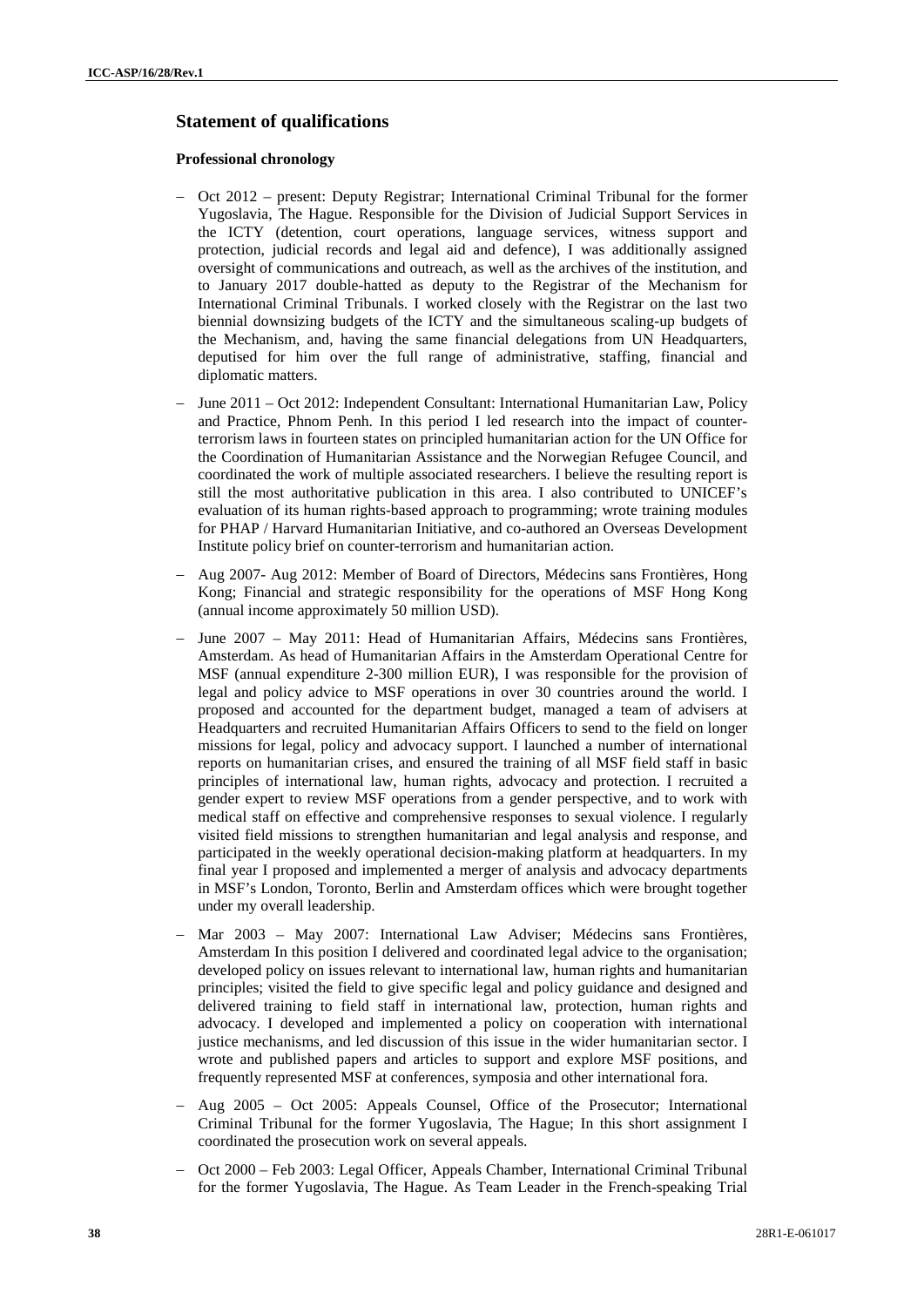Chamber, I supervised the work of more junior lawyers on a large multi-accused trial. Upon conclusion of this case I moved to the Appeals Chamber where I coordinated work on one major appeal and dealt with numerous interlocutory appeals in both French and English.

- Aug 1999 Oct 2000: Associate Legal Officer; International Criminal Tribunal for Rwanda, The Hague/Arusha. Along with my supervisor, I established a legal unit to support the judges of the ICTR Appeals Chamber based in The Hague. I undertook legal research and drafting for the judges in both English and French, and, as focal point and liaison with the court in Arusha, supervised the filing and distribution of judicial documents. I travelled with the five judges to Arusha to provide legal support during appeals hearings.
- Nov 1998 July 1999: Senior Legal Adviser; OSCE, Sarajevo; As the first incumbent of this position in the Human Rights Department, I developed a new focus on economic and social rights, coordinating the work of 27 Field Officers in this area. During my tenure I collaborated with international colleagues and – particularly – local Bosnian lawyers to develop a litigation strategy to support economic and social rights, making use of the newly introduced human rights legal framework. I was also the OSCE mission Gender Focal Point.
- Aug 1998 Nov 1999: Research Associate, Overseas Development Institute (ODI), London. In the context of an ODI research programme on human rights in humanitarian response, I researched and authored two papers: "The Agreement on Ground Rules in South Sudan" (co-author), involving field research in southern Sudan, and "The principles of Humanitarian Action in International Humanitarian Law".
- Jan 1998 Aug 1998: Legal Assistant to Judge Cassese, International Criminal Tribunal for the former Yugoslavia, The Hague. As Judge Cassese's assigned legal assistant, I carried out legal research and drafting to support his work on several trials and the first ICTY appeal (Tadi ). Significant elements included defining the contours of aiding and abetting in international law; the scope of jurisdiction for the purpose of preliminary motions; the element of consent in connection with rape as a war crime, and the definition of protected persons under the Geneva Conventions.
- July 1997 Dec 1997: Senior Research Officer, University of Essex Human Rights Centre, Colchester. I was commissioned to write the background paper for a United Kingdom Government-sponsored international conference on the Promotion and Protection of Human Rights in Acute Crisis, as part of the Government's human rights review of foreign policy. I presented the paper at the conference and it was later published by the University's Human Rights Centre.
- Sept 1995 Sept 1996: Human Rights Field Officer, Office of the High Commissioner for Human Rights, Kigali. I began this mission as member of a field team in Ruhengeri, monitoring the situation of human rights in general, and with particular responsibility for the conditions of detention. After seven months I was asked to move to the mission HQ in Kigali to coordinate detention monitoring throughout Rwanda. In this position I developed standardised detention monitoring procedures and analysed the resulting information from the field to produce a monthly mission report.
- Sept 1993 Sept 1995: Trainee solicitor, Hodge, Jones and Allen, solicitors, London. I completed my two-year articles of training in criminal defence, civil litigation, family, discrimination and mental health law. I drafted briefs, interviewed clients and represented them before the lower courts and at mental health tribunals. Qualified as solicitor; admitted to the Roll of Solicitors of England and Wales.

#### **Other professional engagements**

 Memberships of various expert committees and advisory groups, including PHAP Committee of Experts on International Legal Frameworks for Humanitarian Action, and Applying Humanitarian Principles in Practice (2016); Chatham House Legal Expert on Legal Challenges to Engaging Non-State Actors (2016); HERE Geneva Advisory Group for Humanitarian Priorities Project; Expert meetings on Humanitarian Protection;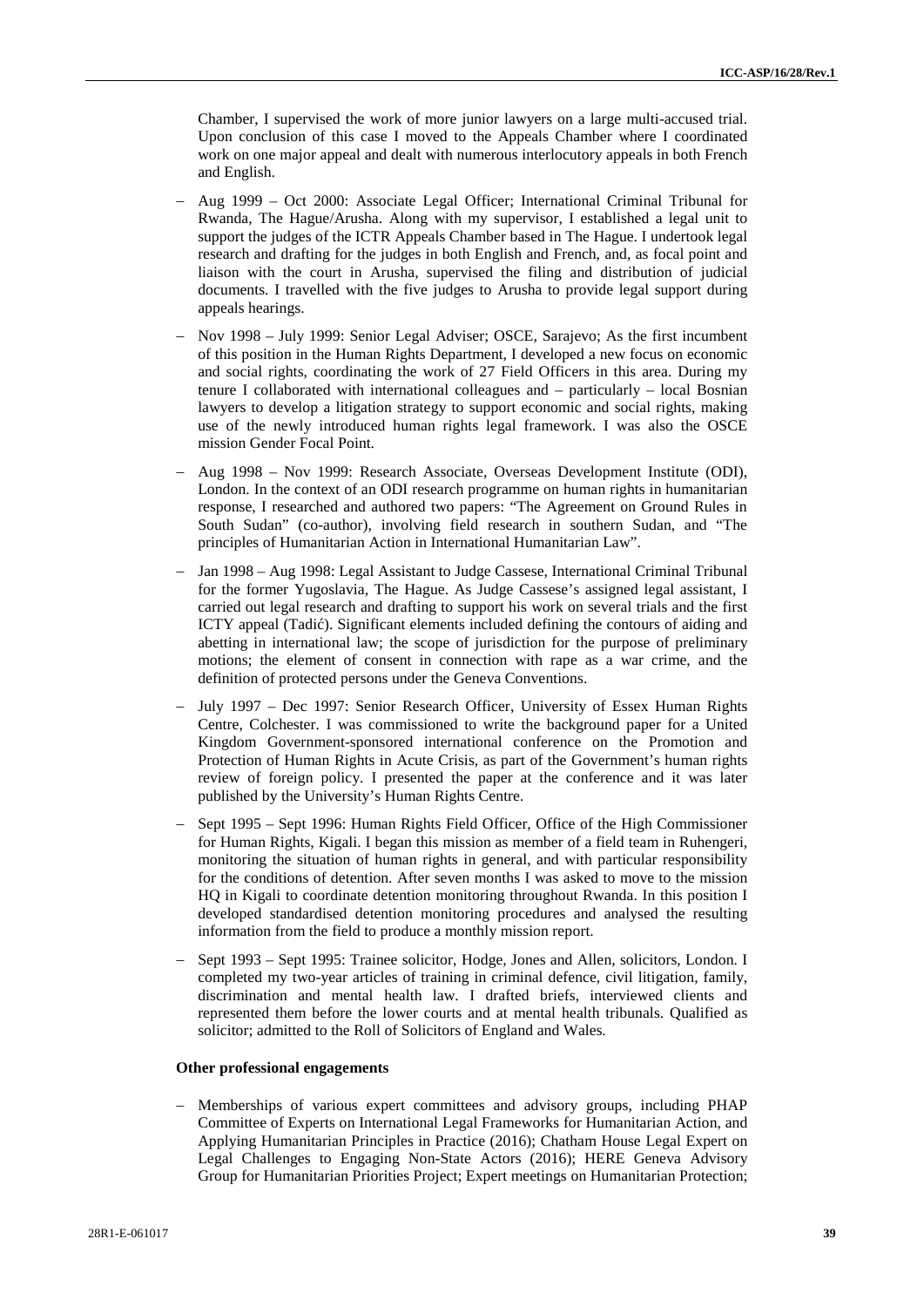Humanitarian Principles; Humanitarian Accountability (2015-16); ICRC Advisory Group on Professional Standards for Protection Work (2008-9);

 Guest Lecturer on diverse Masters' Programmes in international humanitarian and criminal law and principles, eg at University of Amsterdam; Central European University; University of Utrecht; Yale University.

## **Education**

#### *Academic*

- 1996 1997: LLM International Human Rights Law (Distinction), University of Essex.
- 1990 1992: Common Professional Exam, Law Society Finals, University of Northumbria.
- 1985 1989: BA (Hons) History (First Class), University of Sussex.

#### *Executive Management / Leadership*

- Apr 2017: United Nations Leaders "Deep Dive"; United Nations Staff College, Turin.
- Mar Sep 2016: Executive Leadership Program; THNK School of Creative Leadership, Amsterdam.
- Apr 2013: United Nations Leaders Programme on Leadership and Global Challenges; United Nations Staff College, Geneva.
- May 2009: Leading and Influencing, Intelligent Action, London.

#### **Publications**

- Mar 2016: "The Framework of Humanitarian Action in the Face of Contemporary Challenges" in Hommage à Jean Pictet, Editions Yvon Blais
- July 2013: Study of the Impact of Donor Counter-Terrorism Measures on Principled Humanitarian Action, UNOCHA and Norwegian Refugee Council
- Oct 2011: Counter-terrorism and humanitarian action: tensions, impact and ways forward, Humanitarian Policy Group
- July 2011: "Holder v Humanitarian Law project: implications for humanitarian action: a view from Médecins sans Frontières" in Suffolk Transnational Law Review
- Dec 2010: "Reclaiming Protection as a Humanitarian Goal: Fodder for the Faint-Hearted Aid Worker" in Journal of International Humanitarian Legal Studies
- Mar 2007: "Beyond the Red Cross: the protection of independent humanitarian organizations and their staff in IHL" in International Review of the Red Cross
- Dec 2005: "The development of the International Criminal Court: some implications for humanitarian action" in Humanitarian Exchange
- May 2005: "How Far Can Humanitarian Organisations Control Co-operation with International Tribunals?" in Journal of Humanitarian Assistance
- Mar 2004: "Note for humanitarian organizations on cooperation with international tribunals" in International Review of the Red Cross
- Mar 2000: The 'Agreement on Ground Rules' in South Sudan, Humanitarian Policy Group
- Mar 2000: The Principles of Humanitarian Action in International Humanitarian Law, Humanitarian Policy Group
- Apr 1998: International Responses to Acute Crisis: supporting human rights through protection and assistance, University of Essex Human Rights Centre

#### **Languages**

- English: Mother tongue.
- French: Fluent (passed United Nations Language Proficiency Exam).
- Dutch: Confident.
- Spanish: Confident/Basic.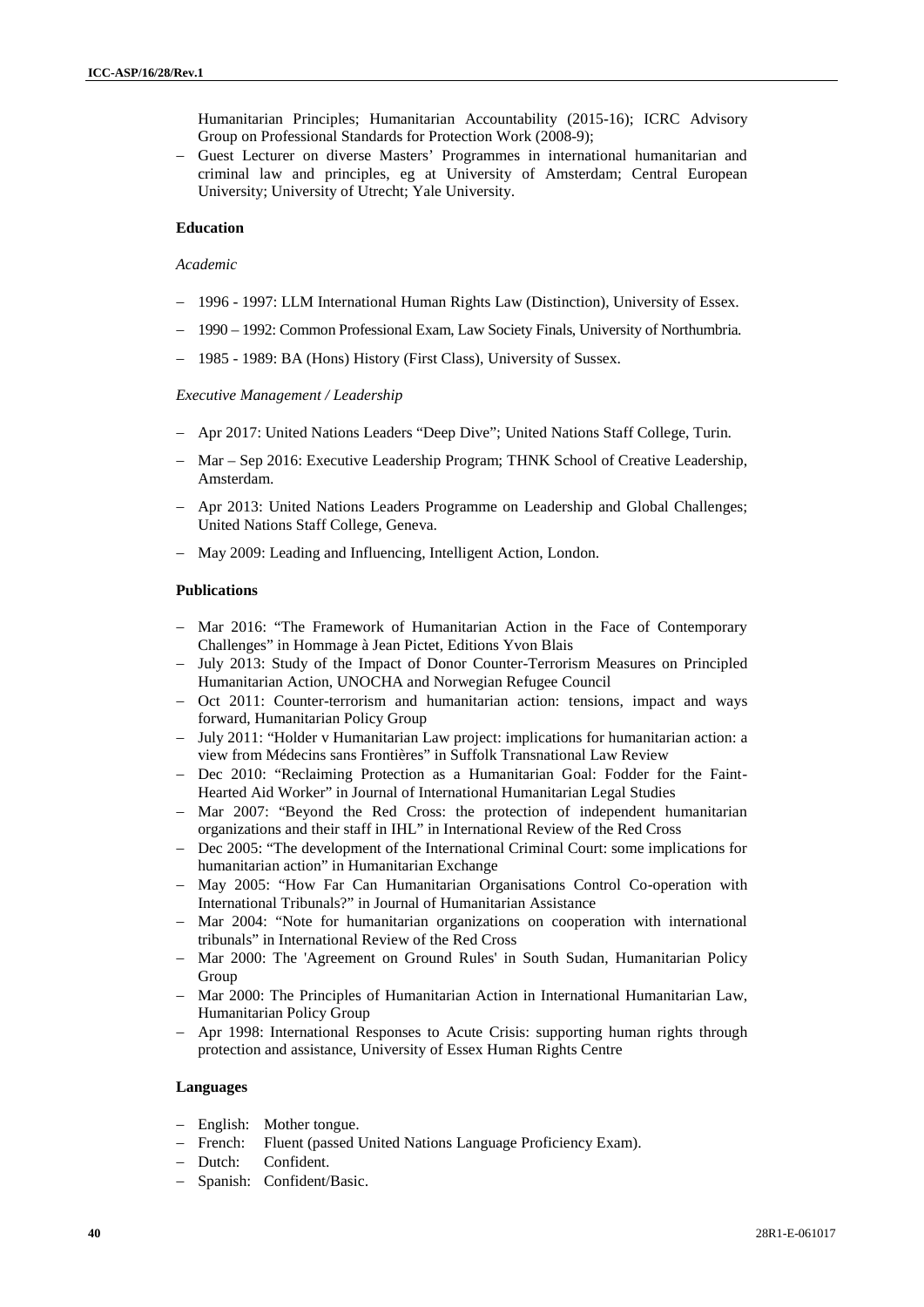# **10. MANSARAY, Fatmata Binta (Sierra Leone)**

# **Executive summary of relevant experience**

I write to apply for the position of Registrar of the International Criminal Court (ICC). I currently serve as Registrar of the Residual Special Court for Sierra Leone (RSCSL), a position I have held since September 2014. Prior to that, I served in various leadership and senior management positions in an international criminal tribunal and non governmental organizations. In particular, I have served as Acting Registrar of the RSCSL, Registrar of the Special Court for Sierra Leone (SCSL), Acting Registrar of the SCSL, Deputy Registrar of the SCSL and Head of the Outreach Section of the SCSL. I have also served as Country Representative/Protection Partner of the Women's Commission for Refugee Women and Children and Gender Officer with the Campaign for Good Governance.

As a permanent international criminal court, the ICC plays an incredibly important role in the advancement of international justice and combating impunity in an increasingly challenging global environment. Therefore, it is important that it succeeds. Having worked extensively with grassroots organizations and individuals who disproportionately bear the brunt of war, and seen first-hand the impact of atrocity crimes during the decade long conflict in Sierra Leone, I am very passionate about contributing to the fight against impunity. Given my motivation and credentials, I believe that I am well placed to contribute to the success of the ICC.

I have over 18 years of experience in administration, and over 14 of those are with an international criminal tribunal. My broad professional experiences have allowed me to develop a diverse strategic vision which encompasses the full life-cycle of institutions: design, creation, administration, and completion of institutional mandate. Specifically, I played a central role in the set up and commencement of the functioning of the RSCSL, I designed the widely acclaimed SCSL Outreach Program, I administered the SCSL and the Women's Commission Office in Sierra Leone and I was responsible for closing the SCSL after it completed its mandate in 2013.

During my tenure as Registrar of the SCSL, I effectively oversaw and coordinated the provision of judicial, legal and administrative support services to all organs of the Court and the Defence Counsel. This allowed for the successful conduct of complex trials and appeals in three countries - Sierra Leone, The Netherlands and Rwanda -including Mr. Charles Taylor's trial in the Netherlands.

I have significant experience in the administration of human resources as well as efficient budget and financial management of a court that is based on voluntary contributions. I come with extensive outreach and external relations experience having served as the channel of communication of an international tribunal.

My personal motivation, my considerable hands-on experience as Registrar of an international criminal tribunal and my outreach and diplomatic skills will enable me to navigate the complexities of the International Criminal Court and successfully carry out the responsibilities of Registrar of the Court as outlined in Vacancy Announcement (Job Req ID 13121).

## **Statement of qualifications**

#### **Professional experience**

- Residual Special Court for Sierra Leone (RSCSL) (September 2014 Present): Appointed by the United Nations Secretary-General at D2 level:
	- Leadership:
		- Responsible for the administration of human and financial Resources of the Court
		- Coordinates with all organs of the Court, and oversees the provision of appropriate administrative support services to the other organs of the Court who perform their functions remotely.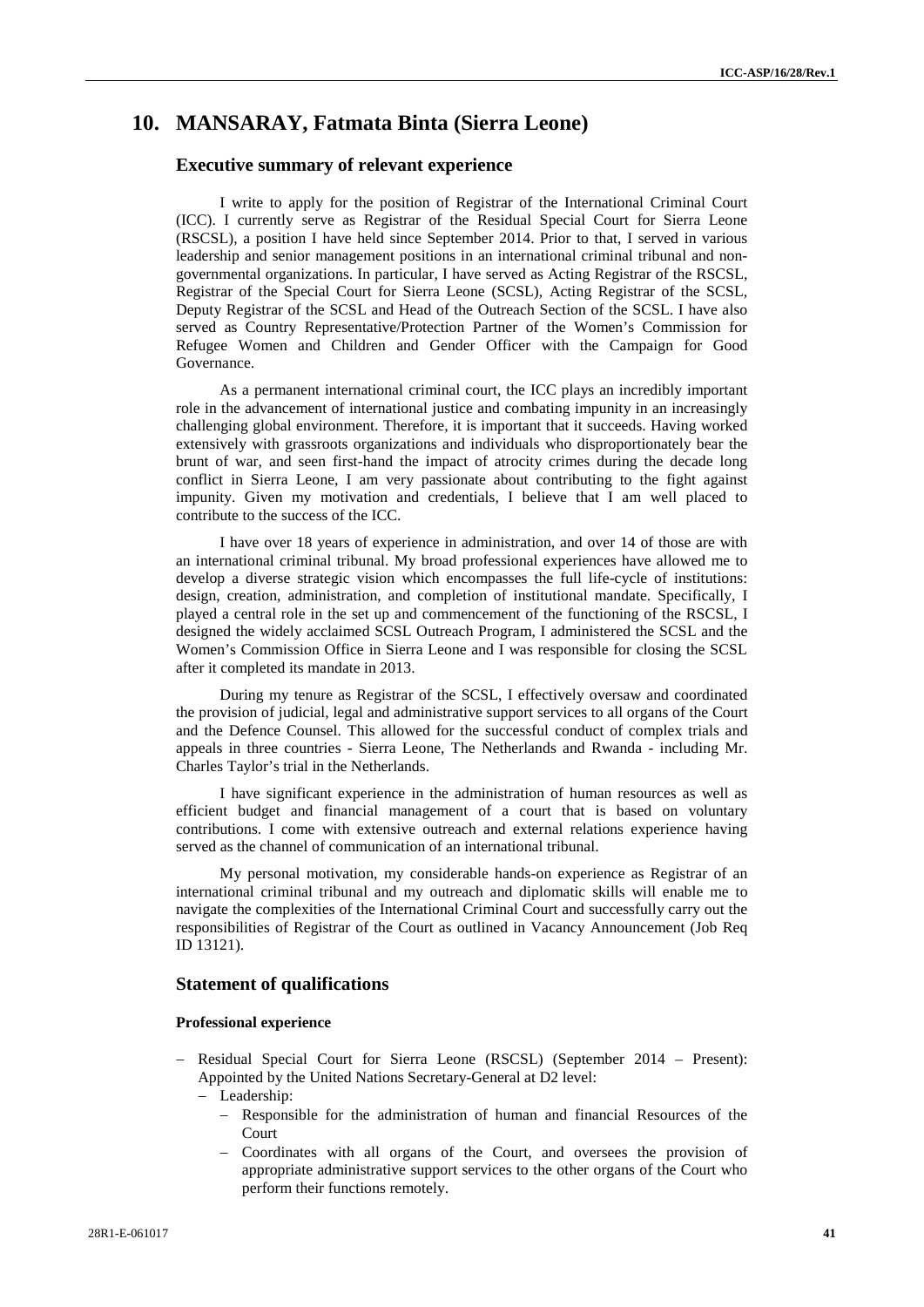- Oversees the non-judicial/ongoing functions of the Residual Court including the supervision of sentences and the provision of witness protection and support.
- Management/Administration/Communication:
	- Responsible for the preparation and presentation of the Court's budget before the Oversight Committee, ACABQ and Fifth Committee.
	- Responsible for conducting relations with RSCSL Oversight Committee; President of RSCSL and other officials of the court; host country governments; UN officials; members states; non-governmental organizations; and representatives of civil society.
	- Liaise with donor countries, the UN and the Court's Oversight Committee to communicate the important work of the Court and its challenges.
	- Coordinate with states on the implementation of bilateral agreements,
	- Responsible for developing and implementing fundraising strategies.
- Acting Registrar, RSCSL (December 2013 September 2014): Appointed by United Nations Secretary-General at D2 level – commensurate with the reduced functions of the institution:
	- Leadership:
		- Supervised successful launch and initial operations of RSCSL, including successful assumption of responsibility for ongoing functions.
		- Developed strategic direction for the RSCSL in order to achieve the aims of its Statute, including the smooth transition of continuing functions from the Special Court to the RSCSL.
		- Created administrative structures and systems for RSCSL, including rules; regulations; policies; and practice directions for the proper functioning of the Court.
		- Ensured that key ongoing functions—enforcement of sentences, witness protection, legal cooperation with states; and management of archives—are successfully continued.
	- Management/Administration/Communication:
		- Responsible for developing and managing a new budget; designing a fundraising strategy; supervising information technology development; recruiting new staff members; and managing acquisition of physical space.
		- Responsible for establishing and conducting relations with RSCSL Oversight Committee; President of RSCSL and other court officials; host country governments; UN officials; members states; non-governmental organizations; and representatives of civil society.
- Special Court for Sierra Leone (SCSL) (February 2010-December 2013): Appointed by the Secretary-General, at Assistant Secretary-General level:
	- Leadership:
		- Set overall strategic direction of the Registry in order to align administrative functions with judicial milestones.
		- Specific responsibilities included supervising and coordinating: provision of judicial support services; administration of financial and human resources; and communications of the court.
	- Provision of judicial support services:
		- Successfully supervised and coordinated judicial and administrative support services of the Court, allowing timely completion of trial, appeals, and contempt proceedings over multiple geographies.
		- Ensured that Registry services anticipated and met the needs of ongoing trials and appeals, especially with respect to document management, courtroom management/support, and witness coordination, protection and support.
		- Supervised the Defence Office and its provision of legal aid
	- Completion strategy:
		- Successfully coordinated with the Court's Management Committee, its President, Prosecutor, Defence and other stakeholders to achieve closing of Court, and completion of mandate—the first international ad hoc Tribunal to do so in post-Cold War era.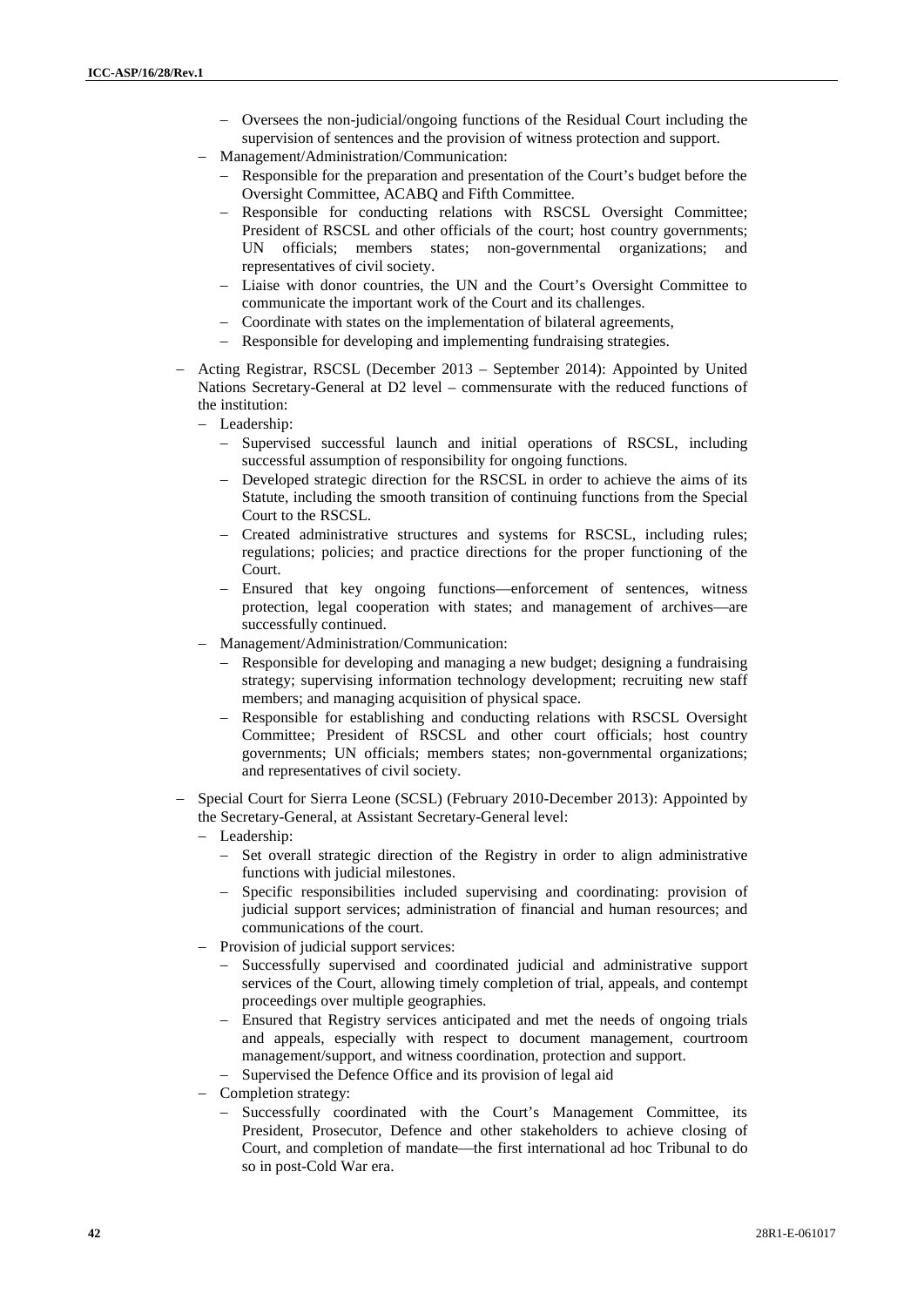- In consultation with Organs of the Court and the Defence Office, developed and implemented the completion strategy of the Court.
- Concluded bilateral agreements with multiple states on key issues including enforcement of sentences, witness protection, and the location of the RSCSL headquarters.
- Arranged transfer of convicted persons from Freetown to Rwanda, and from The Hague to the UK.
- Management and Administration:
	- Supervised implementation of Staff Rules and Regulations, Financial Rules, Procurement Rules, and relevant policies and procedures. Managed the Court's budget (between twelve and sixteen million US dollars per annum); oversaw the establishment of procedures and committees to address staff concerns and procurement issues; and supervised planning of security measures in diverse geographies.
- Communications/Outreach:
	- Managed sensitive communications, including: relations with the Court Management Committee; the President of the Court and other officials; host country governments; UN officials; member states; non-governmental organizations; and representatives of civil society.
	- Supervised work of Outreach and Public Affairs sections of the Court.
- Fundraising:
	- In coordination with the Management Committee, coordinated and participated in fundraising efforts, including preparation of fundraising strategies and budgets, discussions with donors, and submission of reports.
- Acting Registrar (ASG) (June 2009 February 2010):
	- Appointed by the Secretary-General, at Assistant Secretary-General level.
	- Performed full functions of the Registrar described above in an acting capacity
- Deputy Registrar, SCSL (July 2007-February 2010):
	- Provided support to all Organs of the Court; including guidance to Section Chiefs to ensure proper coordination of activities.
	- Supervised work of several Registry sections, including Administrative Support Services, Outreach, and Press and Public Affairs.
	- Exercised full delegated authority as acting Registrar during Registrar's absences and overseeing the provision of support to judicial proceedings including the Charles Taylor case.
	- Assisted the Registrar in development and implementation of the completion strategy and completion budget, totaling 70 million USD, and supervised initial planning for downsizing of the Court.
	- Planned alignment of administrative procedures with milestones set in the judicial completion strategy to facilitate an orderly and phased downsizing of the Court.
	- Presided over the SCSL's Legacy Working Group, consisting of national and international organizations.
	- Head of Outreach Section, SCSL (March 2003-July 2007):
	- Designed and implemented a nationally and internationally acclaimed outreach programme, which served as a model for other Tribunals, including International Criminal Court.
	- Identified and implemented specific structures and strategies tailored to Sierra Leone's context, to allow two-way communication with the population of Sierra Leone and Liberia.
	- Supervised 23 core staff and 11 interns, with over 250 implementing partners belonging to about 50 Sierra Leonean and Liberian civil society organizations. Served as chief liaison to government of Sierra Leone.
	- Developed diverse programs including training partnerships, grassroots mobilization, and approaches tailored to women and children.
	- Responsible for administering budget, fundraising, supervision of staff, recruitment, and reporting on Outreach successes and challenges.
	- Advised court officials on public relations and outreach related matters, liaised with sub-regional government officials to facilitate SCSL outreach efforts.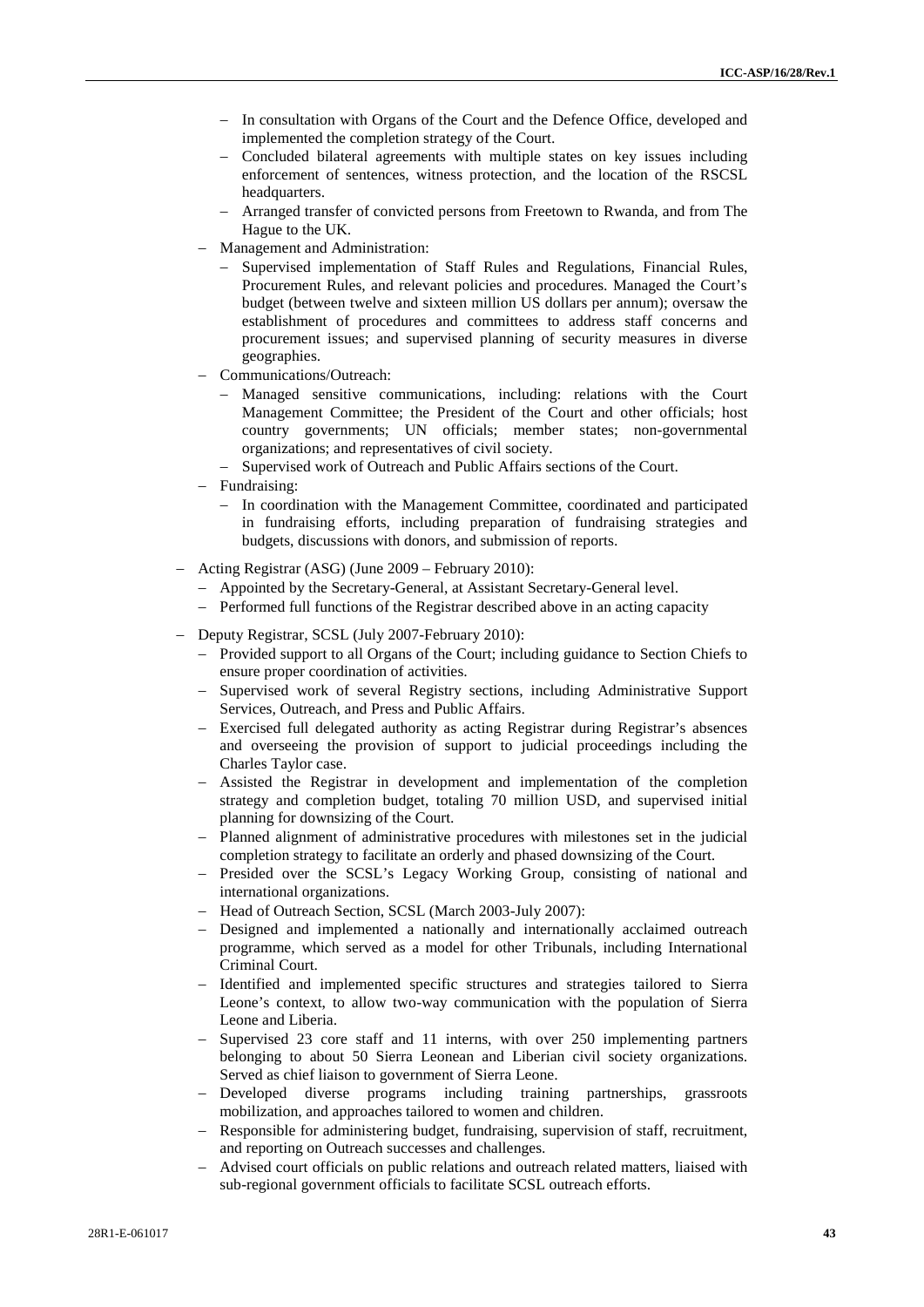- Women's Commission for Refugee Women and Children; (February 2002 March 2003): Sierra Leone Country Representative and Protection Partner:
	- Monitored, documented, and reported protection and humanitarian practices of governmental agencies as well as international humanitarian agencies with regard to refugees, expatriate, and internally displaced women and children.
	- Responsible for administration of Commission office, including budgeting, human resources, and all other management functions.
	- Advocated and promoted, through partnership with relevant organizations as well as radio and print media, the rights and welfare of refugee, internally displaced, and ex combatant women and children.
	- Facilitated internally displaced women's' access to justice and monitored court trials.
	- Collaborated with a wide array of civil society organizations, including women's', youth, ex-combatants', victims' and community-based organizations.
- WITNESS (New York-based NGO promoting the work of audiovisual materials as an advocacy tool), March 2001-February 2003: Project Consultant and Associate Producer:
	- Coordinated a national campaign throughout Sierra Leone to advocate for justice for survivors of sexual violence.
	- Identified survivors of sexual assault and conducted interviews, transcribing interviews for video documentary purposes.
	- Co-designed proposals, providing technical advice and assisted with voiceover for the production of a documentary on rape as a weapon of war: Operation Fine Girl.
	- Provided technical advice to local and national NGOs on the use of video as an advocacy tool.
- United Nations Mission in Sierra Leone (UNAMSIL) (Consultant, June 2000-March  $2002$ 
	- Supported various UNAMSIL human rights initiatives and contributed to the advocacy for the establishment of the SCSL and the Sierra Leone Truth and Reconciliation Commission.
	- Conducted gender training as part of UNAMSIL's peacekeeper induction program.
	- Analyzed data from testimonies of over 700 survivors of war-related rape and sexual violence that were submitted to the Truth and Reconciliation Commission and SCSL.
	- Conducted research on the role of women in Sierra Leone's armed conflict and political processes in Sierra Leone from the beginning of armed conflict in 1991.
	- Provided advice to Physicians for Human Rights and assisted in designing questionnaires for a national survey on sexual and gender-based violence.
	- Trained, supervised and evaluated national researchers on data-gathering techniques during implementation of a nationwide survey on women's health.
	- Served as a member of the Special Court Working Group, a coalition of civil society groups advocating for transitional criminal justice.
- Campaign for Good Governance (CGG), November 1996-September 2000, Gender Officer:
	- Supervised and conducted investigations of sexual and gender based violence during the Sierra Leone civil war.
	- Identified, documented, and reported violations of women's human rights.
	- Recruited and trained researchers on conducting interviews on domestic and sexual violence, and organized human rights workshops.
	- Advocated for financial and medical assistance for victims of domestic and sexual violence.
	- Designed and implemented the micro-credit program for Sierra Leone Market Women's Association.
	- Prepared budgets, supervised staff members, and oversaw general administrative matters.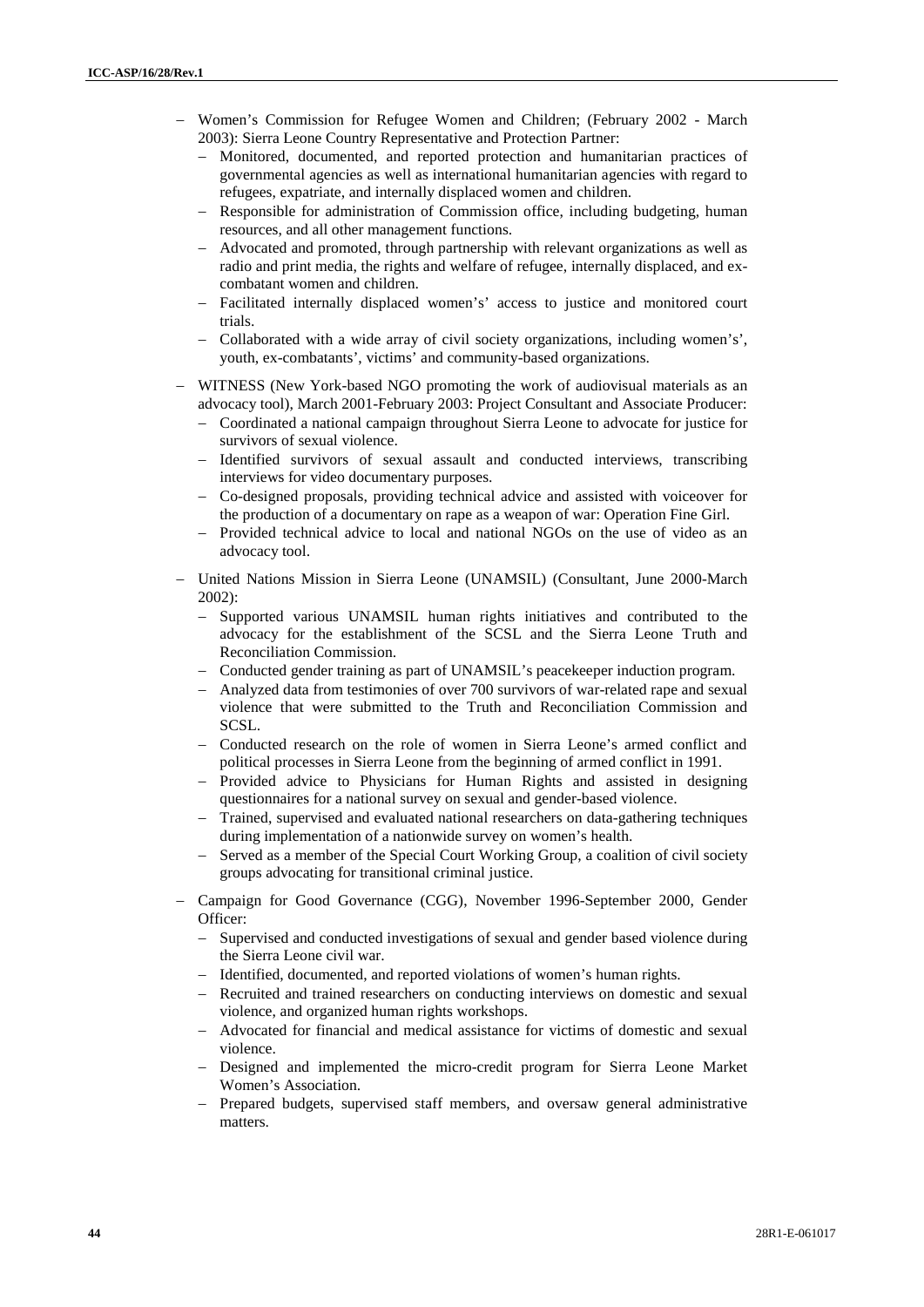- Alliance Française, New York, USA: (May 1992-October 1996, Administrative Assistant:
	- Contributed to disseminating information about French language opportunities in New York, and provided administrative support to supervisors.
	- Provided general administrative support to Director of institution, including organization of information, registration of students, providing general information about the organization in response to public queries.

# **Education**

- American University, Washington DC, Master of Public Administration and Policy (Graduate student, expected date of graduation is May 2018).
- Fordham University, New York, USA. MA, French Literature.
- Fourah Bay College, Freetown, Sierra Leone. BA, French Literature.
- ISIS-WICCE, Women and Armed Conflict training, November 1999 (Certificate).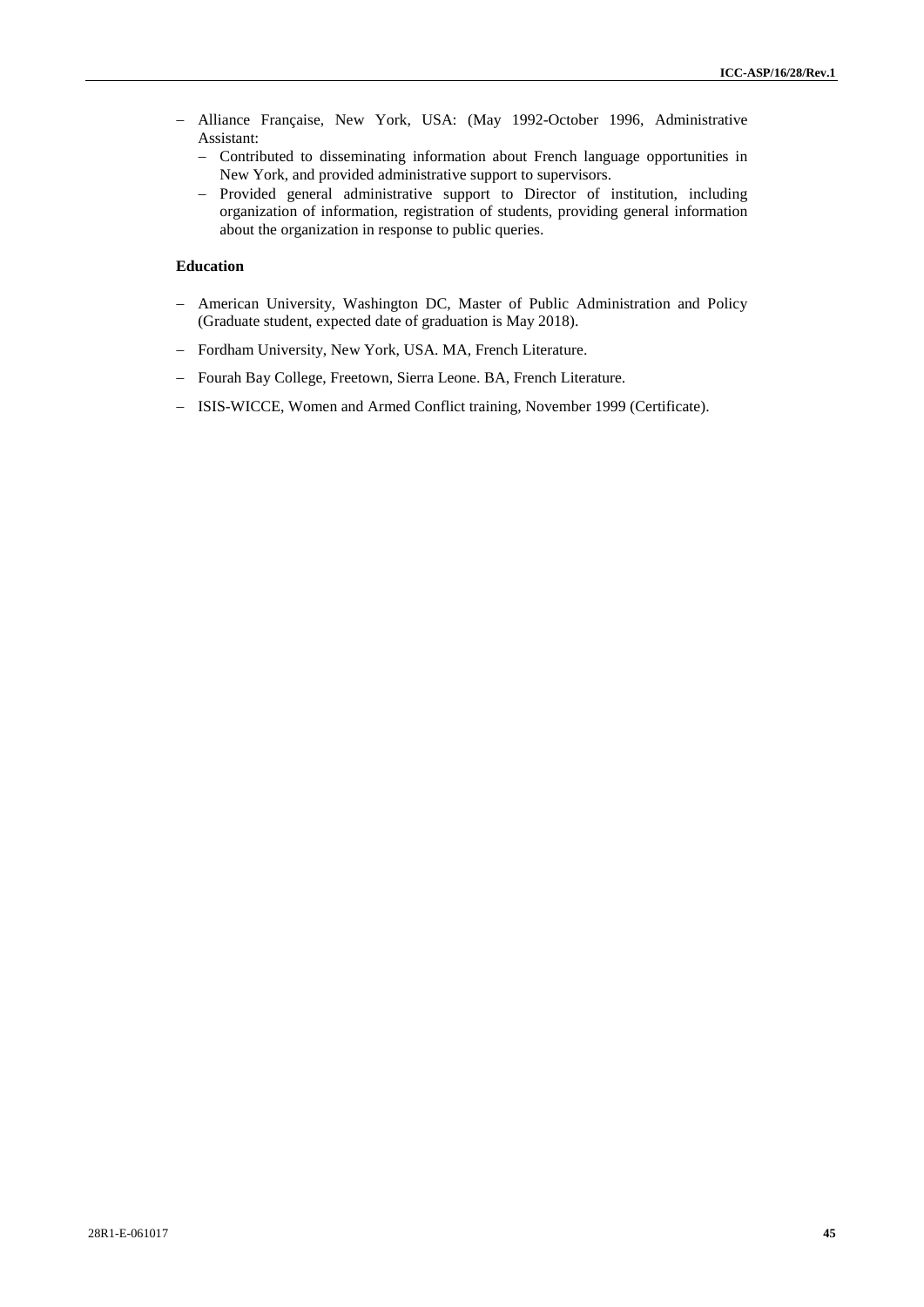# **11. PERALTA LOSILLA, Esteban (Spain)**

# **Executive summary of relevant experience**

After fourteen years of service at the International Criminal Court, I think I have a proven record as an honest, competent and talented professional, with a significant capacity to prioritise my job over other considerations; moreover, I enjoy the confidence of my colleagues, who can count on my reliability.

As a sound administrator of public funds, I have always focused on finding a balance between, on the one hand, the allocation of sufficient funds for the teams providing counsel for the defence and legal representation for the victims, and on the other, the necessary restraint in the management of public funds. I have also ensured that transparency has been a fundamental principle underpinning my work.

My role as team leader has been informed by a sincere regard for the well-being of fellow team members and by a commitment to seek out promotion opportunities in order to reward their dedication ; our working relations are based on mutual trust as a key value, and my intention would be to ensure that these same priorities constitute a basis for the working relations within the Registry, as well as with other partners, forming part of this organ or external to it.

My working relations have also been characterised by loyalty, both vis-à-vis my Registry colleagues and vis-à-vis my colleagues from the Office of the Prosecutor, Chambers, the Assembly of States Parties and my lawyer colleagues. I believe that they could all confirm that I have always demonstrated a spirit of service which strives to balance the interests of all participants in order to arrive at practicable and fair solutions.

In addition, I have sought specific training in management issues, in particular, taking advantage of opportunities provided by new technologies.

Moreover, I have an excellent knowledge of international law, a discipline which I teach in my capacity as Associate Professor (*professor titular*) in Spain, which has allowed me to acquire an in-depth understanding of the general and specific rules applicable to the Court.

# **Statement of qualifications**

# **Personal information**

Date of birth: 4 April 1964.

Nationality: Spanish.

Civil status: Married, two children.

#### **Education**

- Master's degree in law, University of Zaragoza (1988)
- MA in European Communities, *Real Instituto de Estudios Europeos* (Royal Institute of European Studies) (1991)
- Doctorate in Law, University of Zaragoza (1995)

#### **Further training (selected list)**

- Participant in the summer sessions of the Academy of International Law in 1990 and 1996.
- Participant in the 1993 session of the Centre for Studies and Research in International Law and International Relations of the Academy of International Law "The risks resulting from the peaceful uses of nuclear energy"
- Intern at the Council of Europe's Directorate for Human Rights (1990).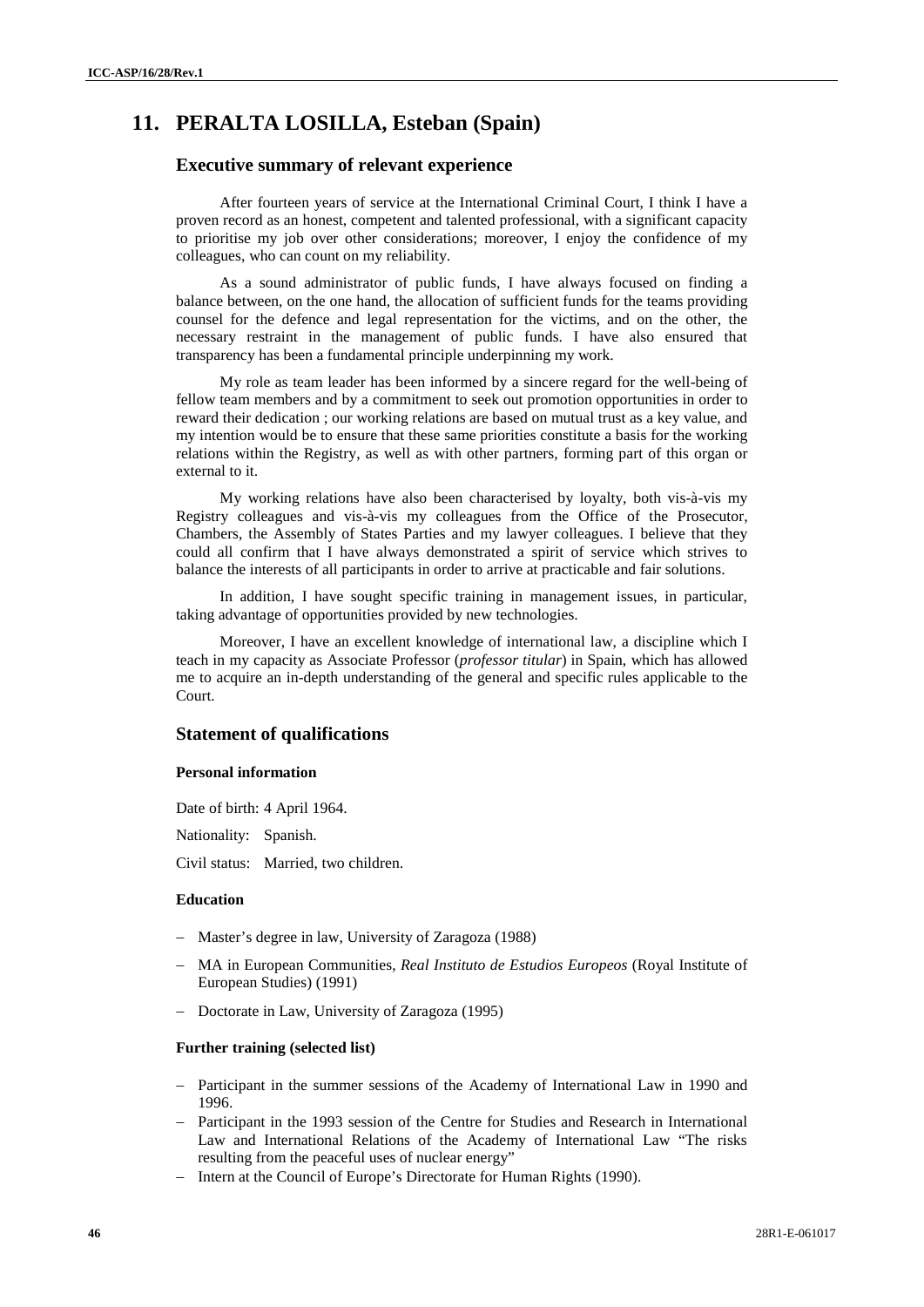- Intern at the Council of Europe's Directorate of Legal Affairs (1997).
- Visiting Fellow at the European Union Institute for Security Studies (1997).
- « ICC Managerial Leadership Programme » (2011).
- Specialization Programme « Effective Leadership for the XXIst century » (Universidad de Los Andes, Colombia / Coursera (course available on-line), 2016-17).
- « Effective management of organisations » (Pontificia Universidad Católica de Chile / Coursera, 2017).
- « Authority, management and leadership » (Universidad Nacional Autónoma de México / Coursera, 2017).
- « Human capital management » (Universidad Nacional Autónoma de México / Coursera, 2017).

#### **Professional experience**

- 2009-2017: Head, Counsel Support Section, Registry of the International Criminal Court.
- 2007-2009: Head, Defence Support Section, Registry of the International Criminal Court.
- 2003-2007: Coordinator, Defence Counsel Unit, Registry of the International Criminal Court.
- 2002-2003: Associate Legal Officer, Trial Chamber I, International Criminal Tribunal for the Former Yugoslavia.
- 1998-2017: Professor titular in public international law and international relations, University of Zaragoza (Spain).
- 1991-1998: Associate Professor (profesor ayudante) in public international law and international relations, University of Zaragoza (Spain).
- 1990-1991 : Assistant Lecturer (professor asociado) in public international law and international relations, University of Zaragoza (Spain).

#### **Languages**

| - Spanish:         | Mother tongue.   |
|--------------------|------------------|
| - French, English: | Spoken fluently. |

- Dutch, Greek, German and Catalan: Basic knowledge.

#### **Publications (selected list)**

- El régimen de fomento de la retirada de tierras de la producción. Su encaje en el ordenamiento jurídico español (Problemas escogidos). Zaragoza: Real Instituto de Estudios Europeos, 1992.
- La política jurídica exterior de España en materia aeronáutica. Especial consideración de los tratados bilaterales sobre transporte aéreo. Madrid: Ministerio de Asuntos Exteriores, 1996.
- «Algunas reflexiones sobre las relaciones entre derecho agrario comunitario y derecho agrario autonómico», en Derecho agrario autonómico. Oviedo: Universidad de Oviedo, 1991, pp. 487 et seq.
- «Derecho internacional de la agricultura», Derecho agrario y alimentario, nº 19 (1992), pp. 44 et seq.
- «La reglamentación internacional del transporte de materiales radiactivos», Anuario de derecho internacional, vol. X (1994), pp. 155 et seq.
- «Los trabajos del Consejo de Europa en materia de genética», Revista de derecho y genoma humano, nº 2 (1995), pp. 219 et seq.
- «La cooperación transfronteriza territorial en una Europa de Estados», Academia Europea de Jaca 1995. Zaragoza: Real Instituto de Estudios Europeos, 1996, pp. 283 et seq.
- «Perspectivas de futuro para la Europa de la defensa», Tiempo de paz, nº 56 (primavera 2000), pp. 47 et seq.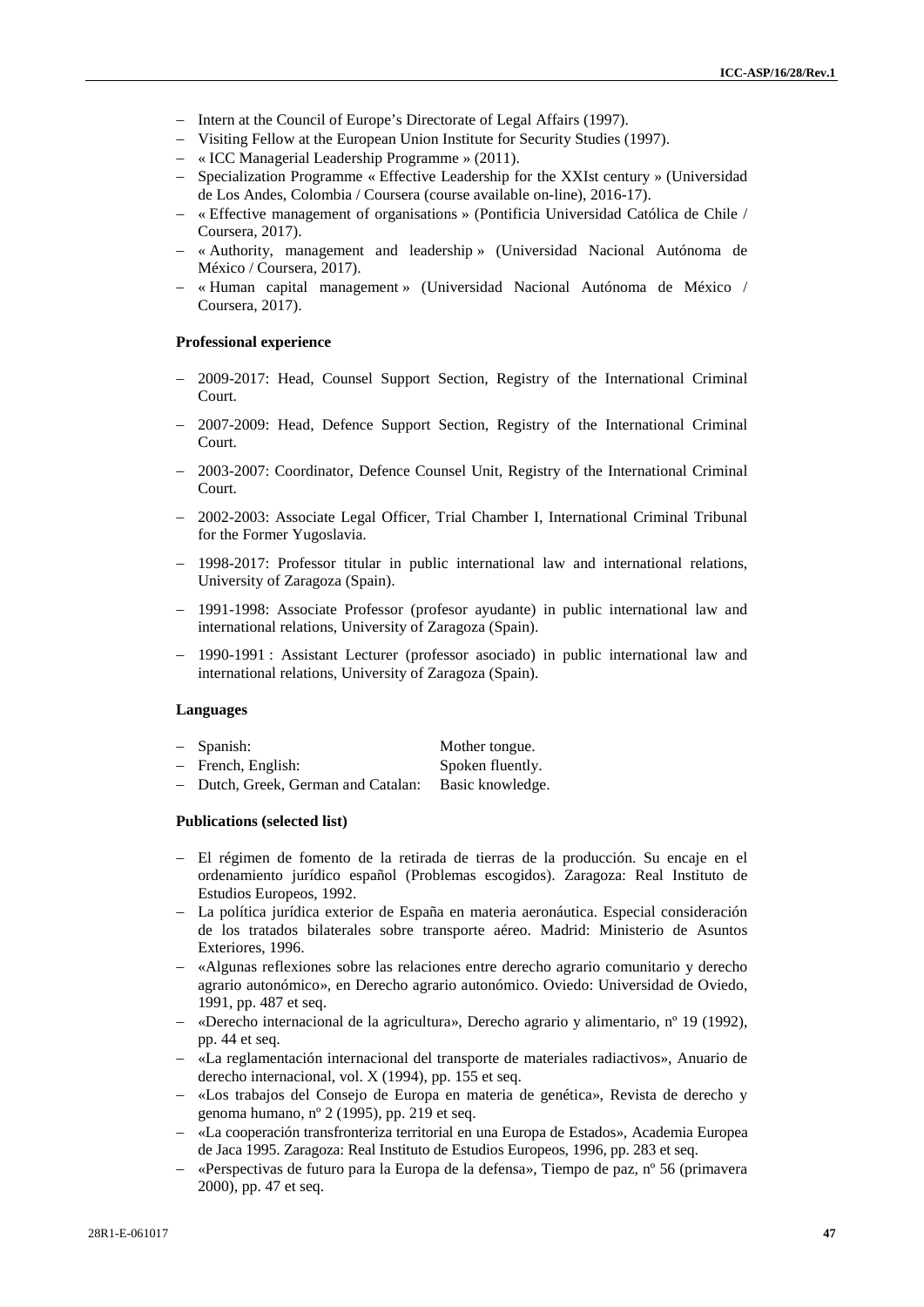# **12. PREIRA, Daniel Didier (Senegal)**

# **Executive summary of relevant experience**

Since January 2014, I am a Senior Partner in the private law firm Redilex Avocats Ferdi Martin Preira Selarl based in Paris, and involved in the daily management of the law firm. I provide consultancy work, advice and/or represent corporate or individual clients before various courts in France and abroad in areas such as good governance, rule of law, administrative law, labor law and criminal law.

Previously, I was employed as Deputy Registrar of the International Criminal Court from October 2008 to October 2013. My main function was to assist the Registrar in anticipating, planning, guiding, and evaluating the work of the Registry and advising her in all areas falling within the remit of her mandate. I was also in charge of the Registry's Legal Advisory Services Section.

From August 2004 to October 2008, I held the position of Head of the ICC's Division of Victims and Counsel. In this latter capacity, I directed and supervised my team in assisting the respective Registrars of the Court to carry out their mandate of servicing and administrating the non-judicial aspects of the Court under challenging circumstances, punctuated by high expectations and limited resources.

During the period 1999-2004, I served formerly as Deputy Chief and latterly, Officer-in-Charge of the Defence Counsel and Management Section of the United Nations International Criminal Tribunal for Rwanda (UNICTR).

All these functions have required that I provide an array of executive policy, legal and strategic advisory services to the respective Registrars and Deputy Registrars in all areas falling within the ambit of their mandate. These areas covered, inter alia, strategic management, budgeting and judicial support services e.g. Management control system; legal aid policy, court management, assistance/protection to victims and witnesses; victims' participation and reparation; detention matters and enforcement of sentences, as well as Defence and Counsel matters. I have also assisted in evaluating and improving the work of the Registry, and representing different Registrars in judicial proceedings and other official meetings.

Before joining the international civil service system, I practised as a lawyer in the private sector from January 1985 to April 1999, where I first experienced registry work from the client's perspective. From 1993 to 1997, I was a member of the Executive Board of the Senegalese Bar Association, in charge of international relations.

For the last 32 years, I have served national and international courts and tribunals in various capacities (Private lawyer in Senegal and France, Registry senior manager at the UNICTR and ICC, and elected official at the ICC). As a consequence of these hands-on experiences, in addition to increased levels of responsibility, I have acquired an intimate familiarity with court and registry management, in particular as it concerns their inner workings.

Since April 1999, I have contributed directly to the management of institutions, which together have given rise to the existing international justice system, both inside and outside the United Nations system.

Concerning my academic background, I hold a Master Degree in law (1984 with Distinction), a Bachelor's Degree in Law (1983), and the United Nations Language Proficiency certificate in English.

Throughout my career, I have closely interacted with or assisted five Registrars and two Deputy Registrars, cooperated with three Prosecutors and three Deputy Prosecutors, and worked with four Presidents under three Presidencies of the international criminal justice system. These elected officials, with different personalities and different management styles, allowed me to clearly apprehend the sensitivity and importance of inter-organs and intra-organs interaction and relations within these jurisdictions. I have a proven ability to build good relationship with the Presidency, Judges, the OTP, and within the Registry as well as a proven experience in successfully liaising with the Assembly of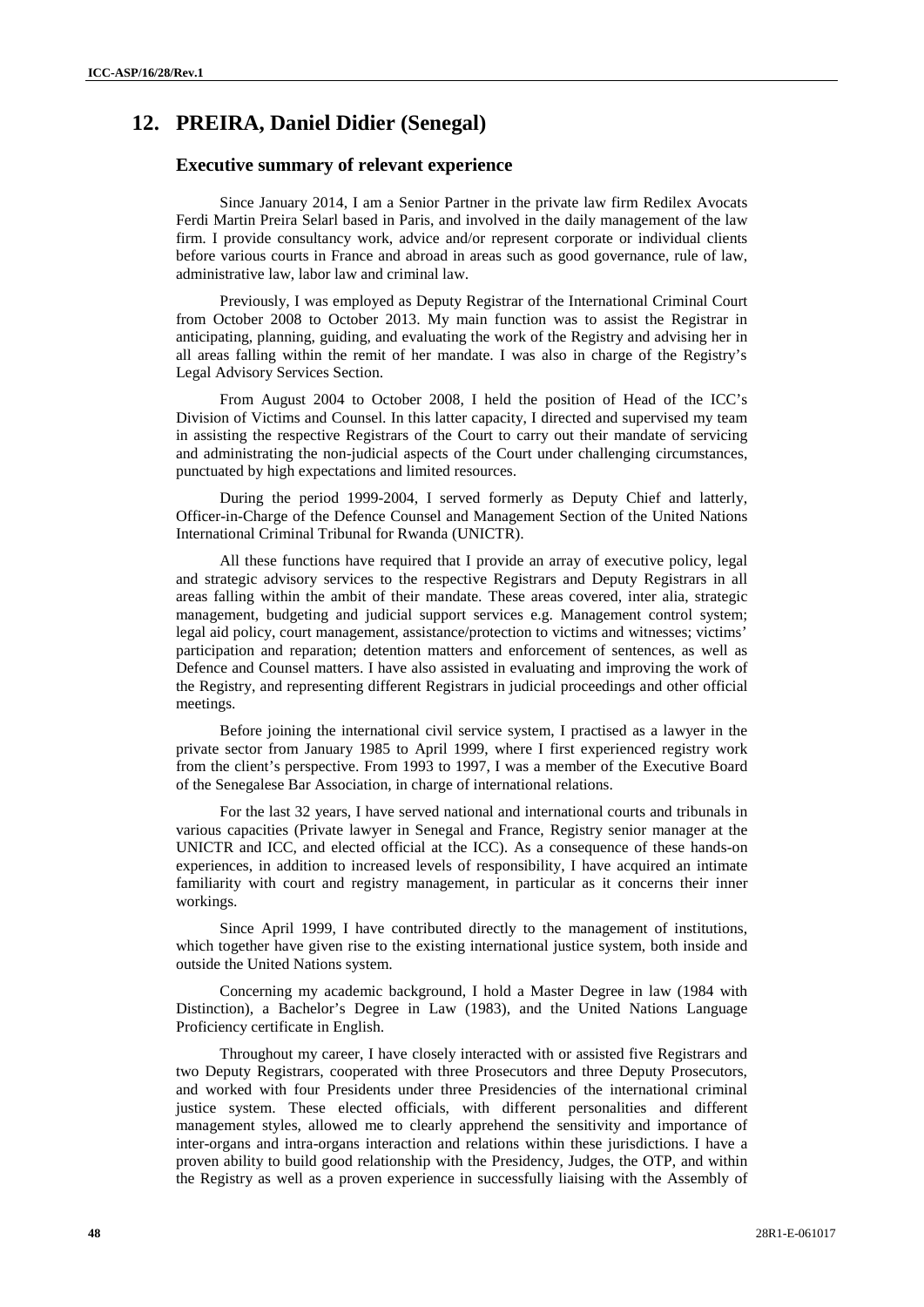States Parties, the Committee on Budget and Finance, The Hague Working Group, the host State and NGOs, and a proven ability to effectively communicate, draft and work in the two working languages of the Court.

My broad experience and expertise in the field of international court administration, management, and policy advisory services, coupled with my ethical and proven interpersonal skills and my experience in creating team spirit in a multicultural environment supplemented by a strong academic background in criminal law, have prepared me to seek the position of the Registrar of the ICC to make a significant contribution in the further development of the Court.

### **Statement of qualifications**

Date of birth: 19 April 1959.

Nationality: Senegalese and French.

#### **University education**

- July 1984: Master's degree in private law (with honours) (avec Mention), Université de Dakar, Senegal.
- July 1983: Bachelor's degree in private law, Université de Dakar, Senegal.
- October 1982: Law degree (advanced) (Diplôme en droit général Diplôme d'Etudes Universitaires Générales – DEUG 2).
- October 1980: Law degree (Diplôme en droit général Diplôme d'Etudes Universitaires Générales – DEUG 1).

#### **Training (selected list)**

- June 2008 : Advanced training in legal and administrative drafting (Institute of Political Science in Paris - Sciences Po Paris - continuous training programme de formation continue).
- January 2007: Training in negotiation skills and negotiating tactics in difficult situations (Harvard University Law School Programme on negotiation)

### **Professional associations**

- Since January 1985, Lawyer, member of the Senegalese Bar
- Since June 2014, Lawyer, member of the Bar Association of Val-de-Marne (France)

#### **Languages**

- Fluent in French and English.
- Basic knowledge of Spanish and Portuguese.

#### **Career history**

- Since June 2014: Senior partner, Redilex Avocats Ferdi-Martin Preira.
- January 2014 to June 2014: Legal Adviser, Rebiha Ferdi-Martin law firm.
- October 2008 to October 2013: Deputy-Registrar, International Criminal Court (ICC).
- August 2004 to September 2008: Head of the Division of Victims and Counsel, ICC.
- December 2003 to August 2004: In charge of the Defence Support Section and of the Detention Centre, International Criminal Tribunal for Rwanda (ICTR).
- April 1999 to November 2003: Legal officer and deputy head of the Defence Support Section and of the Detention Centre, ICTR.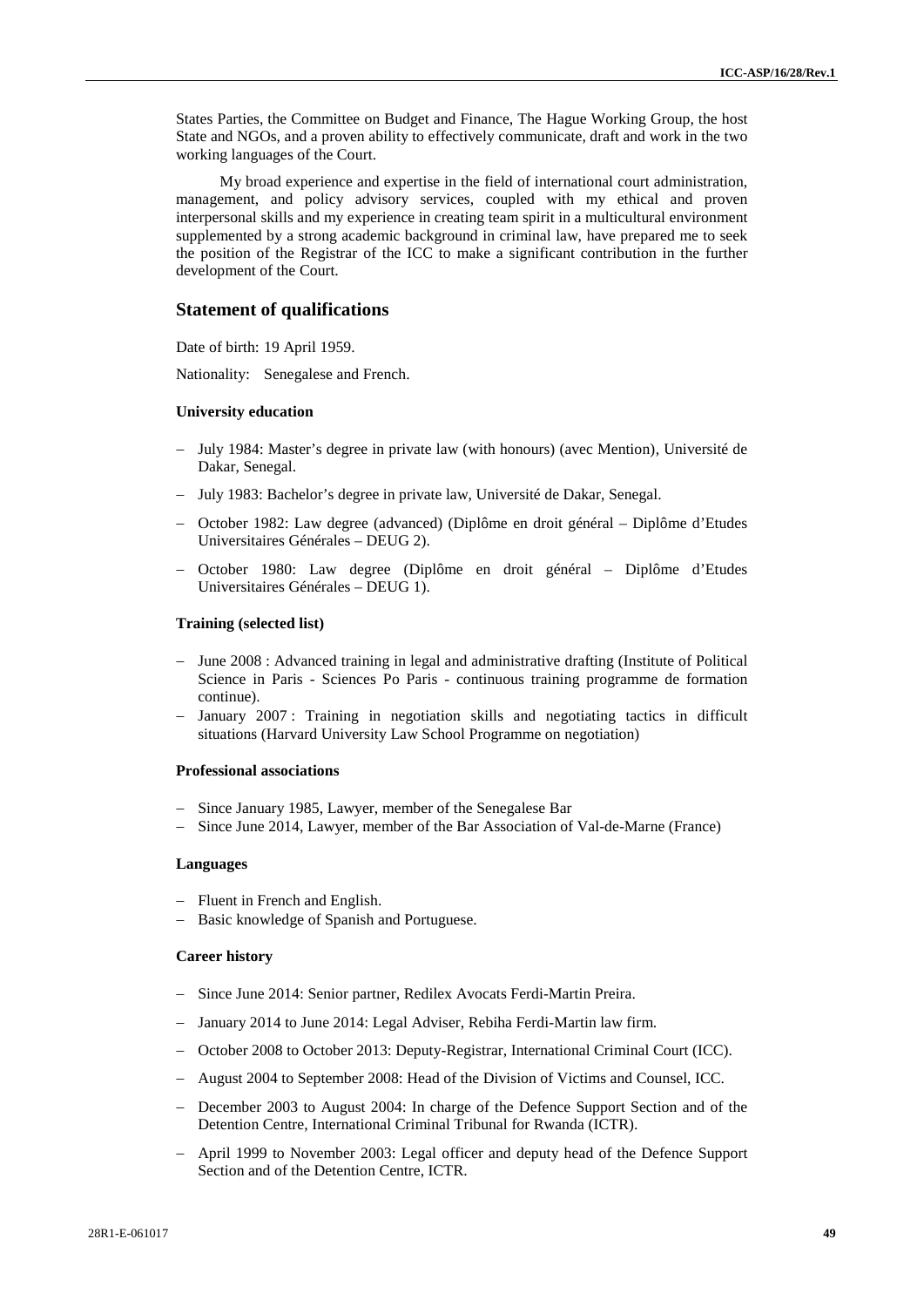- April 1988 to April 1999: Senior partner, Konaté & Preira law firm, Senegal.
- January 1985 to April 1988: Trainee lawyer, Clément Paul Bruce Benoist law firm, Senegal.

#### **Awards**

- November 1992: 3rd Prize: "Prix du Jeune Barreau Belge" (Award of the Young Bar Association of Belgium) Public speaking competition.
- September 1991 1st Prize: "Grand Prix des Secrétaires de la Conférence du Stage du Barreau de Paris," (Main award of the Conference Secretaries of the Paris Bar) Public speaking competition.
- September 1990 6th Prize: "Grand prix de la Francophonie" (Main award of the Francophonie) Public speaking competition.
- March 1990 2nd Prize: International debating competition on Human Rights organised by the Caen Bar and the Caen Peace Memorial Museum.

## **Publications (selected list)**

- December 2012 Rome Statute of the International Criminal Court: article-by-article commentary
- Commentary on Articles 55, 63 and 67.1(d) of the Rome Statute Ed. A. Pedone.
- November 2009 R. Dixon, Judge Adrian Fulford, & K. Khan (ed) Archbold: International Criminal Courts, Practice, Procedure & Evidence, 3rd ed. 2008 Sweet & Maxwell – Author of Chapter 20
- $-$  August 2008 A Call to the Legal Profession: a Partnership with the International Criminal Court in the Quest of Justice, Peace and Security in the African Continent, Journal of the South African Bar Association

#### **Conferences (selected list)**

- Throughout my career, I have taken part in a great many seminars and conferences as a speaker, on topics ranging from criminal law, commercial litigation and international criminal law to the practice of ad hoc tribunals and that of the International Criminal Court.
- I have given courses at the Senegalese Bar on the question of professional responsibility and ethics, as well as on oral argument and oratory skills.
- $-I$  have been invited to give conferences on the strengthening of national legal capacity in Rwanda within the framework of the annual meetings of the Bar Association of Rwanda, December 2000

#### **IT skills**

- MS Word, MS Publisher, WP, Access, Excel, PowerPoint, Internet, TRIM, LiveNote, Casemap, Case-Matrix, Ringtail Legal, and SAP.

#### **Legal databases**

 Lexis-Nexis and Quicklaw; Westlaw/eCarswell; Jurisprudence Express | ICTY-JDB; Legal Tools of the ICC.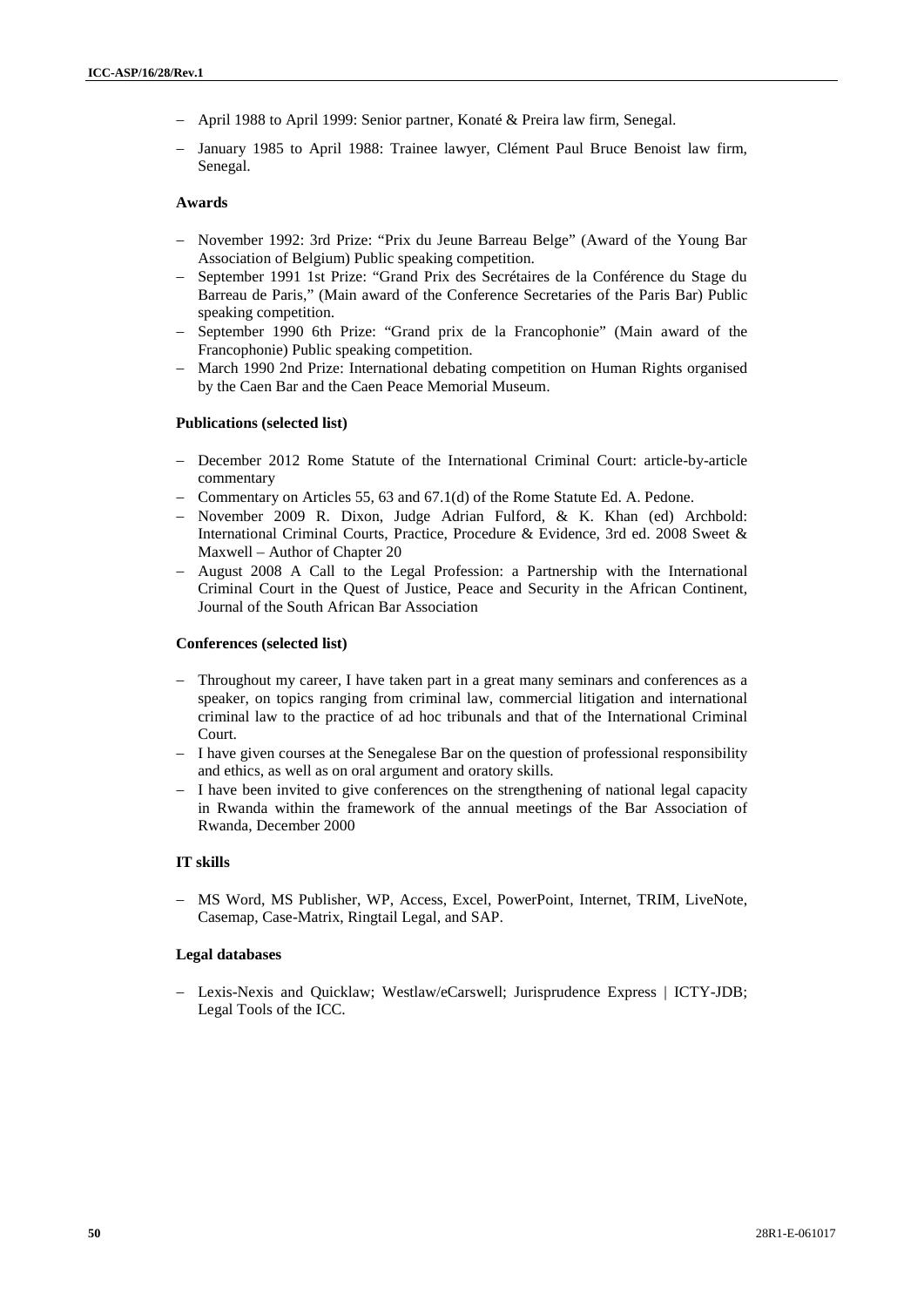# **13. TUMA, Inger Marie (Sweden)**

# **Executive summary of relevant experience**

I currently serve as a EULEX Criminal Judge in Pristina, Kosovo. I am the presiding judge working together with local counterparts in mixed executive panel of judges to ensure that various of war crime cases, organzied crime and high sensitive corruption cases are correctly adjudicated and judgments are properly enforced. In addition I am involved in assisting the Kosovo judicial authorities in their quest to develop and strenghten and independent, multi-ethnic justice system. I supervise a team of legal officers and administrative staff. I mentor and monitor and advising local collegues as well as sharing my skills and expericences in peer-to-peer discussions. I supervise the trial team in order to ensure the smooth and effective trials. Through my leadership I implement best practices of international standards.I also supervise the team to meet deadlines and all other required tasks to maintain an effective administraion of justice. I also serve upon request as the focal point of the unit. Prior to my tenure with EULEX I served as the Director of the Raoul Wallenberg Institute of Human Rights and Humanitarian Law (RWI), Lund, Sweden. My position required overall managerial responsibility for a large-scale multi-cultural organization. RWI had an annual national budget of apprx. SEK 105 million, primarily consisting of funding contributions for programs from the Swedish International Development Coopertation Agency. The main task was to provide research projects and capacity building in the field of international human rights and rule of law which were managed by the HQ in Lund and its six field offices around the world. My responsibilites entailed to employ staff, to manage the public funds, to cooridate the work of the field offices, to implement best practices, strategic planning, identify problems and find solutions, to build teams, to re-construct the institute's organisation, to attract funding, to negotiave with donors and stakeholders and all other management administrative areas. I served as International Judge at the Appellate War Crime Chamber at the Court of Bosnia and Herzegovina in major war crime cases. I implemented new strategies in the main trials and new policies. I was the responsible judge for cases referred by ICTY in the Hague as well as for any external operations such as freezing of assets. I supervised legal and administrative staff. Prior to my two terms at the Sarajevo Court I served as the prosecutiorial attorney at ICTY in the Hague with supervisory responsibilty for investigations-, and trial teams in different war crime cases comprised of legal staff, investigators and administrative staff. Prior to the position at ICTY, in the Hague, I worked as a Swedish Prosecutor during fifteen years being the sole responsible for the managament of the cases meaning to supervise the investigators and younger proscutors in order to managage the trial teams.

### **Statement of qualifications**

#### **Personal information**

- Date of birth: 13 January 1955.
- Nationality: Swedish.
- Dependents: None.

#### **Work experience**

- International Criminal Judge, EULEX, Kosovo, since 2014:
	- Assigned as an EULEX Criminal Judge in Pristina, Kosovo, my responsibilities are to retain certain executive responsibilities by working together with the local counterparts in mixed panel of judges ensuring that cases of war crimes, terrorism, organized crime, high-level corruption cases, inter-ethnic crimes and other serious crimes are properly investigated, prosecuted, adjudicated and enforced. I enforce my duties as the Presiding judge, panel member and as a pre-trial judge depending on the acutual case. Apart from this, I am regularly involved in assisting the Kosovo judicial authorities in their quest to develop and strengthen an independent, multi-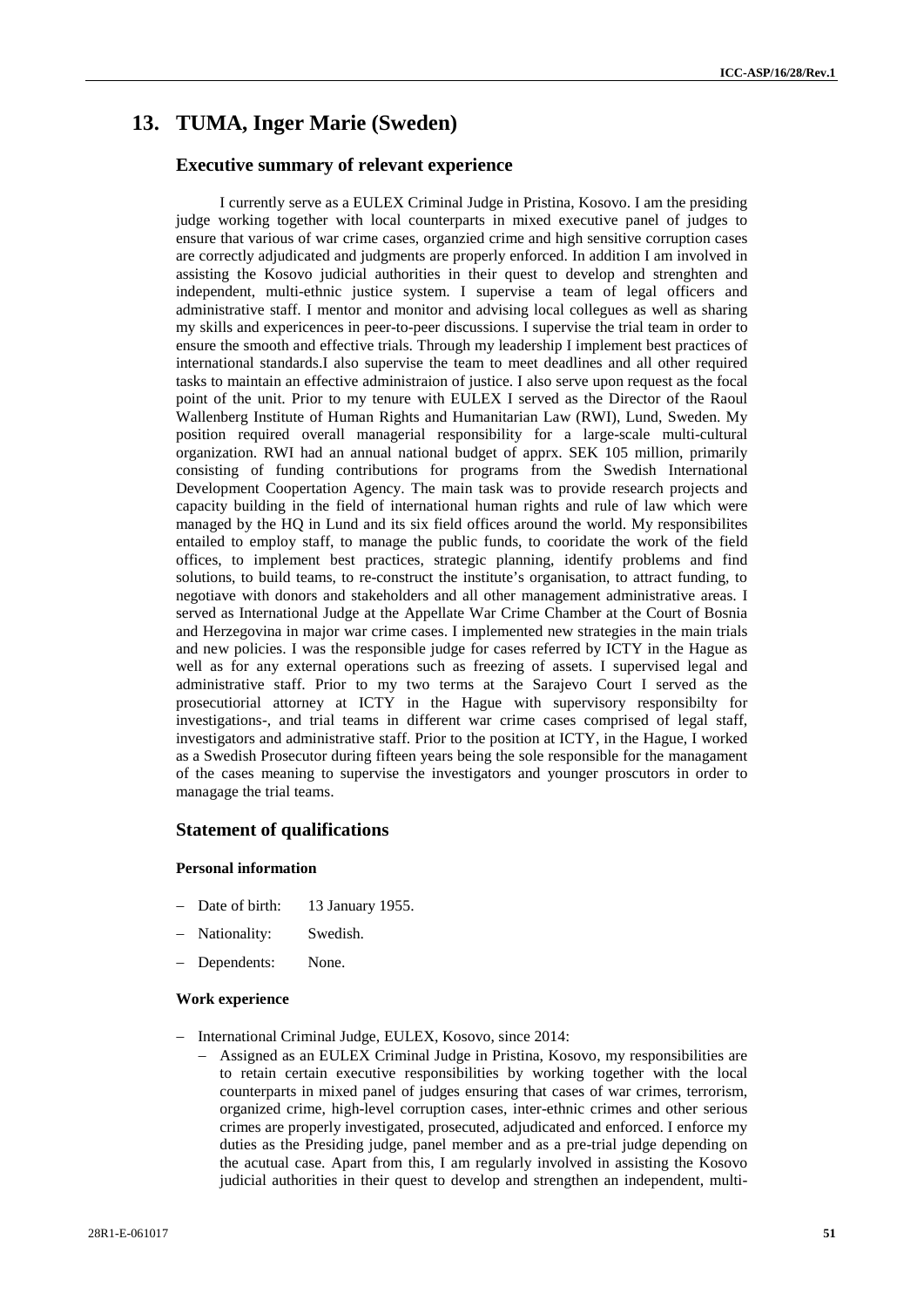ethnic justice system that is both sustainable and accountable. Such duties also entail mentoring, monitoring and advising local colleagues as well as sharing my skills and experiences in peer-to-peer discussion groups.

- I have as the presiding judge successfully managed and directed a broad range of complex, multi-disciplinary cases involving both international law, human rights and national law. I supervise the preparation of submissions by legal officers of reports, briefs, drafts and academic research of a variety of legal issues. I teach national judges the law of war crimes. I have held the Chair of Disciplinary Board in delicate matters as well as a member of panels in other matters related to the mission. I direct the trial teams in organizing the trials and all other issues related to the cases. I constant review and edit the work performed by legal officers in the team. I am well familiar with the both legal systems, the common law system and the civil law system due to my work in both systems which gives an advantage while working in different judicial systems, such the Kosovo judicial system. I have also upon request been acted as the focal point.
- The most far-reaching trial I have processed as the presiding judge is a high-profile case against the former goverment of Kosovo regarding corruption.
- Director of Raoul Wallenberg Institute, Lund, Sweden, 2010 2013:
	- Prior to my tenture with EULEX in Kosovo, I served as the Director of the Raoul Wallenberg Institute headquarted in Sweden, where I held full administrative responsibilities for this large-scale multi-cultural human rights organization. The Raoul Wallenberg Institute maintained an annual budget of approximately 105 million SEK, primarliy consisting of project-funding contributions from the Swedish International Development Cooperation Agency. The Institute is an independent academic institute that conducts academic research, provides training and education and develops capacity-building programs in the area of human rights and international humanitarian law. In this connection, it also has been involved in the establishment of independent rule of law systems in both post-conflict and developing countries throughout the world. The international capacity programs are managed from its head office in Lund, Sweden, via six offices around the world. Developing in close cooperation with local counterparts, these programs primarily targeted state actors involved in the administraiton of justice (judges, prosecutors, police and other law enforcement officers), academic institutions and national human rights organizations.
	- In my capacity as Director, I was involved in managing, organzing and administrating all of the Institute's affairs as well as in planning strategies and coordinating the work of teams and individuals. My duties included ensuring the timely and effective implementation of plans and initiatives as well as efficient management of the budget. I was also responsible for hiring new personnel as well as for organzing, engaging and monotoring the staff. Beyond these more standard functions, I also arranged professional leadership courses for the managment team as well as other work-specific courses for the staff.
	- During my term as Director I was able to successfully establish new projects, secure the future of the Instiute with new sources of funding, create new departments, enact new policies, devleop a modern website as well as employ a significant number of new staff. To achieve these and other such needs required original thinking as well as the ability to delegate appropriate collaborating with colleagues was essential in terms of achieving organizational goals.
	- My responsibilites also entailed to represent the Institute at diffierent occasions, international conferences and domestic conferences. I also held presentations and lectures in Rule of Law at different Universities such as Beijing, Turkey, Indonesia, Sweden and many other places as well as presentation and speeches in different locations such as Embassies including Saudia Arabia and New York University. Extensive external contacts with other international organizations such as United Nations or the American Bar Association, the Celi Instiute in Prague and others including universities worldwide. I also held trainings for judges, prosecutors, police officers and other law enforcement officers in Rule of Law.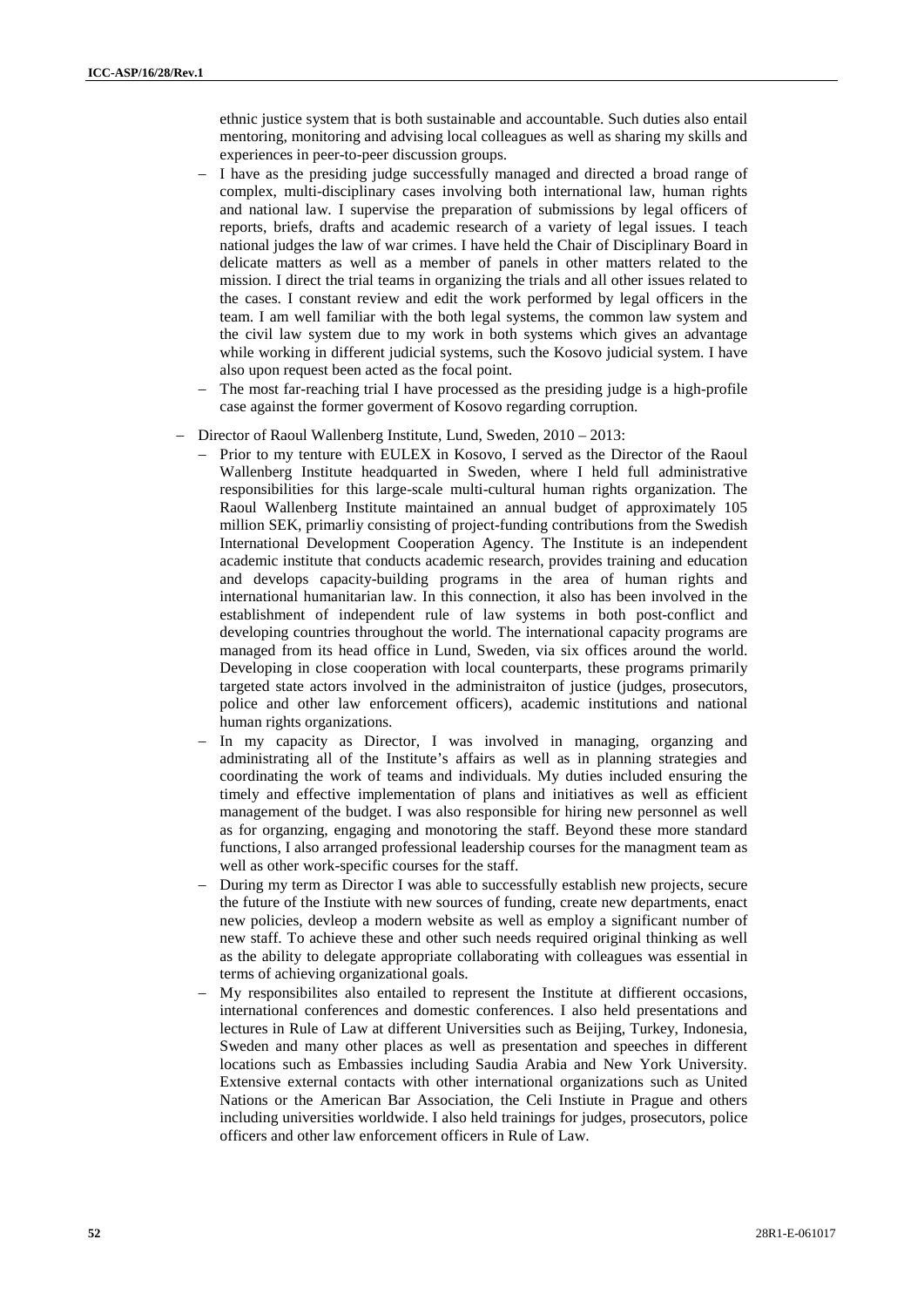- International Appeal Judge, War Crimes Chamber at Court of Bosnia and Herzegovina, Sarajevo, 2006 – 2010:
	- I served as an Appeal International Judge assigned to war crims and other largescale cases in Bosnia and Herzegovina based in Sarejevo. The panels comprised of a mixture of international and national judges. In addition to in-court judicial responsibilities, I was also involved in the sensitive process of establishing reforms to the judicial branch, enabling it to meet international rule-of-law standards. The ability to analyze sensitive political and personal situations and engage in constructive dialogue with persons of various ethnic, religious and political backgrounds is essential in terms of finding solutions to the problems confronting conflict and post-conflict countries.
	- During my tenture, I was responsible for cases that were referred to the the Court of Bosnia and Herzegovina by the Hague´s UN International Criminal Tribunal for the Former Yugoslavia (ICTY). In my capacity as a judge in these cases I was amongst other things solely responsible for the undertaking of extraordinary measures upon the request of the Prosecution Office at ICTY and Sarajevo, such as freezing of asses belonging to high profile indictee of ICTY and all other highly important matters. Working in a culturally diverse, multi-ethnic environment, I was also responsible for supervising legal officers, delegate and coordinate their efforts by way of a collaborative team approach. Beyond this, I regularly participated in the capacity development efforts related to the judiciary in Bosnia and Herzegovina. I additionally assisted in the introduction of novel legal approaches to the working of both the court and its panel of judges, such as introducing new legal concepts, joint criminal enterprise, and also had occassion to liaison with The Office of the High Representative or the Bar Association and NATO and ICTY whenever the need arose.
	- The most far-reaching case I was responsible for was a nearly two year war crime trial, the Omarska and Keraterm case.
- International Prosecutorial Attorney, International Tribunal for the Former Yugoslavia, The Hague, The Netherlands, 2001 – 2006:
	- As an International Prosecutorial attorney at the UN International Tribunal for the Former Yugoslavia (ICTY), at the Hague, I served as prosecutor and a leader of several war crime investigative teams and trial teams. I represented the Office of the Prosecutor (OTP) as a counsel before the Court in preparing cases for and oversee the conduct of confirmation hearings, trials and appeals and prepared and oversaw the required written submissions by the lawyers. I also supervised the legal research as appropriated. I coordinated a team of lawyers, investigators, analysts and experts as well as support staff in order to effectively and timely meet the deadlines in a demanding environment.
	- I formulated positions to be taken before the Chambers in both joint investigation and trial teams. I provided legal advice to the Senior Management Team of OTP including the Chief Prosecutor on a diverse range of highly complex or novel substantive and procedural issues in the field of Rule of Law issues in a highly politized environment. I participated in plea agreement negotiation discussions and coordinated as well as and had contacts with various of agencies in the field and in office as well as some representatives of governments. I served and led different working groups in OTP with the aim to formulate policies to be applied in the field of Rule of Law. I was also assigned the responsibility to design rule of law procedures for the political sensitive issue at the time to transfer war crime cases from ICTY to non-UN Courts in Belgrade, Sarajevo and Zagreb. The sensitive rule of law procedures that I proposed were adopted and remain in use today throughout the Balkans.
- Swedish Prosecutor and Assigned Junior Judge, 1982 2000:
	- For fifteen years I served as a national Swedish prosecutor, working in a mixed multi-cultural high-crime areas. In this capacity I was responsible for heading investigations of complex, large-scale criminal cases. I also funtioned as the lead counsel in the prosecution and the conduct of court proceedings on both first instance and appellate level. During the investigation phase I directed and led the work of the investigators and it was my responsibility to determine the necessary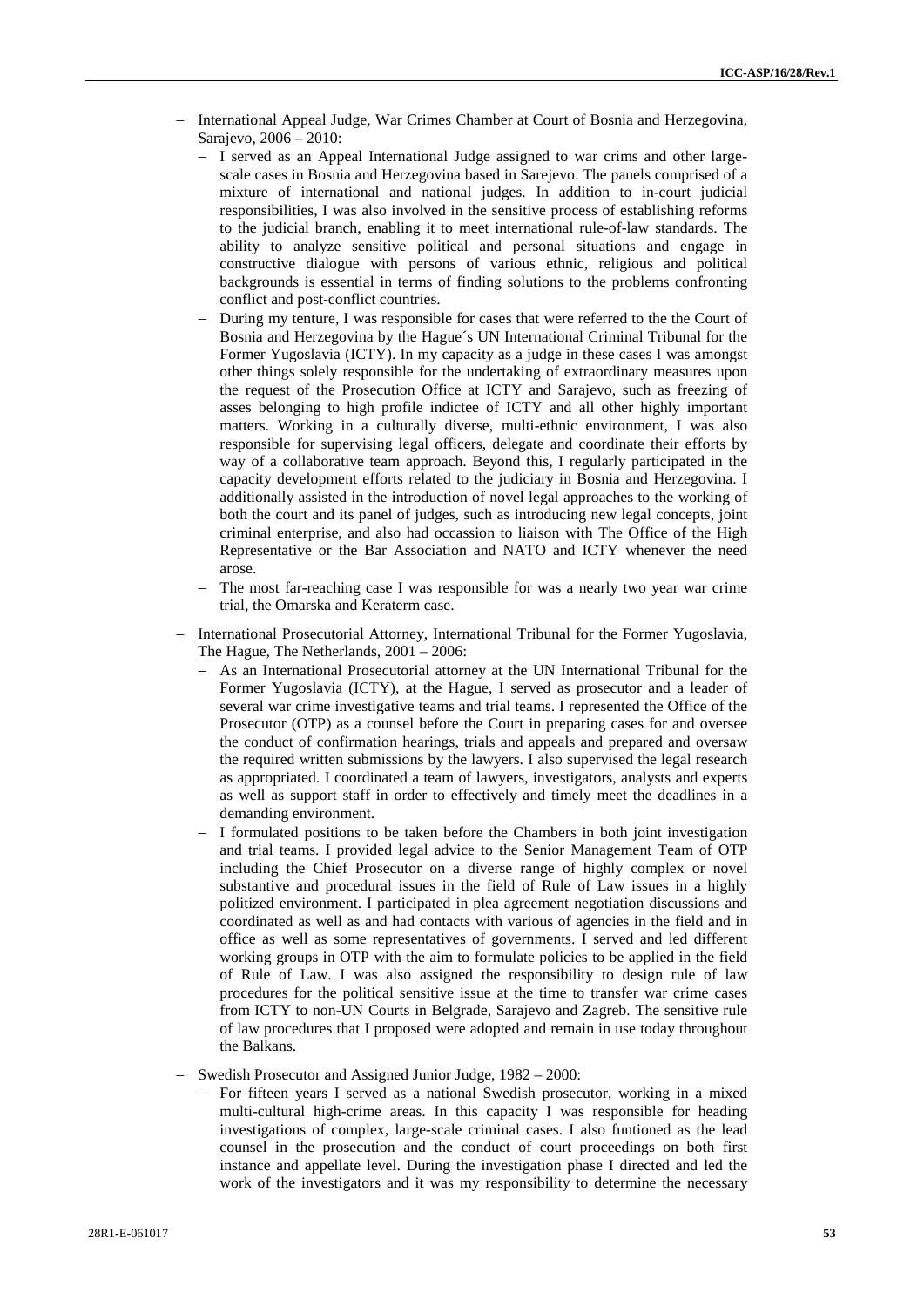measures to be taken, direct the police activity, ensure a thorough and timely investigation and finally to determine whether or not to issue an indictment. Other prosecutorial functions included regular official interaction with courts and defense counsels as well as the generation of submissions, briefs, pleadings and all other relevant legal documents. I also trained and mentoring younger prosecutors and police officers in the Rule of Law.

 Before taking up my duties as a national prosecutor I served as an assigned junior judge at a District Court in Sweden.

#### **International consultant**

I have travelled widely and participated in various types of forums, speaking oppurtunites and lecturing on matters of Rule of Law, Human Rights and International Criminal Law and International Humanitarian Law in continents such as Asia, Middle East, North America, Africa and Europe.

#### **Education and professional training**

- Lund University, Faculty of Law, Sweden, LLM in Law 1982.
- Master Studies in Human Rights and International Humanitarian Law, Raoul Wallenberg Institute, Lund, Sweden, 1999.
- Security in the Field Education and Crisis Management, Kramfors, Sweden, 2000.
- UN Management Course, ICTY, the Hague, the Netherlands, 2001.
- Swedish Management training in Malmo at TRUST, 2011-12.

#### **Languages**

- Swedish: Mother tongue.
- English: Fluent.
- German: Moderate.
- French: Basic user.
- Serbo-Croatian: Basic user.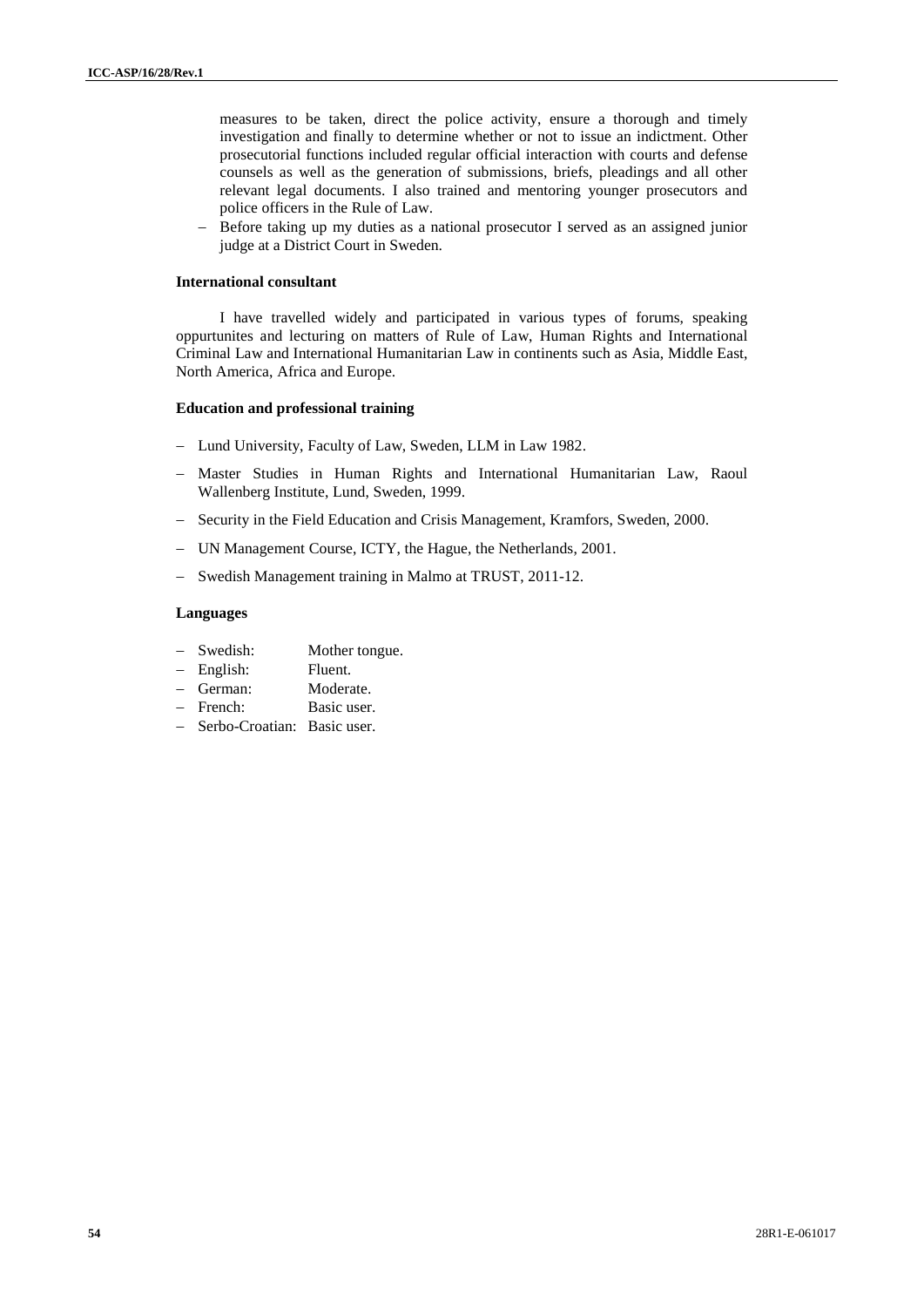# **14. VON HEBEL, Herman (Netherlands)**

# **Executive summary of relevant experience**

- Over 16 years of experience in four different international or hybrid tribunals and courts: ICC (2013-present), STL (2009-2013), SCSL (2006-2009), and ICTY (2001- 2006), of which over 11 years as Registrar/Deputy Registrar in three of these institutions. Extensive experience in leading processes of change: a process of reorganizing the ICC Registry into a more effective, efficient and trusted Registry; a process of setting up an effective new Registry at the STL and a process of downsizing and preparation for closure of the SCSL.
- More broadly, more than 25 years of experience in a multilateral environment, mostly international criminal courts/tribunals, the United Nations and the Council of Europe, either as a representative of the Government of the Netherlands, or as a staff member of the United Nations, a United Nations-related organization or other international organization.
- Extensive experience in multilateral negotiations on issues of human rights and international justice, including participation in all phases of the negotiations on the establishment of the International Criminal Court, from 1995 to the end of 2000 and chairmanship of the working group on the definition of war crimes at the 1998 Rome Conference and chairmanship of the 1999-2000 Working Group on the Elements of Crimes.
- Achievements include:
	- Development and implementation of change management strategies to ensure effective and efficient functioning of the Registry, including major overhaul of the ICC Registry;
	- Coordination and preparation of budgets, including ability to set priorities and take decisions; and presentation to donor audiences;
	- Development and implementation of fundraising strategies and establishment of trusted relationships with donor states, to ensure continuation of judicial activities;
	- Development and implementation of HR policies and practices on recruitment and downsizing of staff and on performance management, training and staff welfare;
	- Development of information management and IT strategies and tools (eCourt systems);
	- Development and implementation of witness support and protection systems, including conclusion of more than 20 relocation agreements with states;
	- Conclusion of enforcement of sentences agreement so that all convicted persons at SCSL could serve a sentence in a safe environment;
	- Creation and maintenance of constructive relations with various host states;
	- Creation of field offices and setting up of effective forms of coordination;
	- Development and maintenance of external relations with donor states or states parties; and
	- Development and implementation of public information and outreach strategies, including development of websites and outreach to many thousands in various affected communities.
- Strengths and qualities:
	- Thorough understanding of all aspects of the functioning of a Registry;
	- Analytic approach and strategic vision: what are challenges, what are priorities, what are desired solutions and what are the decisions required;
	- Focus on results, on what is necessary for the institution;
	- Ability and willingness to take the lead and take decisions, even if not popular with everyone, but based on fairness and transparency;
	- Ability to create a team and trusted partnerships with other organs and with outside community;
	- Focus on responsibility and accountability; leading by example; and
	- Constant focus on the need to be efficient and effective; constant awareness of spending public funds.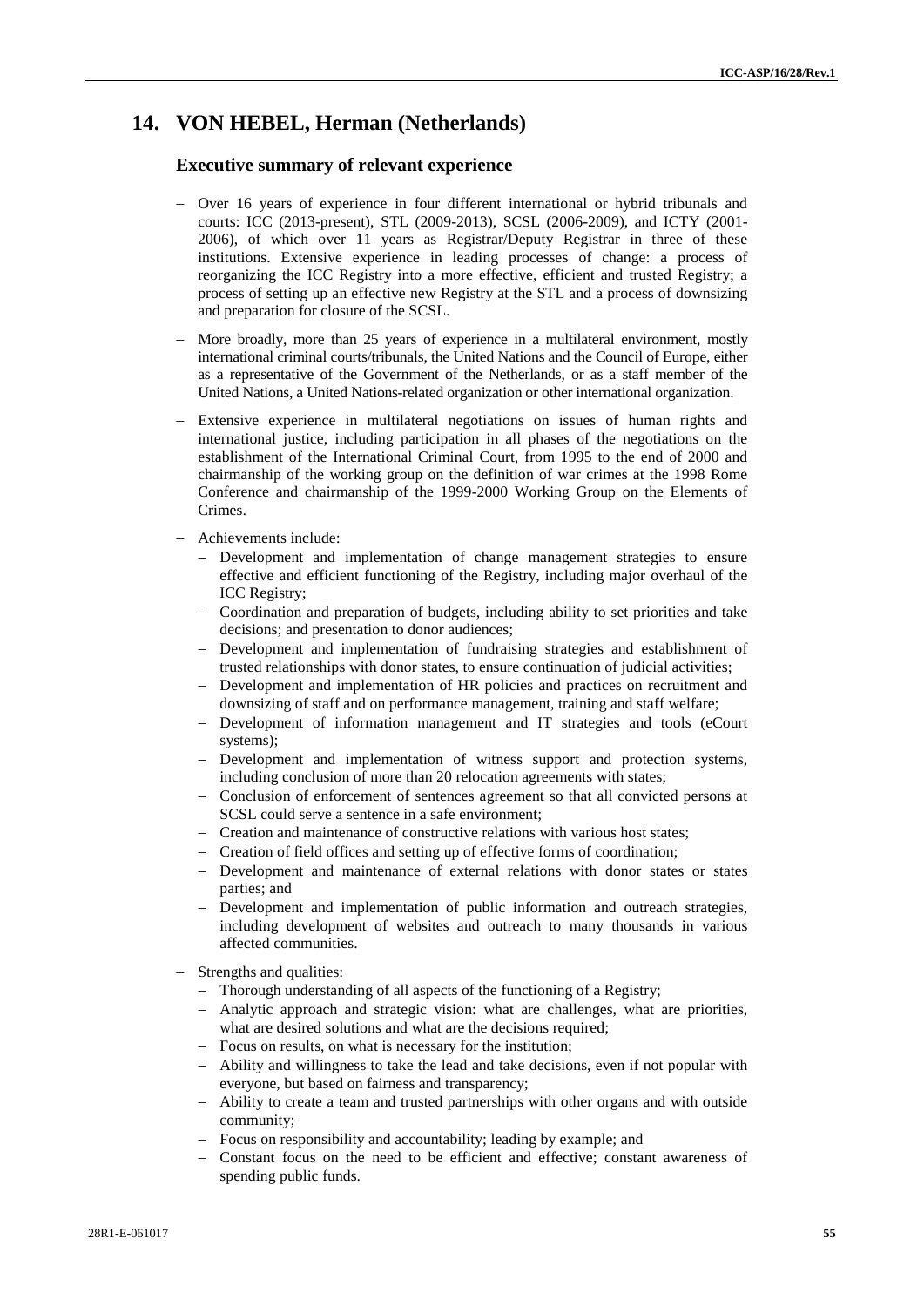- LL.M. University of Groningen, Faculty of Law, the Netherlands, 1987.
- English (fluent), French (moderate), German (fair) and Dutch (mother tongue).

# **Statement of qualifications**

# **Personal information**

| Family name:    | von Hebel.                  |
|-----------------|-----------------------------|
| First name:     | Herman.                     |
| Date of birth:  | 22 November 1961.           |
| Place of Birth: | Coevorden, the Netherlands. |
| Nationality:    | Dutch.                      |
| Sex:            | Male.                       |
| Marital status: | Married, 2 children.        |

#### **Education**

University of Groningen, Faculty of Law, the Netherlands, 1981-1987, LL.M.

#### **Work experience**

- Registrar (ASG), International Criminal Court (ICC), since April 2013: When I joined the Court in April 2013, the Registry was confronted with a number of challenges resulting in shortcomings in the delivery of services. A radical reform of the structure and functioning of the Registry was unavoidable. A mandate to undertake an overall reorganization of the Registry was sought and received from the Assembly of States Parties in December 2013. Since January 2014, amongst others, the following activities have been undertaken:
	- development and implementation of a new Registry structure, with the active participation and support of all Registry directors and section chiefs;
	- substantial reduction of direct reporting lines to the Registrar, to ensure that the Registrar is able to focus on strategic leadership of the Registry and on the smooth service delivery to other organs of the Court;
	- creation of a new Registry Legal Office with a strong coordinating role to ensure uniformity and consistency in legal positions taken by the Registry and improved quality in legal submissions;
	- creation of a new Division of external operations, consolidating previously dispersed functions within the Registry, as well as a thorough redesign of the two other Divisions dealing with management and court services;
	- development and implementation of a new concept for the Field Offices, including by introducing posts of Chief of Field Office in the new Registry structure, to ensure more coordinated and effective functioning, strengthened relations with the situation countries and better services to all clients in the field;
	- detailed and critical analysis of all working methods, policies and procedures and formulation of an extensive program of organisational development for each Registry Division and section, with a view to ensuring maximum efficiency and effectiveness;
	- development of new functions in the HR field to strengthen managerial and leadership functions, to improve performance management and promote staff engagement and welfare;
	- improved internal working methods relating to budget preparation and monitoring, ensuring better and more focused information to CBF and States Parties; and
	- strengthened positive relations with other organs of the Court, based on mutual respect and trust, and the development of Court wide policies and practices to ensure more efficiency and synergies in the overall functioning of the Court, such as in the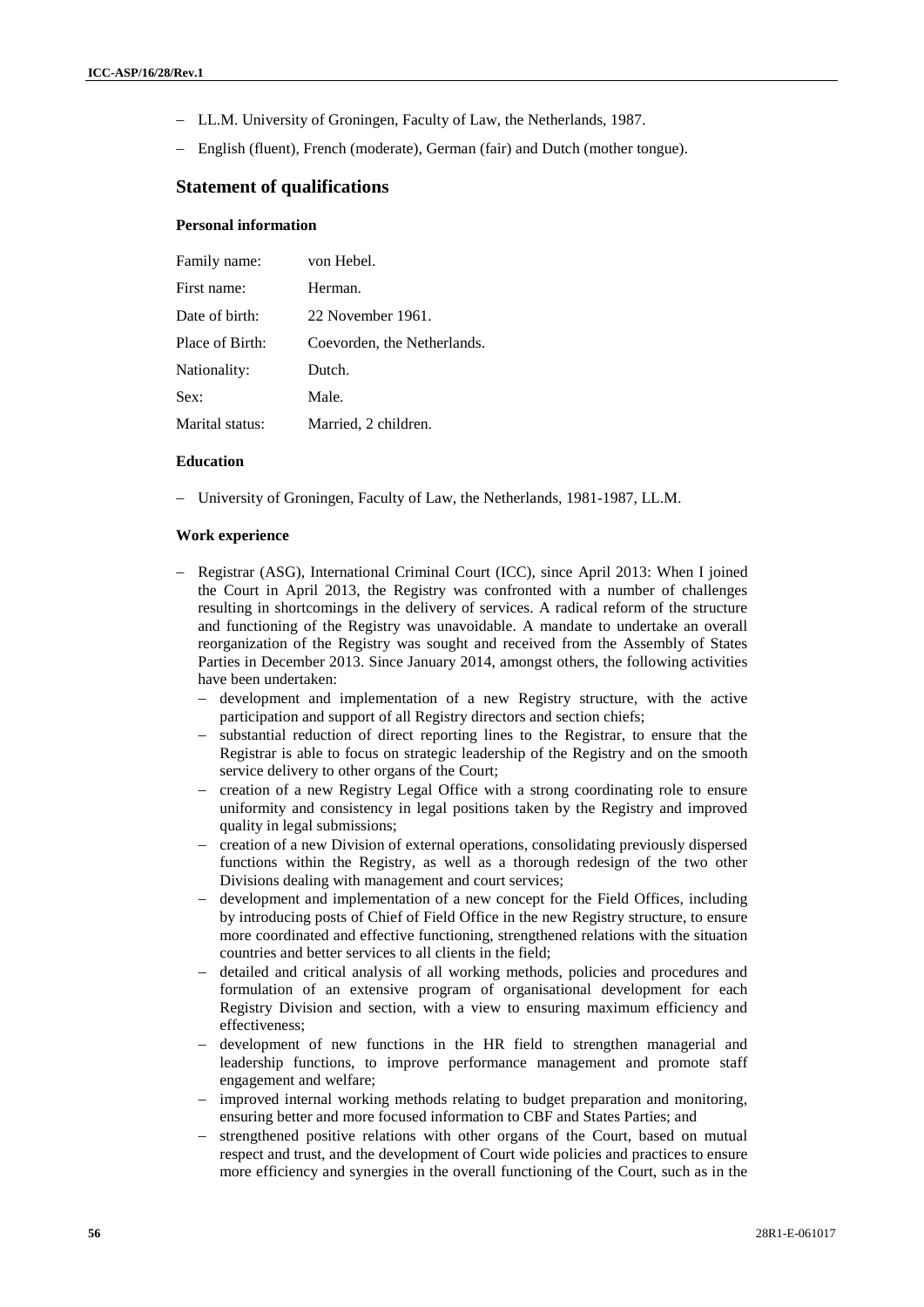area of IT and information management, HR policies and practices and witness protection and support.

In addition, under my leadership, the ICC Registry has successfully undertaken a number of other major project or initiatives, such as:

- successful move of the entire Court to its permanent premises in December 2016;
- launch of the Court's new website which continues to be improved on a regular basis, as well as the Court's greater engagement with the social media in order to reach broader international audiences; and
- promotion of the establishment of an ICC Bar Association and the development of a constructive relationship with the ICCBA.
- Registrar, Deputy Registrar (ASG/D2), Special Tribunal for Lebanon (STL), April 2013 – June 2009: Having joined the STL only a few months after its establishment, I was responsible for the development and implementation of a strategic vision on the setting up of an effective and efficient Registry that would provide high quality services to judges, parties and participants in the proceedings and that would meet the support from donor states and the Lebanese Government and society. From mid-2009 to April 2013, the organisation grew from fewer than 100 staff members to over 350 staff members. Measures were taken in relation to all aspects of the functioning of the Registry, ranging from administration to court services and relationships with external parties. Activities included, amongst others, the development of policies, procedures and working processes; development of a yearly budget for the Tribunal; establishment of strong and constructive relations with the other principals at the Tribunal; setting up of an electronic legal workflow (eCourt) program for the entire judicial process, with the input of Chambers and all parties and participants in the proceedings; development of a robust press and outreach policy, tailored to the political and press culture in Lebanon; establishment of an effective witness support and protection unit; creation of effective security systems for both the Headquarters in The Hague and the Office in Beirut; development of a network of contacts with the diplomatic community in The Hague, Lebanon and New York, and with the Lebanese Government, the Host State and United Nations Headquarters; and the creation and implementation of a fundraising strategy, to ensure the continuation of the activities of the Tribunal against generally recognized minimal costs.
- Registrar, Deputy Registrar (ASG/D2), Special Court for Sierra Leone (SCSL), June 2009 – July 2006: When I started working for the SCSL in July 2006, the trial for Charles Taylor was yet to start in The Hague, whereas the trials in Freetown were gradually drawing to a close. During three years of service to the SCSL, I provided strategic direction to the development of a "completion strategy" for all judicial activities until the expected closure of the Special Court, in combination with a regularly updated completion budget and fundraising strategy to ensure sufficient financial means until the finalisation of all judicial activities. Priority attention was furthermore given to the setting up and functioning of a separate SCSL office in The Hague to support the Taylor trial, in combination with adequate forms of coordination between the offices in Freetown and The Hague. Other functions included: establishment and development of effective working relations with the government of Sierra Leone and the Netherlands; development and implementation of fair and transparent procedures for the gradual downsizing of SCSL; conclusion of an enforcement of sentences agreement with Rwanda to ensure that all convicted persons, apart from Charles Taylor, could serve their sentence in one place; and the organisation of a major high-level conference in Freetown, which formed the basis for the elaboration and implementation of a legacy strategy, aimed at a lasting legacy by the Special Court for the rule of law in Sierra Leone.
- Senior Legal Officer (P-5), Chambers, International Criminal Tribunal for the former Yugoslavia (ICTY), July 2006 – January 2001: As Senior Legal Officer of Trial Chamber II, I had both substantive legal responsibilities and a number of managerial responsibilities. The legal functions related to providing advice to judges on issues of criminal law, criminal procedure, international criminal law and public international law and on organizing, under the supervision of a pre-trial Judge, exchanges between parties in order to make pre-trial cases ready for trial. The managerial functions related to